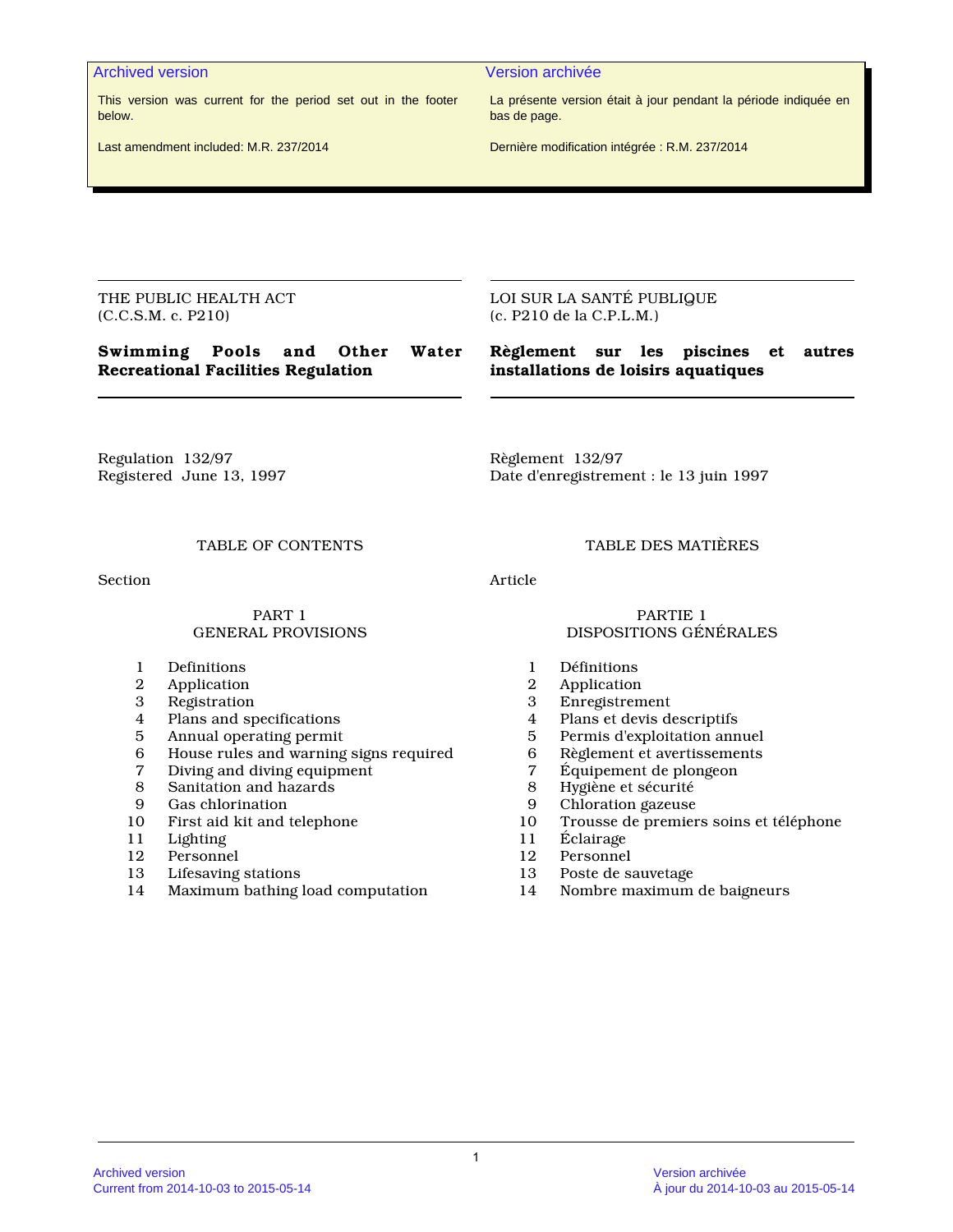# PART 2

# SWIMMING POOLS AND WADING POOLS

- 15 Fences and access
- 16 Recirculation and water quality<br>16.1 Continuous filtration of recircula
- 16.1 Continuous filtration of recirculated water
- 17 Prohibition re swimming pools
- 18 Prohibition re whirlpools
- 19 Deck and drainage<br>20 Depth markings
- 20 Depth markings<br>21 Slope and walls
- 21 Slope and walls<br>22 Ladders and sta
- Ladders and stairs

#### PART 3

# PUBLIC SWIMMING POOLS, WHIRLPOOLS AND RECEIVING BASINS

- 23 Lifeguards<br>23.1 Emergency
- 23.1 Emergency procedures and instructions<br>23.2 Actions of lifeguard and assistant
- Actions of lifeguard and assistant lifeguard if hazard exists
- 24 Access control<br>25 Sanitary facilit
- Sanitary facilities

#### PART 4 SEMI-PUBLIC SWIMMING POOLS

- 
- 26 Signs<br>27 Safety
- 27 Safety<br>28 Pool u
- 28 Pool use<br>29 Access co Access control

#### PART 5 MODIFIED POOLS

- 30 Recirculation and water quality<br>31 Slope
- 31 Slope
- 32 Lifeguards
- 33 Safety<br>34 Access
- 34 Access control<br>35 Sanitary facilit
- Sanitary facilities

#### PART 6 PUBLIC NON-CONFORMING POOLS

- 36 Prohibition re public non-conforming pools
- 37 Water quality<br>38 Lifeguards
- 38 Lifeguards
- 39 Safety<br>40 Access
- Access control
- 41 Sanitary facilities

#### PARTIE 2 PISCINES ET PATAUGEOIRES

- 15 Clôtures et accès
- 16 Recirculation et qualité de l'eau<br>16.1 Filtration continue de l'eau recir
- 6.1 Filtration continue de l'eau recirculée<br>17 Interdiction piscines
	- 17 Interdiction piscines<br>18 Interdiction baignoire
	- Interdiction baignoires à remous
- 19 Promenade et drainage<br>20 Indications de profonde
- Indications de profondeur
- 21 Pente et murs<br>22 Échelles et esc
- Échelles et escaliers

#### PARTIE 3

# PISCINES PUBLIQUES, BAIGNOIRES À REMOUS ET PLANS D'EAU

- 
- 23 Sauveteurs<br>23.1 Formalités 23.1 Formalités et directives<br>23.2 Mesures à prendre en ca
- Mesures à prendre en cas de danger
- 24 Accès interdit<br>25 Installations s
- 25 Installations sanitaires

#### PARTIE 4

# PISCINES SEMI-PUBLIQUES

- 26 Affiches<br>27 Sécurité
- 27 Sécurité<br>28 Utilisatio
- 28 Utilisation de la piscine<br>29 Accès interdit
- Accès interdit

#### PARTIE 5 PISCINES MODIFIÉES

- 30 Recirculation et qualité de l'eau
- 31 Pente
- 32 Sauveteurs<br>33 Sécurité
- 33 Sécurité<br>34 Accès ini
- 34 Accès interdit<br>35 Installations s
- Installations sanitaires

# PARTIE 6 PISCINES PUBLIQUES NON CONFORMES

- 36 Interdiction<br>37 Qualité de l'e
- 37 Qualité de l'eau
- 38 Sauveteurs<br>39 Sécurité
- 39 Sécurité<br>40 Accès inf
- 40 Accès interdit
- 41 Installations sanitaires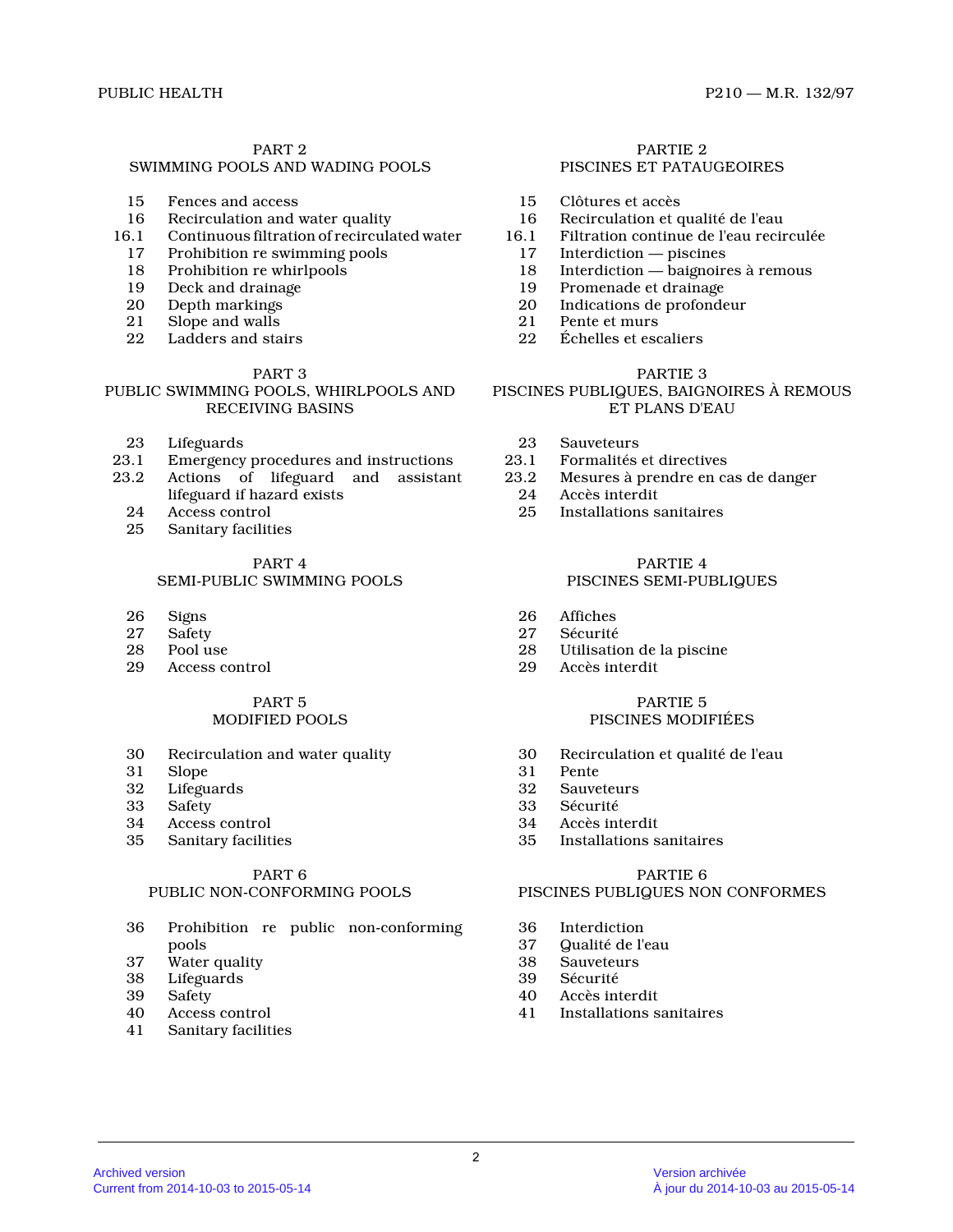# PART 7 WADING POOLS

- 42 Slope
- 
- 43 Attendant<br>44 Sanitary fa Sanitary facilities

#### PART 8

# VARIATION OF REQUIREMENTS

- 45 Approval of types of pools not presently contemplated
- 46 Review and recommendation
- 47 Repeal
- 48 Coming into force
- Schedule A Diving Boards, Depth and Profile
- Schedule B First Aid Kit
- Schedule C Lifesaving Personnel and Equipment
- Schedule C.1 Emergency Procedures and
- Instructions Schedule D - Sanitary Facilities for Public
	- Swimming Pools

# **Definitions**

**1** In this regulation,

**"alter"** means to make or attempt to make any change to the structure of the basin of a swimming pool or the basin of an other water recreational facility or any modification of the recirculation system of any of them; (« modifier »)

**"artificial lake"** means an outdoor, artificially constructed basin that

(a) has a sand, clay or mud bottom,

(b) is not lined with concrete, fibreglass, vinyl or similar material,

(c) is intended for swimming, wading, diving or one or more other water recreational activities,

#### PARTIE 7 PATAUGEOIRES

- 42 Pente
- 43 Surveillant<br>44 Installation
- Installations sanitaires

# PARTIE 8

# MODIFICATION DES EXIGENCES

- 45 Approbation de piscines non visées
- 46 Révision et recommandation
- Abrogation
- 48 Entrée en vigueur
- Annexe A Tremplins, profondeur et profil
- Annexe B Trousse de premiers soins
- Annexe C Personnel et équipement de sauvetage
- Annexe C.1 Formalités et directives à suivre en cas d'urgence
- Annexe D Installations sanitaires dans les piscines publiques

# PART 1 PARTIE 1

# GENERAL PROVISIONS DISPOSITIONS GÉNÉRALES

# **Définitions**

**1** Les définitions qui suivent s'appliquent au présent règlement.

**« assistant sauveteur »** Personne remplissant les conditions énoncées au paragraphe 12(3) qui a pour tâche d'aider le sauveteur dans l'accomplissement de ses fonctions. ("assistant lifeguard")

**« autre installation de loisirs aquatiques »** Piscine de construction spéciale, piscine publique non conforme ou pataugeoire. ("other water recreational facility")

**« baigneur »** Personne qui fréquente une piscine ou une installation de loisirs aquatiques ou leurs lieux de baignade dans le but de nager, de plonger, de se baigner ou d'utiliser l'eau à des fins récréatives. ("bather")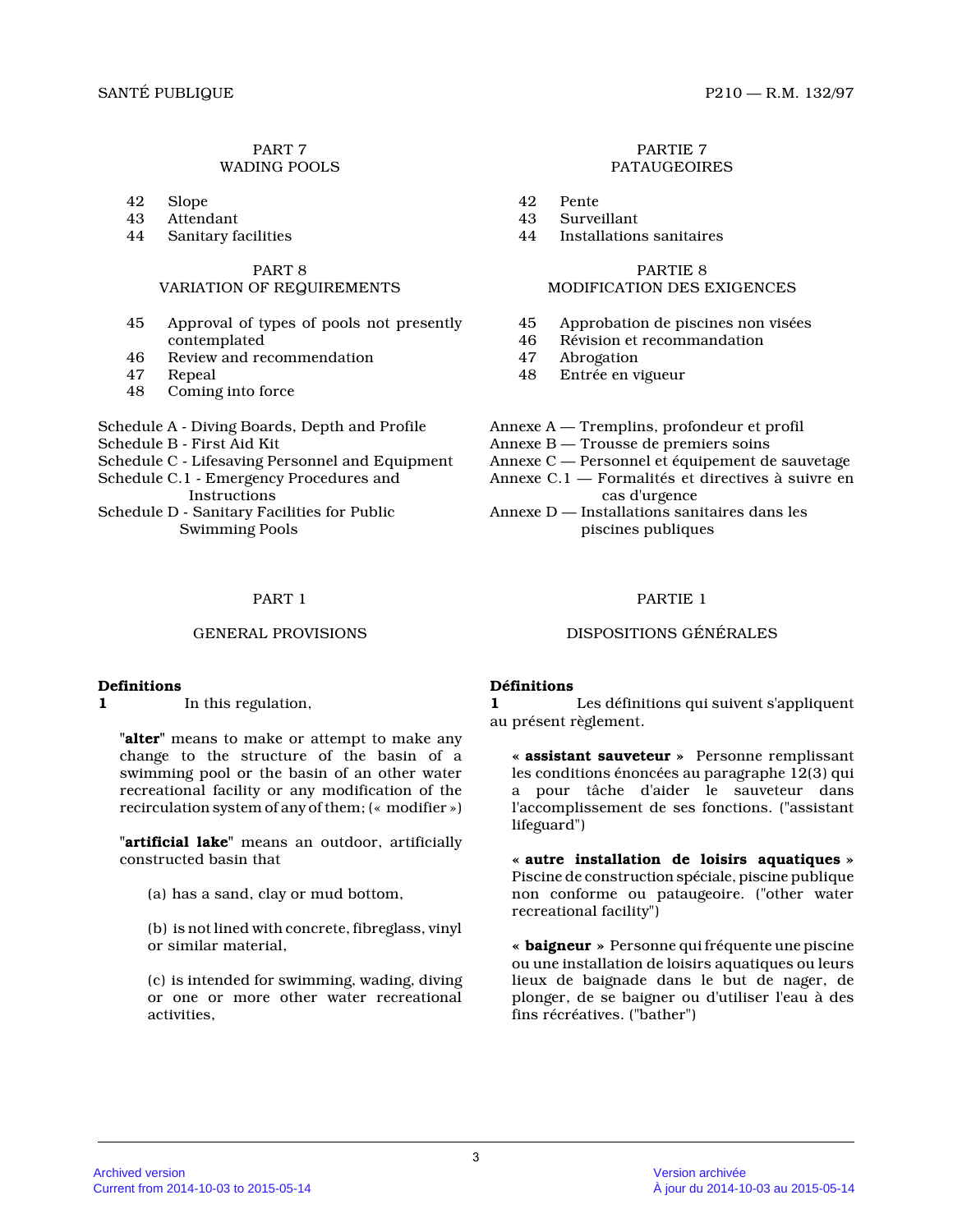(d) has a water depth greater than 60 cm, and

(e) has a surface area greater than  $1,500 \text{ m}^2$ ; (« lac artificiel »)

**"assistant lifeguard"** means a person with the qualifications set out in subsection 12(3) who is responsible for assisting a lifeguard in the performance of the lifeguard's duties; (« assistant sauveteur »)

**"attendant"** means a person 16 years of age or older who is appointed by the operator of a wading pool or a whirlpool used by the public to watch over the bathers while they are in or around the wading pool or whirlpool and to supervise bather safety; (« surveillant »)

**"bather"** means a person who enters a swimming pool or other water recreational facility or its swimming area for the purpose of swimming, diving, bathing or otherwise using the water for recreation; (« baigneur »)

**"lifeguard"** means a person with the qualifications set out in subsection 12(1) or (2) who is appointed by the operator of a swimming pool or other water recreational facility, except a wading pool, to watch over the bathers while they are in or around the facility and to supervise bather safety; (« sauveteur »)

**"lifesaving station"** means the complement of water safety equipment listed in section 13; (« poste de sauvetage »)

**"maximum bathing load"** means the total number of persons permitted in a swimming pool or other water recreational facility at any one time; (« nombre maximum de baigneurs »)

**"modified pool"** means an outdoor, artificially constructed basin, lined with concrete, fibreglass, vinyl or similar material in which persons can swim, wade or dive and which has a water depth greater than 60 cm and a surface area greater than 930  $m^2$ ; (« piscine de construction spéciale »)

**« baignoire à remous »** Piscine ou cuve à remous conçue principalement pour usage thérapeutique ou récréatif et qui :

a) n'est pas vidée, nettoyée ni remplie avant qu'un nouvel usager s'en serve;

b) utilise des jets d'eau, des jets d'air ou de l'eau chaude ou une combinaison de ces méthodes;

c) n'est pas exploitée uniquement sous la surveillance d'un physiothérapeute inscrit. ("whirlpool")

**« exploitant »** Personne responsable de l'exploitation et de l'entretien quotidiens d'une piscine ou d'une autre installation de loisirs Est assimilé à l'exploitant le propriétaire. ("operator")

**« inspecteur d'hygiène publique »** Inspecteur d'hygiène publique nommé en vertu de la *Loi sur la santé publique* ou de la *Loi sur le ministère de la Santé*. ("public health inspector")

**« lac artificiel »** Bassin artificiel de plein air à fond de sable, d'argile ou de boue, qui n'est pas revêtu de béton, de fibre de verre, de vinyle ou d'un matériau similaire, dans lequel des personnes peuvent nager, patauger, plonger ou exercer d'autres activités de loisirs aquatiques et dont la profondeur d'eau excède 60 cm et la superficie excède  $1\,$  500  $\mathrm{m}^{2}$ . ("artificial lake")

**« modifier »** Le fait d'apporter ou de tenter d'apporter des changements à la structure du bassin d'une piscine ou de toute autre installation de loisirs aquatiques ou une modification du système de recirculation d'une de ces installations. ("alter")

**« nombre maximum de baigneurs »** Le nombre total de personnes qui peuvent se trouver en même temps dans une piscine ou dans toute autre installation de loisirs aquatiques. ("maximum bathing load")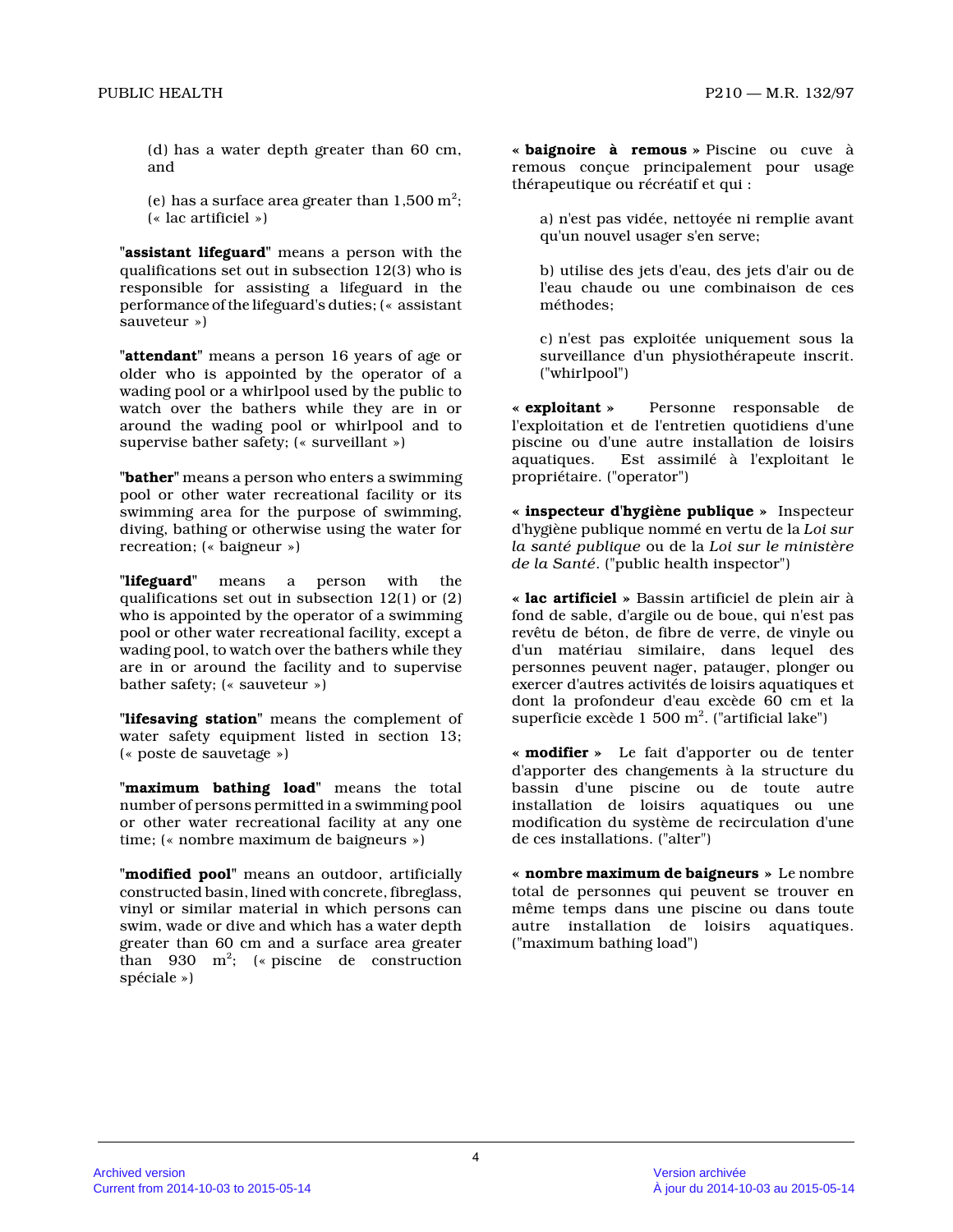**"operator"** means the person responsible for the day to day operation and maintenance of a swimming pool or other water recreational facility and includes the owner; (« exploitant »)

**"other water recreational facility"** means a modified pool, a public non-conforming pool or a wading pool; (« autre installation de loisirs aquatiques »)

**"public health inspector"** means a public health inspector appointed under *The Public Health Act* or *The Department of Health Act*; (« inspecteur d'hygiène publique »)

#### **"public non-conforming pool"** means

(a) a basin of water intended for swimming, wading or diving, which is not lined with concrete, fibreglass, vinyl or similar material, or

(b) a swimming pool, a modified pool or a reservoir or natural body of water or portion of either of them designated as such by the Minister,

but does not include an artificial lake; (« piscine publique non conforme »)

**"public swimming pool"** means a swimming pool being operated for use by the public or rented as a facility to a user group; (« piscine publique »)

**"receiving basin"** means a swimming pool located at the lower end of a waterslide; (« plan d'eau »)

# **"regulating authority"** means

(a) the City of Winnipeg, in relation to a swimming pool or other water recreational facility at a location within the boundaries of the City of Winnipeg as they were immediately before January 1, 1972, or

(b) the Department of Conservation, in relation to a swimming pool or other water recreational facility at a location elsewhere in the City of Winnipeg, or at any other location in Manitoba; (« organisme de réglementation »)

#### **« organisme de réglementation »** Selon le cas :

a) la ville de Winnipeg, relativement à une piscine ou à une autre installation de loisirs aquatiques située à un endroit se trouvant dans les limites de la ville telles qu'elles étaient fixées avant le  $1<sup>er</sup>$  janvier 1972;

b) le ministère de la Conservation, relativement à une piscine ou à une autre installation de loisirs aquatiques située à un autre endroit dans la ville ou ailleurs au Manitoba. ("regulating authority")

**« pataugeoire »** Bassin artificiel à revêtement de béton, de fibre de verre, de vinyle ou d'un matériau similaire, conçu pour qu'on y patauge et dont la profondeur d'eau n'excède pas 60 cm. ("wading pool")

**« piscine »** Bassin artificiel à revêtement de béton, de fibre de verre, de vinyle ou d'un matériau similaire, dans lequel des personnes peuvent nager, patauger ou plonger et dont la profondeur d'eau excède 60 cm. Sont assimilés à une piscine les piscines publiques, les piscines semi-publiques, les baignoires à remous et les plans d'eau. Sont toutefois exclues de la présente définition les piscines de construction spéciale, les piscines publiques non conformes et les pataugeoires. ("swimming pool")

« **piscine de construction spéciale** » Bassin artificiel de plein air à revêtement de béton, de fibre de verre, de vinyle ou d'un matériau similaire, dans lequel des personnes peuvent nager, patauger ou plonger et dont la profondeur d'eau excède 60 cm et la superficie excède 930 m<sup>2</sup>. ("modified pool")

**« piscine publique »** Piscine exploitée aux fins d'utilisation par le public ou louée comme installation à un groupe d'utilisateurs. ("public swimming pool")

**« piscine publique non conforme »** S'entend, selon le cas :

a) d'un bassin conçu pour qu'on y nage, patauge ou plonge et qui n'est pas revêtu de béton, de fibre de verre, de vinyle ou d'un matériau similaire;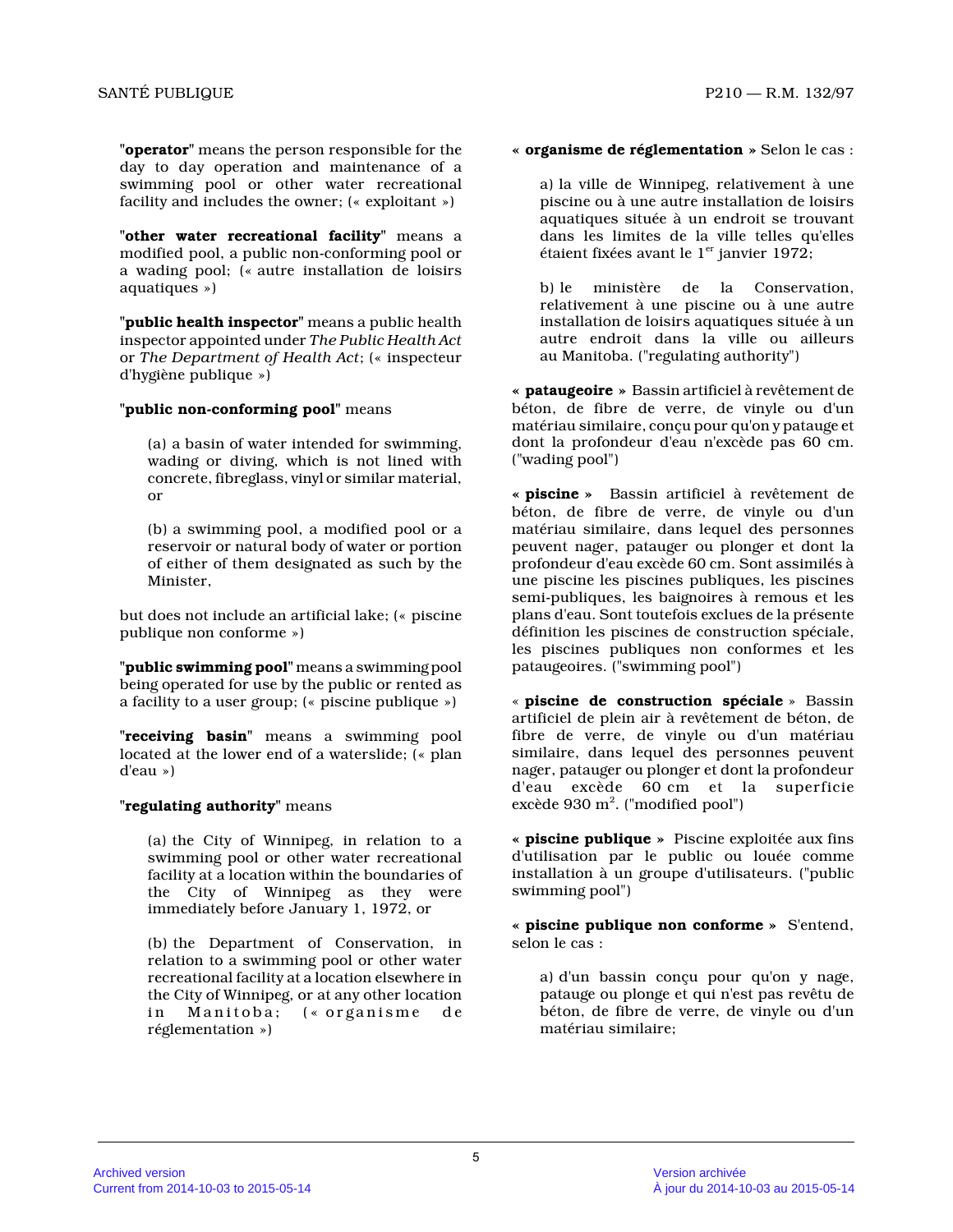#### **"semi-public swimming pool"** means

(a) a swimming pool used in conjunction with a hotel, motel, condominium, multiple family development, apartment block, campground, club or similar establishment, or

(b) a swimming pool or modified pool designated as such by the Minister; (« piscine semi-publique »)

**"swimming pool"** means an artificially constructed basin, lined with concrete, fibreglass, vinyl or similar material in which persons can swim, wade or dive and which has a water depth greater than 60 cm, and includes a public swimming pool, semi-public swimming pool, whirlpool and receiving basin but does not include a modified pool, public non-conforming pool or wading pool; (« piscine »)

**"wading pool"** means an artificially created basin, lined with concrete, fibreglass, vinyl or similar material intended for wading, and which has a water depth of no more than 60 cm; (« pataugeoire »)

**"whirlpool"** means a swimming pool or hot tub that is designed primarily for therapeutic or recreational use, and that

(a) is not drained, cleaned or refilled before use by successive users,

(b) utilizes hydrojet circulation, air induction or hot water or any combination of them, and

(c) is not operated solely under the supervision of a registered physiotherapist. (« baignoire à remous »)

M.R. 108/2005; 237/2014

b) d'une piscine, d'une piscine de construction spéciale, d'un réservoir ou d'une étendue d'eau naturelle ou d'une partie de ceux-ci que le ministère a désigné à ce titre.

La présente définition exclut les lacs artificiels. ("public non-conforming pool")

**« piscine semi-publique »** S'entend, selon le cas :

a) d'une piscine utilisée dans le cadre de l'exploitation d'un hôtel, d'un motel, d'un condominium, d'un projet domiciliaire multi-familial, d'un immeuble d'habitation, d'un terrain de camping, d'un club ou d'un autre établissement similaire;

b) d'une piscine ou d'une piscine de construction spéciale que le ministre a désignée à ce titre. ("semi-public swimming pool")

**« plan d'eau »** Piscine située à l'extrémité inférieure d'une glissoire d'eau. ("receiving basin")

**« poste de sauvetage »** L'équipement de sécurité nautique mentionné à l'article 13. ("lifesaving station")

**« sauveteur »** Personne remplissant les conditions énoncées au paragraphe 12(1) ou (2) à qui l'exploitant d'une piscine ou d'une autre installation de loisirs aquatiques, à l'exception d'une pataugeoire, confie la tâche de surveiller le s baigneurs qui se trouvent dans l'installation ou autour de celle-ci et de veiller à leur sécurité. ("lifeguard")

**« surveillant »** Personne âgée d'au moins 16 ans à qui l'exploitant d'une pataugeoire ou d'une baignoire à remous d'utilisation publique confie la tâche de surveiller les baigneurs qui se trouvent dans la pataugeoire ou dans la baignoire à remous ou autour de celles-ci et de veiller à leur sécurité. ("attendant")

R.M. 92/2000; 108/2005; 237/2014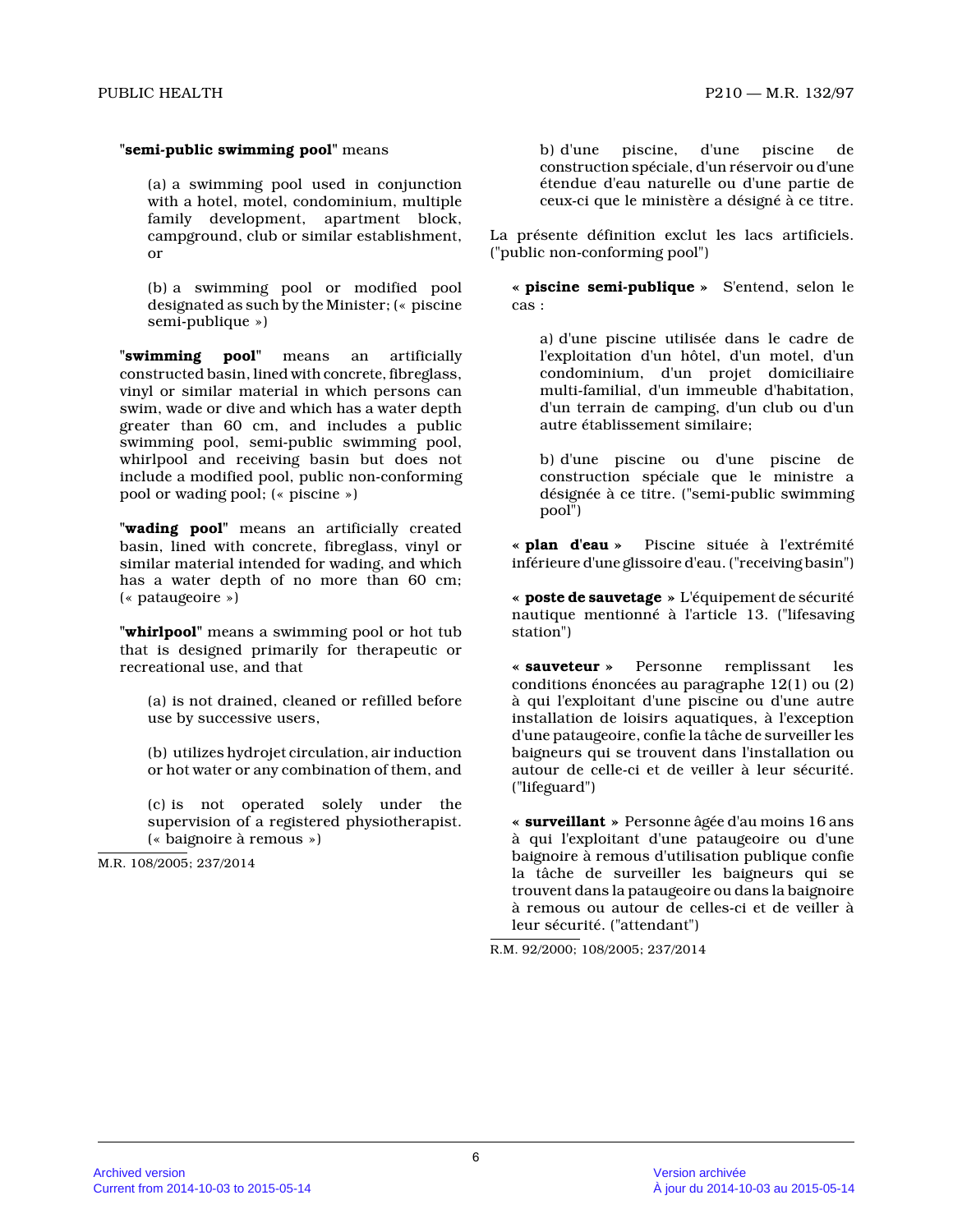# **Application**

**2(1)** This regulation does not apply to the following:

(a) a swimming pool or other water recreational facility located on the property of a single family dwelling, used solely by the occupant of the dwelling or his or her guests;

(b) an artificial lake.

**2(2)** The operator of a swimming pool or other water recreational facility operated prior to the coming into force of this regulation and amendments thereto is not required to make any structural, mechanical or electrical change to meet the requirements of this regulation except that the swimming pool or facility shall meet the requirements of subsections 8(2) and (3) respecting hazards, section 9 respecting gas chlorination, section 15 respecting fencing and access, section 1 6 respecting recirculation and water quality and section 18 respecting whirlpools.

**2(3)** Notwithstanding subsection (2), no person shall alter a swimming pool or other water recreational facility unless the person complies with and the alteration meets the standards and specifications of this regulation.

M.R. 237/2014

# **Registration**

**3** No person shall construct or alter a swimming pool or other water recreational facility without first registering it with the regulating authority by completing and filing a registration form approved by the minister and by submitting the specifications and drawings required by that form.

M.R. 108/2005

# **Plans and specifications**

**4(1)** Specifications or drawings required to be filed with a registration form under section 3 shall, where specified in the form, bear the seal of a person who is entitled to practice professional engineering in the province pursuant to *The Engineering and Geoscientific Professions Act* .

# **Application**

**2(1)** Le présent règlement ne s'applique ni aux piscines et aux autres installations de loisirs aquatiques — qui sont situées sur les terrains d'habitations unifamiliales et sont utilisées uniquement par les occupants de ces habitations ou leurs invités — ni aux lacs artificiels.

**2(2)** Les piscines et autres installations de loisirs aquatiques qui étaient exploitées avant l'entrée en vigueur de la version la plus récente d u présent règlement satisfont aux exigences de ce règlement sans que l'exploitant ne soit tenu d'apporter des changements d'ordre structural, mécanique ou électrique. Toutefois, la piscine ou l'installation doit satisfaire aux exigences prévue s aux paragraphes 8(2) et (3) en ce qui a trait aux dangers, à l'article 9 en ce qui a trait à la chloration gazeuse, à l'article 15 en ce qui a trait aux clôtures et à l'accès, à l'article 16 en ce qui a trait à la recirculation et à la qualité de l'eau et à l'article 18 en ce qui a trait aux baignoires à remous.

**2(3)** Malgré le paragraphe (2), il est interdit de modifier une piscine ou une installation de loisirs aquatiques à moins de se conformer au présent règlement et à moins que les modifications ne satisfassent aux normes et aux devis établis par le présent règlement.

R.M. 237/2014

# **Enregistrement**

**3** Il est interdit de construire ou de modifier une piscine ou une autre installation de loisirs aquatiques sans d'abord l'enregistrer auprè s de l'organisme de réglementation en remplissant et en déposant la formule que le ministre a approuvée et en soumettant les devis descriptifs et les dessins exigés à la formule.

R.M. 108/2005

# **Plans et devis descriptifs**

**4(1)** Les devis descriptifs et les dessins qui doivent être joints à la formule d'enregistrement que vise l'article 3 doivent porter le sceau d'un ingénieur autorisé à exercer sa profession dans la province conformément à la *Loi sur les ingénieurs et les géoscientifiques* si cette exigence est précisée à la formule.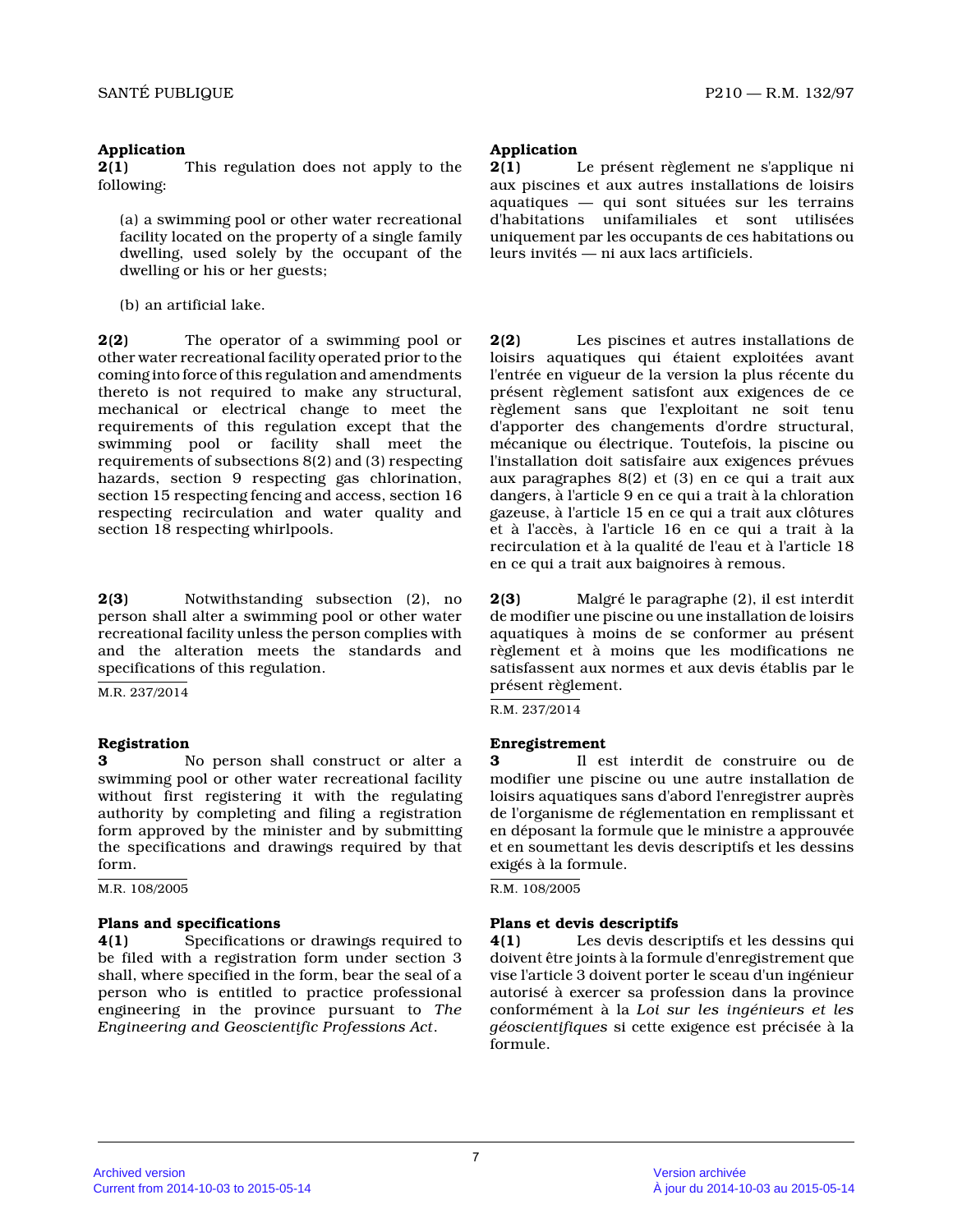**4(2)** No person shall construct a swimming pool or other water recreational facility that does not meet the requirements of this regulation or conform to the design and specifications submitted to the regulating authority under section 3.

**4(3)** No person shall set into operation a new or altered swimming pool or other water recreational facility for which a permit is require d under this regulation unless the operator provides to a public health inspector

(a) the certificate of a professional engineer certifying that the completed construction or alteration of the pool or facility is in accordance with the design and specifications submitted to the regulating authority under section 3; or

(b) such other information as the inspector may require, if the design and specifications referred to in subsection (1) did not require a professional engineer's seal.

M.R. 108/2005

### **Annual operating permit**

**5(1)** The operator of a swimming pool or other water recreational facility shall apply annually to a public health inspector for a permit to operat e the pool or facility.

**5(2)** An application for a permit referred to in subsection (1) shall be made by completing and filing, in the prescribed manner, an application on a form approved by the minister.

**5(3)** No person shall operate a swimming pool or other water recreational facility unless they hold a valid and subsisting annual operating permit issued by a public health inspector under this section.

**5(4)** The permit referred to in this section shall

(a) be in a form approved by the minister;

(b) in the case of a facility operated year round, be obtained prior to the initial date of operation and annually thereafter;

**4(2)** Il est interdit de construire une piscine ou une installation de loisirs aquatiques qui ne satisfait pas aux exigences du présent règlement ou n'est pas conforme aux plans et devis descriptifs soumis à l'organisme de réglementation en vertu de l'article 3.

**4(3)** Il est interdit de mettre en exploitation une piscine ou une autre installation de loisirs aquatiques nouvelle ou modifiée pour laquelle un permis est exigé en vertu du présent règlement à moins que l'exploitant ne fournisse à un inspecteur d'hygiène publique :

a) un certificat émanant d'un ingénieur et attestant que la construction ou la modification de la piscine ou de l'installation a été faite en conformité avec les dessins et les devis descriptifs soumis à l'organisme de réglementation en vertu de l'article 3;

b) les autres renseignements que l'inspecteur peut exiger s'il n'est pas nécessaire que les dessins et les devis descriptifs visés au paragraphe (1) portent le sceau d'un ingénieur.

R.M. 92/2000; 108/2005

### **Permis d'exploitation annuel**

**5(1)** L'exploitant d'une piscine ou d'une autre installation de loisirs aquatiques demande chaque année à un inspecteur d'hygiène publique de lui accorder un permis d'exploitation.

**5(2)** La demande de permis que vise le paragraphe (1) est faite en remplissant et en déposant, conformément aux règlements, la formule de demande qu'a approuvée le ministre.

**5(3)** Seules les personnes qui sont titulaires d'un permis d'exploitation annuel valide, qu'un inspecteur d'hygiène publique a délivré en vertu du présent article, peuvent exploiter une piscine ou une autre installation de loisirs aquatiques.

**5(4)** Le permis que vise le présent article :

a) est dressé en la forme que le ministre a approuvée;

b) dans le cas d'une installation qui est exploitée à l'année longue, est obtenu avant la date initiale de mise en exploitation et chaque année par la suite;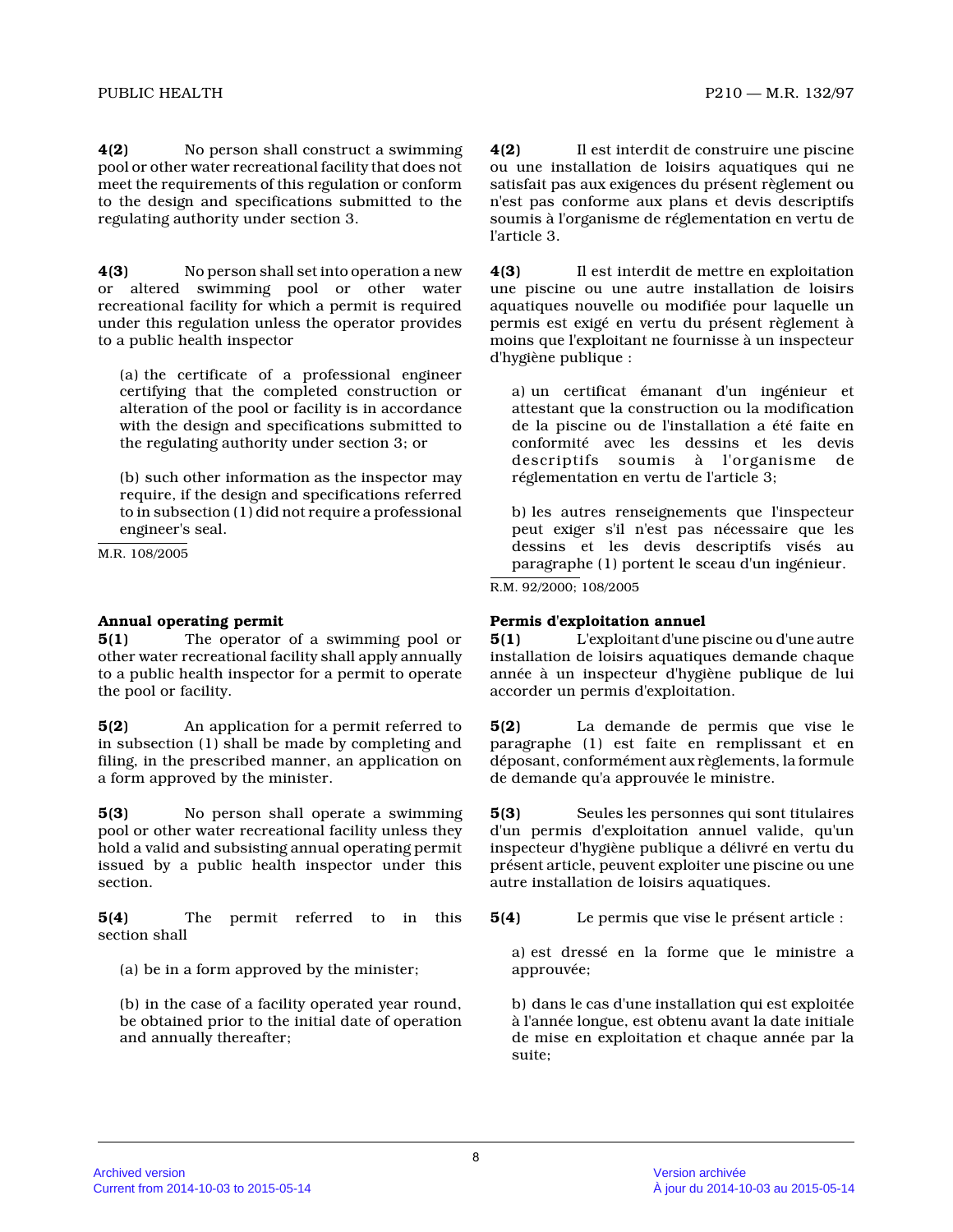(c) in the case of a facility operated seasonally, b e obtained prior to the initial date of operation and prior to reopening in each year of operation; and

(d) be posted in a conspicuous location at the swimming pool or other water recreational facility;

(e) [Repealed] M.R. 108/205.

**5(4.1)** An annual operating permit expires on the earlier of

(a) the expiry date, if any, shown on the permit;

(b) the date that is one year after the date the permit was issued;

(c) the date of transfer of ownership of the swimming pool or other water recreational facility.

**5(5)** A public health inspector may withhold or suspend an annual operating permit if the swimming pool or other water recreational facility is not constructed, maintained or operated in compliance with the provisions of this regulation.

**5(6)** The operator of a swimming pool or other water recreational facility shall ensure that the maximum bathing load as specified on the annual operating permit is not exceeded at any time the pool or facility is in operation.

**5(7)** A public health inspector may, where he or she considers it necessary for the safety of bathers, include operational conditions in the annual operating permit.

**5(8)** The operator of a swimming pool or other water recreational facility shall comply with any operational conditions in the annual operating permit.

M.R. 108/2005

c) dans le cas d'une installation qui est exploitée de façon saisonnière, est obtenu avant la date initiale de mise en exploitation et chaque année par la suite avant la réouverture;

d) est affiché à un endroit bien en vue dans la piscine ou dans l'autre installation de loisirs aquatiques;

e) [abrogé], R.M. 108/2005.

**5(4.1)** Le permis d'exploitation annuel expire à celle des dates suivantes qui survient la première :

a) la date d'expiration indiquée sur le permis, le cas échéant;

b) la date du premier anniversaire de la délivrance du permis;

c) la date du transfert de propriété de la piscine ou de l'autre installation de loisirs aquatiques.

**5(5)** Les inspecteurs d'hygiène publique peuvent refuser un permis d'exploitation annuel ou le suspendre si la piscine ou une autre installatio n de loisirs aquatiques n'est pas construite, entretenue ou exploitée conformément aux dispositions du présent règlement.

**5(6)** L'exploitant d'une piscine ou d'une autre installation de loisirs aquatiques fait en sorte que le nombre maximum de baigneurs prévu dans le permis d'exploitation annuel ne soit pas dépassé pendant que la piscine ou l'installation est en exploitation.

**5(7)** Les inspecteurs d'hygiène publique peuvent, si la mesure leur semble nécessaire pour assurer la sécurité des baigneurs, assortir les permis d'exploitation annuels de certaines conditions d'exploitation.

**5(8)** L'exploitant d'une piscine ou d'une autre installation de loisirs aquatiques se conforme à toutes les conditions d'exploitation dont sont assortis les permis d'exploitation annuels.

R.M. 108/2005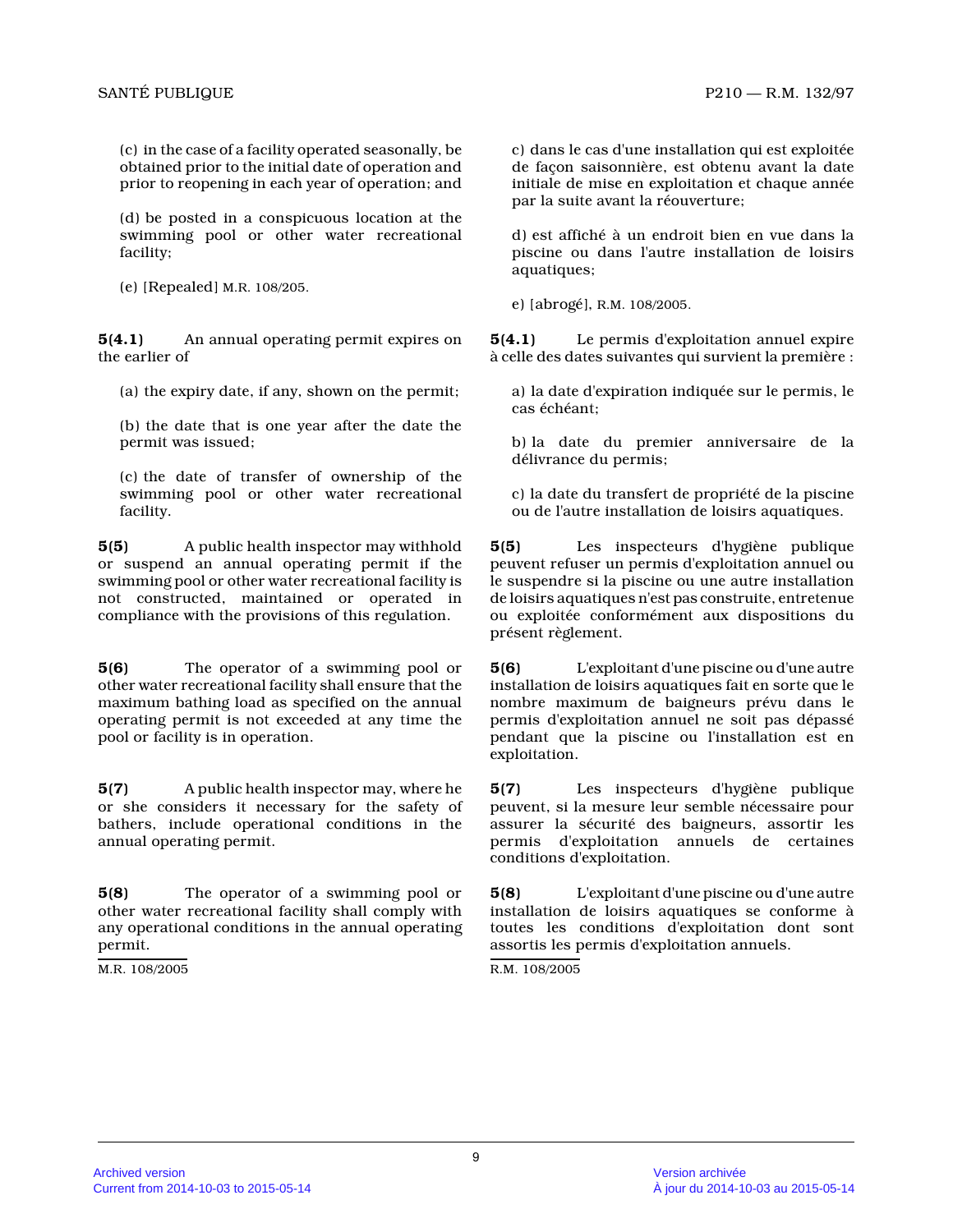#### **House rules and warning signs required**

**6(1)** The operator of a swimming pool or other water recreational facility shall post in a conspicuous location, within the pool area or facility, a sign listing all house rules.

**6(2)** The house rules required by subsection (1) shall include, in addition to those specified by the operator, the following:

(a) no person infected with a communicable disease or having open sores on his or her body shall enter the water;

(b) no person shall bring a glass container onto the deck area of the pool or facility; and

(c) no person shall engage in play hazardous to other persons in and around the pool or facility.

**6(3)** In addition to complying with the other requirements of this section, the operator of a whirlpool shall post a sign with the following advisory in a conspicuous location adjacent to the whirlpool:

WARNING:

**I** Long hair must be restrained or tied up to minimize risk of being caught in the equipment.

Keep head above water at all times.

No person shall remain in the whirlpool longer than 10 minutes.

• Children under the age of 12 must be accompanied by an adult.

**6(4)** Unless otherwise specified in the annual operating permit, the wording on a sign required under subsections (1) to (3) shall be of letters no t less than 2.5 cm in height and on a contrasting background.

M.R. 108/2005

#### **Règlement et panneaux d'avertissement**

**6(1)** L'exploitant d'une piscine ou d'une autre installation de loisirs aquatiques affiche à un endroit bien en vue autour de la piscine ou de l'installation un écriteau énonçant les règlements de la piscine.

**6(2)** Les règlements exigés au paragraphe (1) comprennent, en plus des règles que l'exploitant fixe, ce qui suit :

a) il est interdit aux personnes atteintes d'une maladie contagieuse ou ayant des plaies ouvertes de pénétrer dans l'eau;

b) il est interdit d'apporter un contenant en verre sur la promenade d'une piscine ou d'une installation;

c) il est interdit de se livrer à des jeux qui pourraient mettre en danger les autres baigneurs ou les personnes qui sont autour de la piscine ou de l'installation.

**6(3)** En plus de se conformer aux autres exigences du présent article, l'exploitant d'une baignoire à remous affiche, à un endroit bien en vu e près de la baignoire, l'avertissement suivant :

AVERTISSEMENT :

P Les cheveux longs doivent être retenus ou attachés de manière à empêcher qu'ils ne se prennent dans l'équipement.

P La tête doit rester à l'extérieur de l'eau en tout temps.

P Il est interdit de demeurer dans la baignoire à remous pendant plus de 10 minutes.

P Les enfants âgés de moins de 12 ans doivent être accompagnés d'un adulte.

**6(4)** Sauf disposition contraire énoncée dans le permis d'exploitation annuel, le texte figurant sur un écriteau exigé par les paragraphes (1) à (3) est écrit en caractères d'au moins 2,5 cm de hauteur su r fond contrastant.

R.M. 108/2005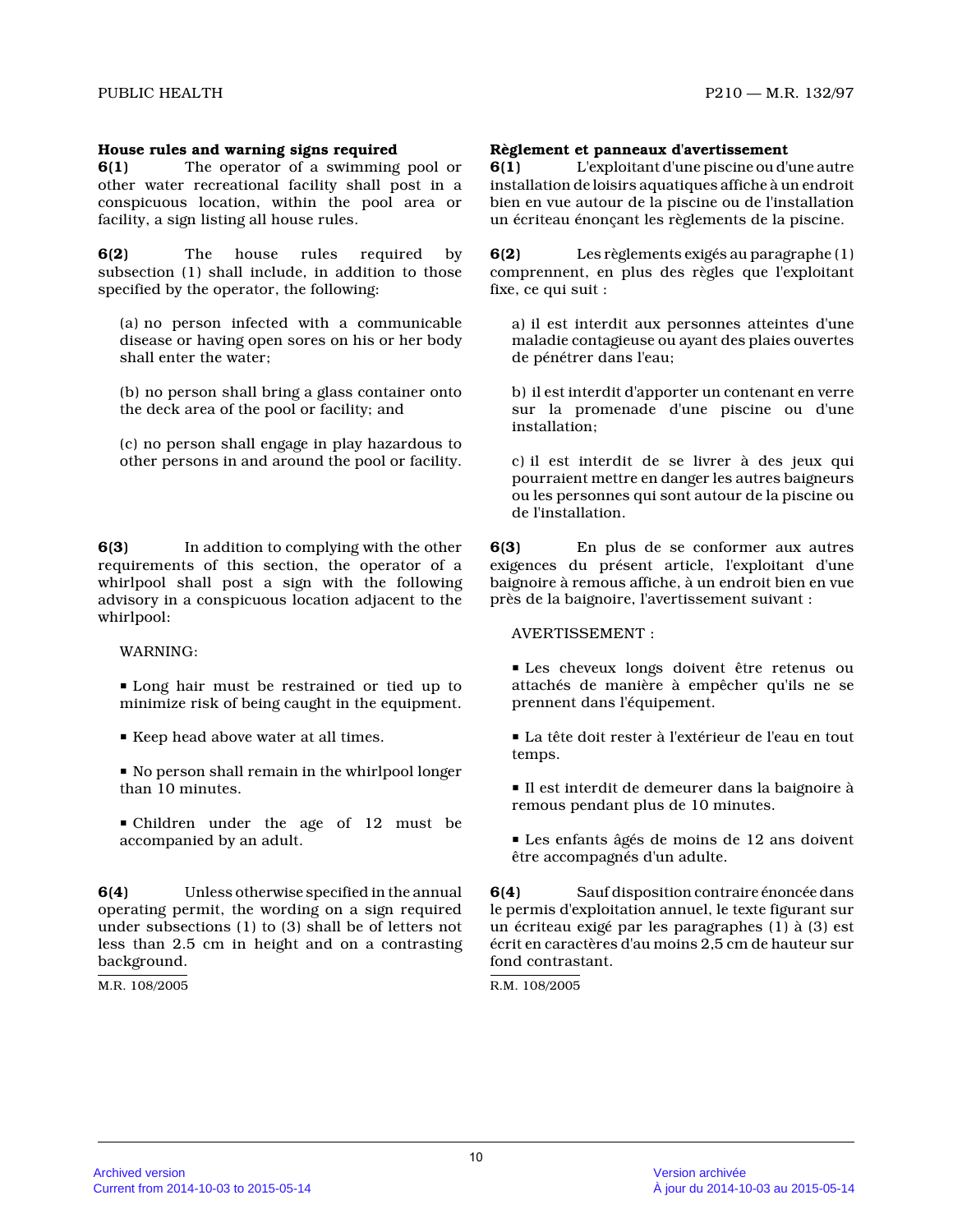# **Diving and diving equipment**

**7(1)** Where diving boards or platforms less than 3 m in height are provided at a swimming pool or other water recreational facility the operator shall ensure that the depth of the water, profile of the pool floor and all clearances are in accordance with Schedule A.

**7(2)** An operator shall ensure that

(a) where a diving board 1 m in height is provided, there is a minimum overhead clearance of 4.8 m measured as the distance between the diving board and the ceiling; and

(b) where a deck level board is provided, there is a minimum overhead clearance of 3.7 m measured as the distance between the diving board and the ceiling.

**7(3)** Where diving boards or diving platforms 3 m or greater in height are provided, th e operator of the swimming pool or other water recreational facility shall ensure that the depth o f water, profile of the pool floor and all clearances meet the requirements as set by the International Amateur Swimming Federation (FINA), latest edition.

**7(4)** Where a swimming pool or other water recreational facility, except a whirlpool or wading pool, does not meet the depth and profile requirements set out in Schedule A, the operator shall

(a) prohibit diving at the swimming pool or facility; and

(b) ensure that

(i) the words "No Diving" in letters not less than 10 cm in height on a contrasting background are painted or otherwise permanently displayed on the pool deck on all sides of the pool spaced at intervals of no more than 8 m; or

(ii) the universal no diving symbol not less than 10 cm in height is painted or otherwise permanently displayed on the pool deck on all sides of the pool and spaced at intervals of no more than 8 m.

# **Équipement de plongeon**

**7(1)** L'exploitant d'une piscine ou d'une autre installation de loisirs aquatiques qui est équipée de tremplins ou de plates-formes de moins de 3 m de hauteur fait en sorte que la profondeur de l'eau, l e profil du fonds de la piscine ainsi que les dégagements soient conformes à l'annexe A.

**7(2)** L'exploitant fait en sorte que :

a) la hauteur libre, mesurée entre un tremplin d'un mètre et le plafond, soit d'au moins 4,8 m;

b) la hauteur libre, mesurée entre un tremplin installé au niveau de la promenade et le plafond soit d'au moins 3,7 m.

**7(3)** L'exploitant d'une piscine ou d'une autre installation de loisirs aquatiques qui est équipée de tremplins ou de plates-formes dont la hauteur est d'au moins 3 m fait en sorte que la profondeur de l'eau, le profil du fonds de la piscine ainsi que les dégagements satisfassent aux exigences prescrites dans la dernière édition du règlement de la Fédération internationale de natation amateur (FINA).

**7(4)** L'exploitant d'une piscine ou d'une autre installation de loisirs aquatiques, à l'exception des baignoires à remous et des pataugeoires, qui ne satisfait pas aux exigences en matière de profondeu r et de profil énoncées à l'annexe A :

a) interdit aux baigneurs de plonger dans la piscine ou l'installation;

b) fait en sorte que :

(i) les mots « Défense de plonger » soient peints ou affichés en permanence en lettres d'au moins 10 cm de hauteur sur fond contrastant sur la promenade de la piscine, de chaque côté de celle-ci et à intervalles d'au plus 8 m,

(ii) le symbole universel de défense de plonger, d'une hauteur d'au moins 10 cm, soit peint ou affiché en permanence sur la promenade de la piscine, de chaque côté de celle-ci et à intervalles d'au plus 8 m.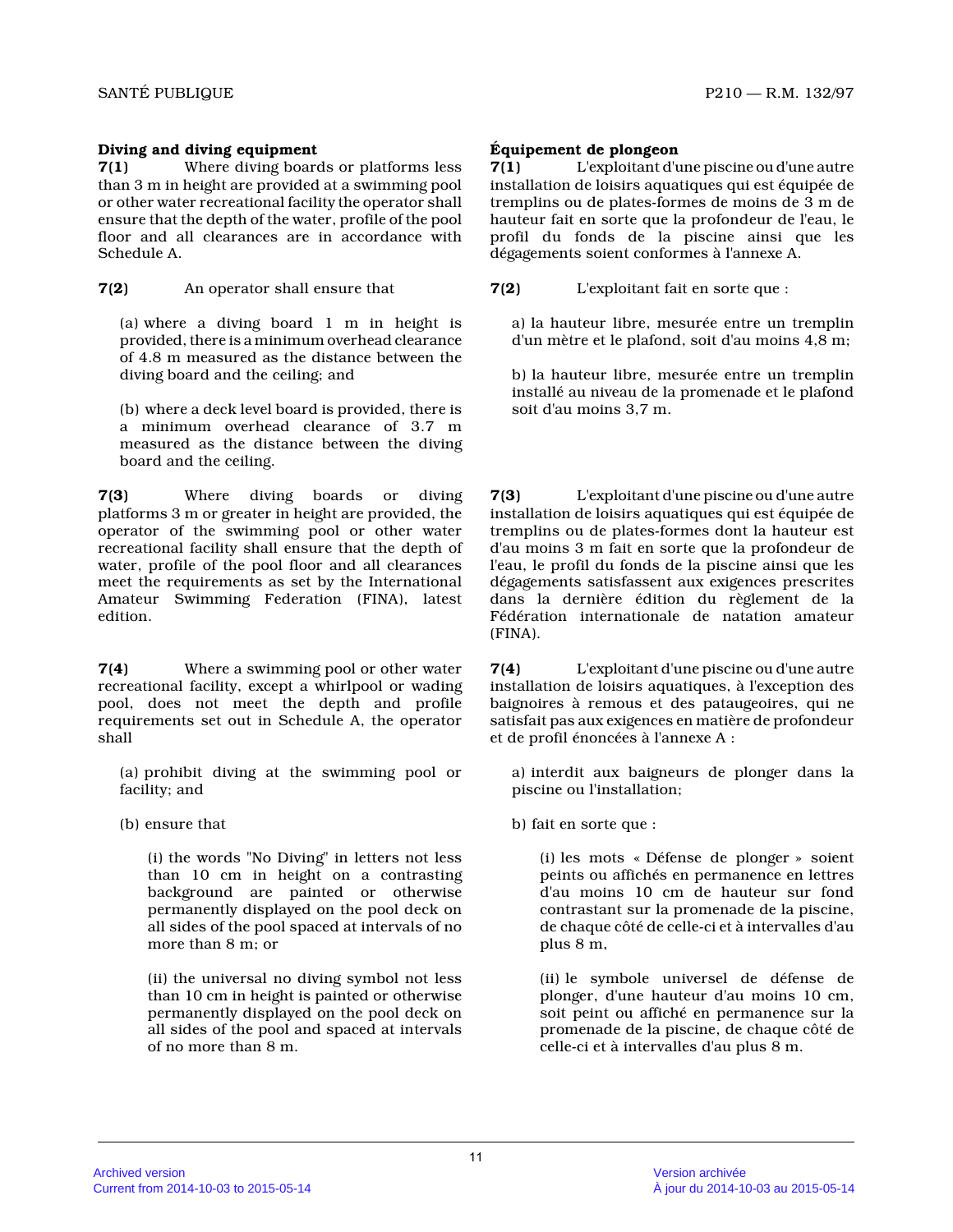**7(5)** Notwithstanding subsection (4), a qualified lifeguard may carry on diving instruction in a swimming pool or other water recreational facilit y that does not meet the requirements of Schedule A.

### **Sanitation and hazards**

**8(1)** No person shall operate a swimming pool or other water recreational facility unless:

(a) the deck, change, shower and washroom areas are kept clean, sanitary and in good condition;

(b) the pool water and the pool walls and floor are kept free of visible dirt, litter, oil, algae and other foreign material; and

(c) adequate supplies of hand soap, hand towels, covered receptacles and toilet paper are provided.

**8(2)** No person shall operate a swimming pool or other water recreational facility where there are protrusions, means of entanglement or other hazards that might cause injury to a bather or othe r person in or around the swimming pool or facility.

**8(3)** The operator of a swimming pool or other water recreational facility shall ensure that the drains and water recirculation facilities are designed, constructed and operated in such a manner to prevent entrapment of a bather due to suction or any other means.

**8(4)** The operator of a swimming pool or other water recreational facility constructed or altered after July 1, 2005, other than a whirlpool, shall ensure that the pool or facility is equipped with not less than two interconnected drain outlets separated by a horizontal distance of 1 m or more.

M.R. 108/2005

**7(5)** Malgré le paragraphe (4), un sauveteur qualifié peut donner des cours de plongeon dans une piscine ou une autre installation de loisirs aquatiques qui ne satisfait pas aux exigences de l'annexe A.

# **Hygiène et sécurité**

**8(1)** Les personnes qui exploitent une piscine ou une autre installation de loisirs aquatiques son t tenues :

a) de maintenir la promenade, les aires de déshabillage et des douches, ainsi que la salle de toilettes, propres, hygiéniques et en bon état;

b) de maintenir l'eau, les parois et le fonds de la piscine exempts de toute trace de saleté, de déchets, d'huile, d'algues et d'autres substances étrangères;

c) d'assurer un approvisionnement suffisant de savon, d'essuie-mains, de récipients couverts et de papier hygiénique.

**8(2)** Il est interdit d'exploiter une piscine ou une autre installation de loisirs aquatiques qui présente des saillies, des risques d'enchevêtrement ou d'autres dangers pouvant causer des blessures aux baigneurs ou aux autres personnes qui se trouvent dans la piscine ou l'installation ou autou r de celle-ci.

**8(3)** L'exploitant d'une piscine ou d'une autre installation de loisirs aquatiques fait en sorte qu e les drains et l'équipement de recirculation de l'ea u soient conçus, construits et exploités de manière à empêcher que les baigneurs ne soit immobilisés par la succion ou un autre phénomène.

**8(4)** L'exploitant d'une piscine ou d'une autre installation de loisirs aquatiques, à l'exception d'une baignoire à remous, construite ou modifiée après le  $1<sup>er</sup>$  juillet 2005 s'assure que la piscine ou l'installation est équipée d'au moins deux sorties de vidange interconnectées séparées horizontalement par une distance d'au moins 1 m.

R.M. 108/2005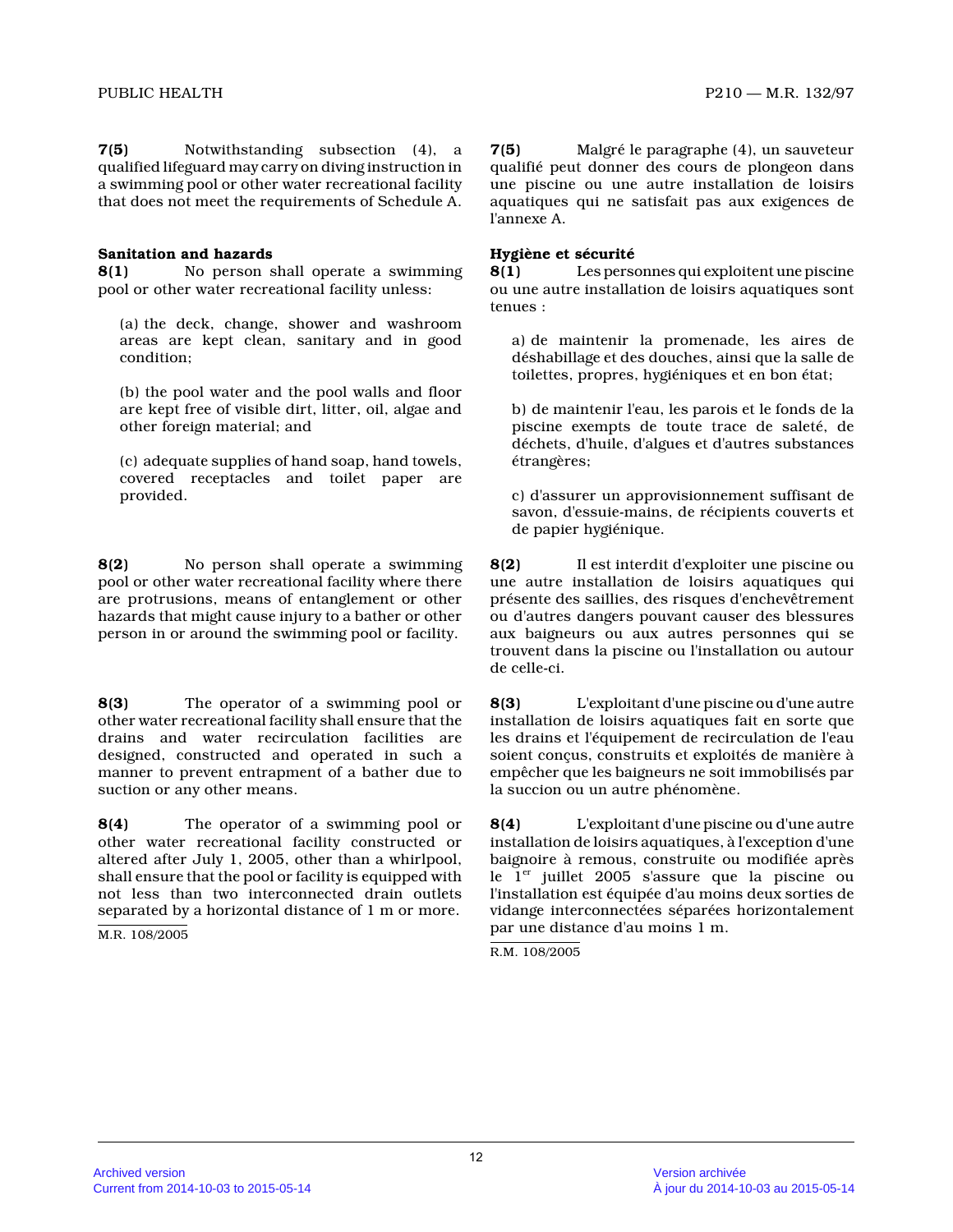### **Gas chlorination**

**9** No person shall operate a swimming pool or other water recreational facility where chlorine gas is used as a disinfectant unless:

(a) the chlorination equipment room is located above ground level with only one door, and that door opens in an outward direction and directly to the outdoors;

(b) the chlorination equipment room is equipped with an emergency mechanical ventilation system which

(i) takes in air at floor level within the room,

(ii) discharges air from the room directly to the outdoors in a place remote from air intake structures and occupied areas,

(iii) is of sufficient capacity to produce 30 air changes per hour, and

(iv) is activated by a combination light and fan switch located outside the room and beside the viewing window;

(c) all openings in the chlorination equipment room other than those for ventilation, exits and entrances shall be sealed with elastomeric caulking compound;

(d) self-contained, full-face, respiratory protective equipment for use in a chlorine contaminated atmosphere, a two-piece rubber suit, rubber boots and rubber gloves are provided and located outside the chlorination equipment room and near enough for immediate use in case of an emergency;

(e) the chlorination equipment room door is locked at all times and the key to the room made available only to staff members trained in the handling of chlorine;

(f) the chlorine-valve protection hood is kept in place, except when the cylinder is connected to the chlorinator;

#### **Chloration gazeuse**

**9** Il est interdit d'exploiter une piscine ou une autre installation de loisirs aquatiques dans laquelle on utilise du chlore comme agent désinfectant à moins que les exigences qui suivent ne soient satisfaites :

a) la salle du matériel de chloration est située au-dessus du niveau du sol et n'est munie que d'une seule porte s'ouvrant directement vers l'extérieur;

b) la salle du matériel de chloration est munie d'un système de ventilation mécanique d'urgence :

(i) qui aspire l'air de la salle au niveau du plancher,

(ii) qui évacue l'air de la salle directement à l'extérieur en un point éloigné des prises d'air et des aires occupées,

(iii) qui est suffisamment puissant pour renouveler l'air 30 fois l'heure,

(iv) qui est activé par un commutateur multiple pour l'éclairage et la ventilation, installé à l'extérieur de la salle de chloration, près de la fenêtre d'observation;

c) les ouvertures dans la salle du matériel de chloration autres que les prises d'air, les sorties et les entrées sont scellées à l'aide d'un produit de calfeutrage élastomérique;

d) un appareil respiratoire facial autonome conçu pour être utilisé dans une atmosphère contaminée par le chlore, une combinaison en caoutchouc de deux pièces ainsi que des bottes et des gants en caoutchouc sont gardés à l'extérieur de la salle du matériel de chloration, mais suffisamment près pour pouvoir être utilisés immédiatement en cas d'urgence;

e) la porte de la salle du matériel de chloration est verrouillée en tout temps et seuls les membres du personnel qui ont appris à manier le chlore ont accès à la clé;

f) le capuchon de soupape de la bouteille de chlore est maintenu en place sauf lorsque celle-ci est branchée au chloromètre;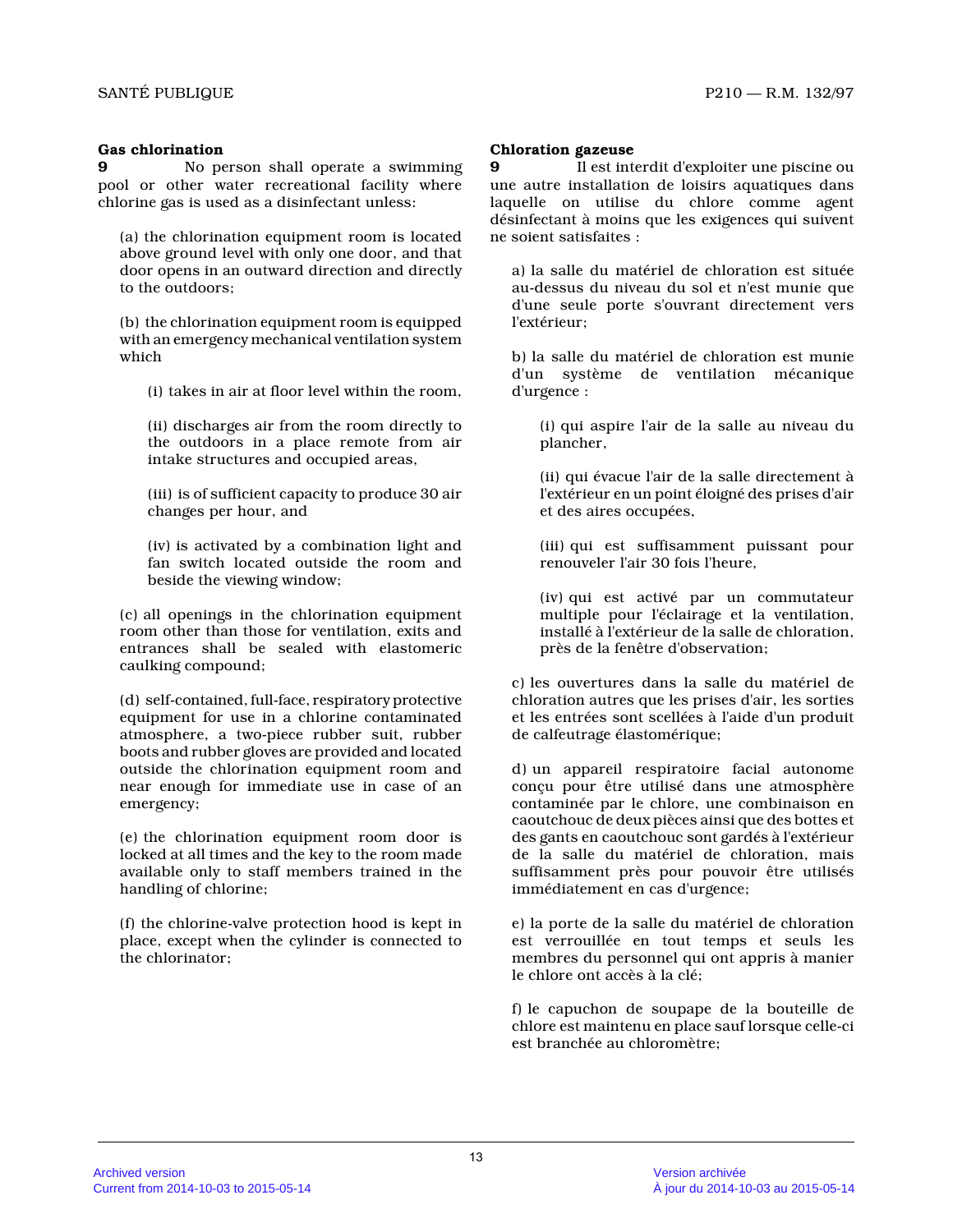(g) all chlorine cylinders are securely anchored;

(h) a valve-stem wrench is maintained on the chlorine cylinder or cylinders in use;

(i) a weigh scale of suitable capacity for measuring the weight of liquid chlorine and cylinder is provided in the chlorination room;

(j) the chlorination room is equipped with a viewing window;

(k) [repealed], M.R. 108/2005;

(l) the chlorinator will automatically cease operation in conjunction with the shutdown of the recirculating pumps;

(m) the door to the chlorination equipment room is equipped with panic hardware to permit access to the outdoors; and

(n) [repealed], M.R. 92/2000.

M.R. 92/2000; 108/2005

#### **First aid kit and telephone**

**10(1)** The operator of a swimming pool or other water recreational facility shall provide a first aid kit which contains those articles prescribed in Schedule B, which shall be located in close proximity to the pool area and under the direct control of a lifeguard, attendant or operator.

**10(2)** The operator of a swimming pool or other water recreational facility shall provide a readily accessible telephone, or such other means o f contacting emergency assistance as may be approved by a public health inspector.

M.R. 108/2005

# **Lighting**

**11(1)** The operator of a swimming pool or other water recreational facility located indoors shall provide a lighting system that will maintain, at an y point on the deck and the pool water surface, an illumination of not less than 200 lx and an instantaneous automatic emergency lighting source to facilitate prompt evacuation in case of a power outage.

g) les bouteilles de chlore sont solidement fixées;

h) la clef de serrage de la tige de soupape demeure avec la ou les bouteilles de chlore en service;

i) la salle du matériel de chloration est dotée d'un appareil de pesage capable de peser le chlore liquide et la bouteille;

j) une fenêtre d'observation est pratiquée dans le mur de la salle de chloration;

k) [abrogé], R.M. 108/2005;

l) l'arrêt des pompes de recirculation déclenche automatiquement l'arrêt du chloromètre;

m) la porte de la salle du matériel de chloration est dotée d'une fermeture antipanique permettant de sortir de la salle;

n) [abrogé], R.M. 92/2000.

R.M. 92/2000; 108/2005

#### **Trousse de premiers soins et téléphone**

**10(1)** L'exploitant d'une piscine ou d'une autre installation de loisirs aquatiques fournit une trousse de premiers soins contenant les éléments prescrits à l'annexe B. La trousse se trouve à proximité de l a piscine, sous la garde directe d'un sauveteur, d'un surveillant ou de l'exploitant.

**10(2)** L'exploitant d'une piscine ou d'une autre installation de loisirs aquatiques fait installer u n téléphone facilement accessible ou tout autre dispositif qu'approuve l'inspecteur d'hygiène publique et qui permet de communiquer avec les services d'aide en cas d'urgence.

R.M. 108/2005

# **Éclairage**

**11(1)** L'exploitant d'une piscine ou d'une autre installation de loisirs aquatiques intérieure doit installer un système d'éclairage diffusant partout sur la promenade et sur la surface de l'eau un niveau d'éclairement minimal de 200 lx ainsi qu'un système d'éclairage de secours à déclenchement automatique afin de permettre l'évacuation rapide des lieux en cas de panne d'électricité.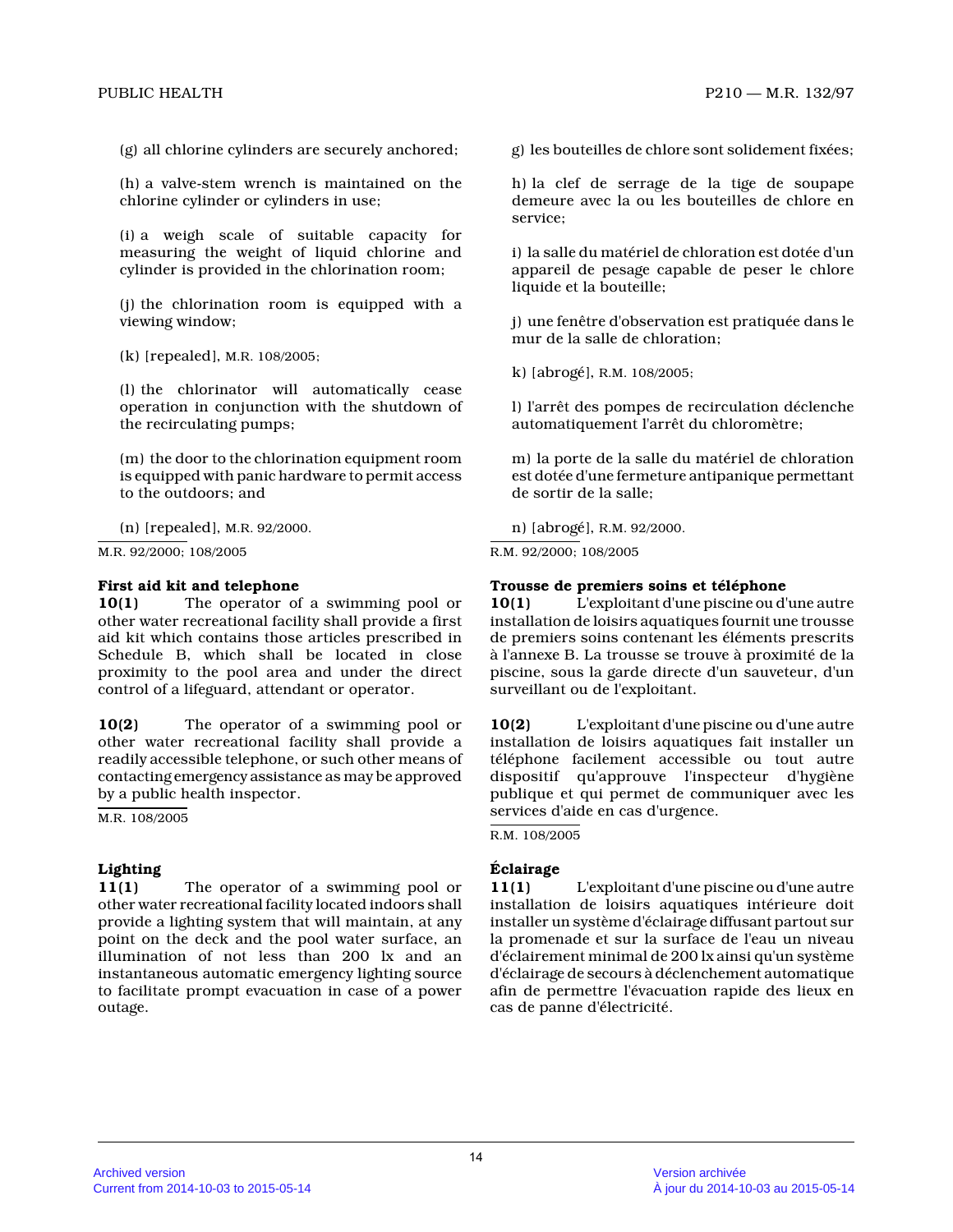**11(2)** The operator of a swimming pool or other water recreational facility located outdoors and operated after sundown shall provide a lighting system that will maintain, at any point on the deck and the pool water surface, an illumination of not less than 100 lx and an instantaneous automatic emergency lighting source to facilitate prompt evacuation in case of a power outage.

# **Personnel**

**12(1)** Before January 1, 2008, no person shall be a lifeguard unless he or she

(a) is 17 years of age or older, or is 16 years of age and holds the Lifesaving Society National Lifeguard Service Award;

(b) holds, after September 15, 2005, a current Cardiopulmonary Resuscitation Certificate of C-Level or higher, in accordance with the standards set by the International Liaison Committee on Resuscitation;

(c) holds one of the following:

(i) St. John Ambulance Standard First Aid Certificate,

(ii) Red Cross Standard First Aid Certificate,

(iii) Lifesaving Society Aquatic Emergency Care Certificate,

(iv) Lifesaving Society Standard First Aid Certificate,

(v) Criti Care, Inc. Standard First Aid Certificate; and

(d) holds one of the following:

(i) the Lifesaving Society Bronze Cross,

(ii) the Lifesaving Society Award of Distinction,

(iii) the Lifesaving Society National Lifeguard Service Award.

**11(2)** L'exploitant d'une piscine ou d'une autre installation de loisirs aquatiques de plein air qui est exploitée après le coucher du soleil doit installer un système d'éclairage diffusant partout sur la promenade et sur la surface de l'eau un niveau d'éclairement minimal de 100 lx ainsi qu'un système d'éclairage de secours à déclenchement automatique afin de permettre l'évacuation rapide des lieux en cas de panne d'électricité.

# **Personnel**

**12(1)** Avant le 1<sup>er</sup> janvier 2008, peuvent être sauveteurs les personnes qui remplissent les conditions suivantes :

a) être âgées d'au moins 17 ans ou de 16 ans si elles sont titulaires du certificat Sauveteur national de la Société de sauvetage;

b) être titulaires, après le 15 septembre 2005, d'un certificat valide de RCP de niveau C ou plus élevé, conformément aux normes établies par l'International Liaison Committee on Resuscitation;

c) être titulaires de l'une des attestations suivantes :

(i) le certificat de Secourisme général de l'Ambulance Saint-Jean,

(ii) le certificat de Secourisme général de la Croix-rouge,

(iii) le certificat de Soins d'urgence aquatique de la Société de sauvetage,

(iv) le Certificat de premiers soins de base de la Société de sauvetage,

(v) le certificat de Secourisme général de Criti Care Inc.;

d) être titulaires de l'une des attestations suivantes :

(i) la croix de bronze de la Société de sauvetage,

(ii) le certificat de distinction de la Société de sauvetage,

(iii) le certificat Sauveteur national de la Société de sauvetage.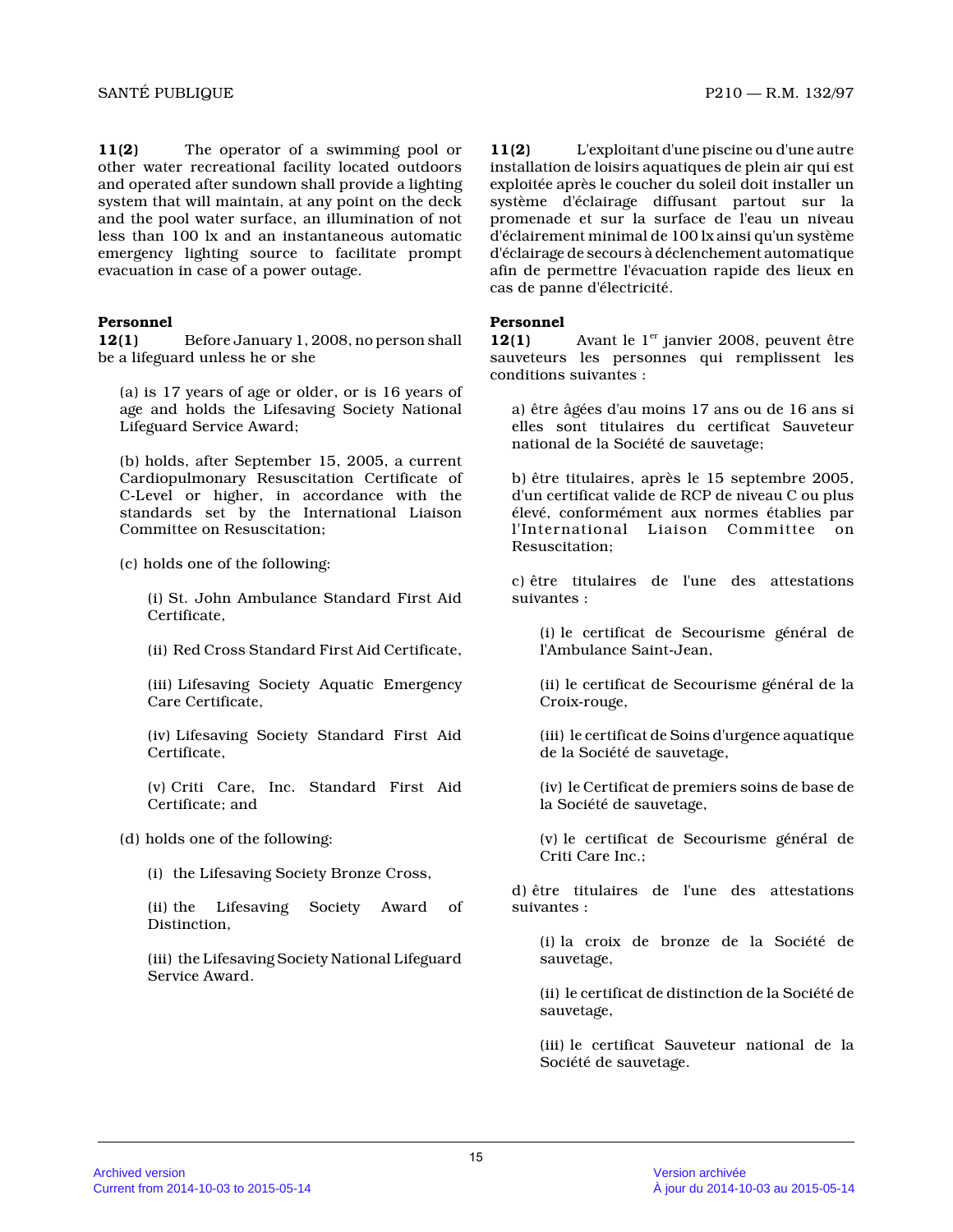**12(2)** On and after January 1, 2008, no person shall be a lifeguard unless he or she

(a) is 16 years of age or older;

(b) holds a current Cardiopulmonary Resuscitation Certificate of C-Level or higher, in accordance with the standards set by the International Liaison Committee on Resuscitation;

(c) holds one of the following:

(i) St. John Ambulance Standard First Aid Certificate,

(ii) Red Cross Standard First Aid Certificate,

(iii) Lifesaving Society Aquatic Emergency Care Certificate,

(iv) Lifesaving Society Standard First Aid Certificate,

(v) Criti Care, Inc. Standard First Aid Certificate; and

(d) holds the Lifesaving Society National Lifeguard Service Award.

**12(3)** No person shall be an assistant lifeguard unless he or she

(a) is 16 years of age or older;

(b) holds, after September 15, 2005, a current Cardiopulmonary Resuscitation Certificate of C-Level or higher, in accordance with the standards set by the International Liaison Committee on Resuscitation;

(c) holds, after September 15, 2005, one of the following:

(i) St. John Ambulance Standard First Aid Certificate,

(ii) Red Cross Standard First Aid Certificate,

(iii) Lifesaving Society Aquatic Emergency Care Certificate,

**12(2)**  $\hat{A}$  compter du 1<sup>er</sup> janvier 2008, peuvent être sauveteurs les personnes qui remplissent les conditions suivantes :

a) être âgées de 16 ans ou plus;

b) être titulaires d'un certificat valide de RCP de niveau C ou plus élevé, conformément aux normes établies par l'International Liaison Committee on Resuscitation;

c) être titulaires de l'une des attestations suivantes :

(i) le certificat de Secourisme général de l'Ambulance Saint-Jean,

(ii) le certificat de Secourisme général de la Croix-rouge,

(iii) le certificat de Soins d'urgence aquatique de la Société de sauvetage,

(iv) le Certificat de premiers soins de base de la Société de sauvetage,

(v) le certificat de Secourisme général de Criti Care Inc.;

d) être titulaires du certificat Sauveteur national de la Société de sauvetage.

**12(3)** Peuvent être assistants sauveteurs les personnes qui remplissent les conditions suivantes :

a) être âgées de 16 ans ou plus;

b) être titulaires, après le 15 septembre 2005, d'un certificat valide de RCP de niveau C ou plus élevé, conformément aux normes établies par l'International Liaison Committee Resuscitation;

c) être titulaires, après le 15 septembre 2005, de l'une des attestations suivantes :

(i) le certificat de Secourisme général de l'Ambulance Saint-Jean,

(ii) le certificat de Secourisme général de la Croix-rouge,

(iii) le certificat de Soins d'urgence aquatique de la Société de sauvetage,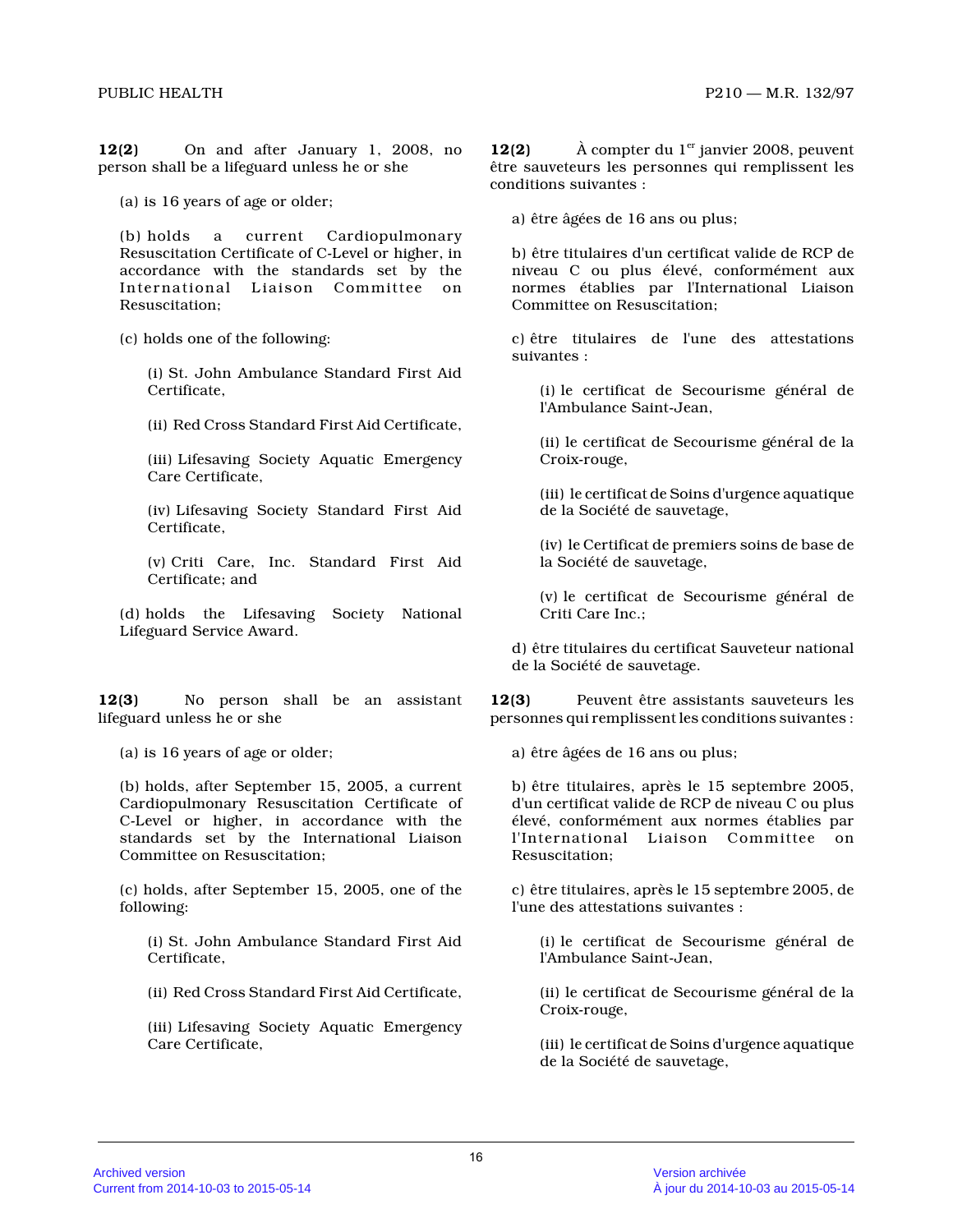(iv) Lifesaving Society Standard First Aid Certificate,

(v) Criti Care, Inc. Standard First Aid Certificate; and

(d) holds one of the following:

(i) the Lifesaving Society Bronze Cross;

(ii) the Lifesaving Society Award of Distinction.

M.R. 108/2005

# **Lifesaving stations**

**13(1)** A lifesaving station shall include

(a) a stable, elevated lifeguard station that provides a clear line of sight to the area to be supervised; and

(b) one or both of the following swimming aids:

(i) a non-conductive reaching pole of 3.6 m or more in length;

(ii) a lightweight, buoyant throwing device, securely attached to a rope of a length greater than half the width of the pool.

**13(2)** An operator of a swimming pool or other water recreational facility shall ensure that the pool or facility has an equal number of each type of swimming aid described in clause (1)(b).

M.R. 108/2005

#### **Maximum bathing load computation**

**14(1)** The maximum bathing load in a swimming pool or other water recreational facility other than a whirlpool or a wading pool, shall not exceed one person for each  $1.5\ \mathrm{m}^{2}$  of water surface area of the swimming pool or other water recreational facility or the maximum design bathing load for the water recirculation system of the swimming pool or other water recreational facility, whichever is less.

(iv) le Certificat de premiers soins de base de la Société de sauvetage,

(v) le certificat de Secourisme général de Criti Care Inc.;

d) être titulaires de l'une des attestations suivantes :

(i) la croix de bronze de la Société de sauvetage,

(ii) le certificat de distinction de la Société de sauvetage.

R.M. 108/2005

# **Poste de sauvetage**

**13(1)** Un poste de sauvetage comprend :

a) un poste d'observation stable et surélevé offrant une vue sans obstacle de l'endroit à surveiller;

b) les dispositifs de sécurité aquatique suivants ou l'un d'eux :

(i) une perche non conductrice d'une longueur minimale de 3,6 m,

(ii) une bouée légère solidement attachée à une corde dont la longueur excède la moitié de la largeur de la piscine.

**13(2)** L'exploitant d'une installation de loisirs aquatiques, notamment d'une piscine, veille à ce qu e l'installation ait le même nombre de chacune des catégories de dispositifs visés à l'alinéa (1)b).

R.M. 108/2005

# **Calcul du nombre maximum de baigneurs**

**14(1)** Le nombre maximum de baigneurs dans une piscine ou une autre installation de loisirs aquatiques, à l'exception des baignoires à remous e t des pataugeoires, correspond à une personne pour chaque 1,5  $\mathrm{m}^2$  de superficie d'eau ou au nombre maximum de baigneurs prévu pour le système de recirculation d'eau de la piscine ou de l'installation si ce nombre est inférieur.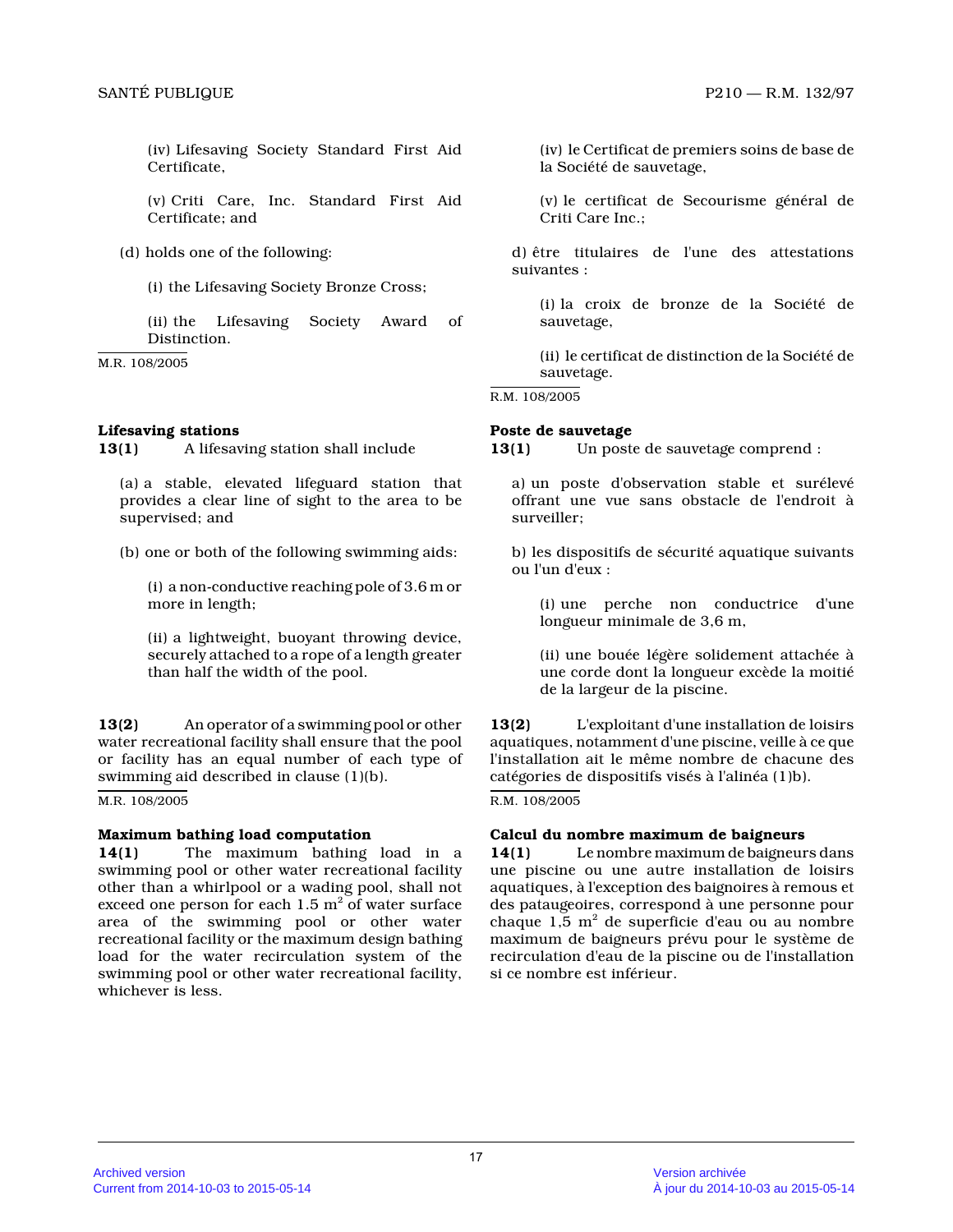**14(2)** The maximum bathing load in a whirlpool shall not exceed one person for each square metre of water surface area or the maximum design bathing load for the water recirculation system, whichever is less.

**14(3)** For the purposes of this section, only persons in the water of the swimming pool, other water recreational facility or whirlpool or in the course of using the water shall be taken into consideration in determining whether or not the swimming pool, facility or whirlpool is operating within its maximum bathing load at any time.

M.R. 92/2000

**14(2)** Le nombre maximum de baigneurs pour une baignoire à remous correspond à une personne par mètre carré de superficie d'eau ou au nombre maximum de baigneurs prévu pour le système de recirculation d'eau si ce nombre est inférieur.

**14(3)** Pour l'application du présent article, pour déterminer si le nombre de baigneurs dans une piscine, une autre installation de loisirs aquatiques ou une baignoire à remous excède ou non le nombre maximum permis, il est tenu compte uniquement des personnes qui sont dans l'eau de la piscine, de installation ou de la baignoire ou qui sont en trai n d'utiliser l'eau.

#### PART 2 PARTIE 2

#### SWIMMING POOLS AND WADING POOLS PISCINES ET PATAUGEOIRES

#### **Fences and access**

**15(1)** Subject to subsections (4) and (5), no person shall operate an outdoor swimming pool or wading pool unless the facility is enclosed by a fence or other barrier that

(a) has a minimum vertical height of 1.8 m;

(b) is constructed so that access to the pool cannot be gained through or under it;

(c) has a lockable gate at least 1.8 m in height through or under which access to the pool cannot be gained when closed;

(d) if constructed of chain link material, has a mesh size that does not exceed 5.5 cm and a wire size of number 9 gauge or more; and

(e) if constructed of material other than chain link material, the outside surface of the fence or gate is sufficiently smooth so as not to provide foot or toe holds.

**15(2)** No person shall operate an outdoor swimming pool or wading pool unless

(a) the gate is tightly closed and locked at all times the pool is not in operation; and

# **Clôtures et accès**

**15(1)** Sous réserve des paragraphes (4) et (5), il est interdit d'exploiter une piscine ou une pataugeoire de plein air si elle n'est pas entourée d'une clôture ou d'une enceinte :

a) dont la hauteur verticale est d'au moins 1,8 m;

b) construite de telle sorte qu'il soit impossible de passer au travers ou en-dessous;

c) munie d'une barrière verrouillable d'au moins 1,8 m de hauteur au travers ou en-dessous de laquelle il est impossible de passer lorsqu'elle est fermée;

d) si elle est à mailles losangées, la grosseur des mailles ne dépasse pas 5,5 cm et le fil de fer est au moins de calibre 9;

e) si elle n'est pas à mailles losangées, sa surface extérieure est suffisamment lisse pour n'offrir aucune prise aux pieds ou aux orteils.

**15(2)** Il est interdit d'exploiter une piscine ou une pataugeoire de plein air si les conditions qui suivent ne sont pas remplies :

a) la barrière est bien fermée et verrouillée en tout temps lorsque l'installation n'est pas exploitée;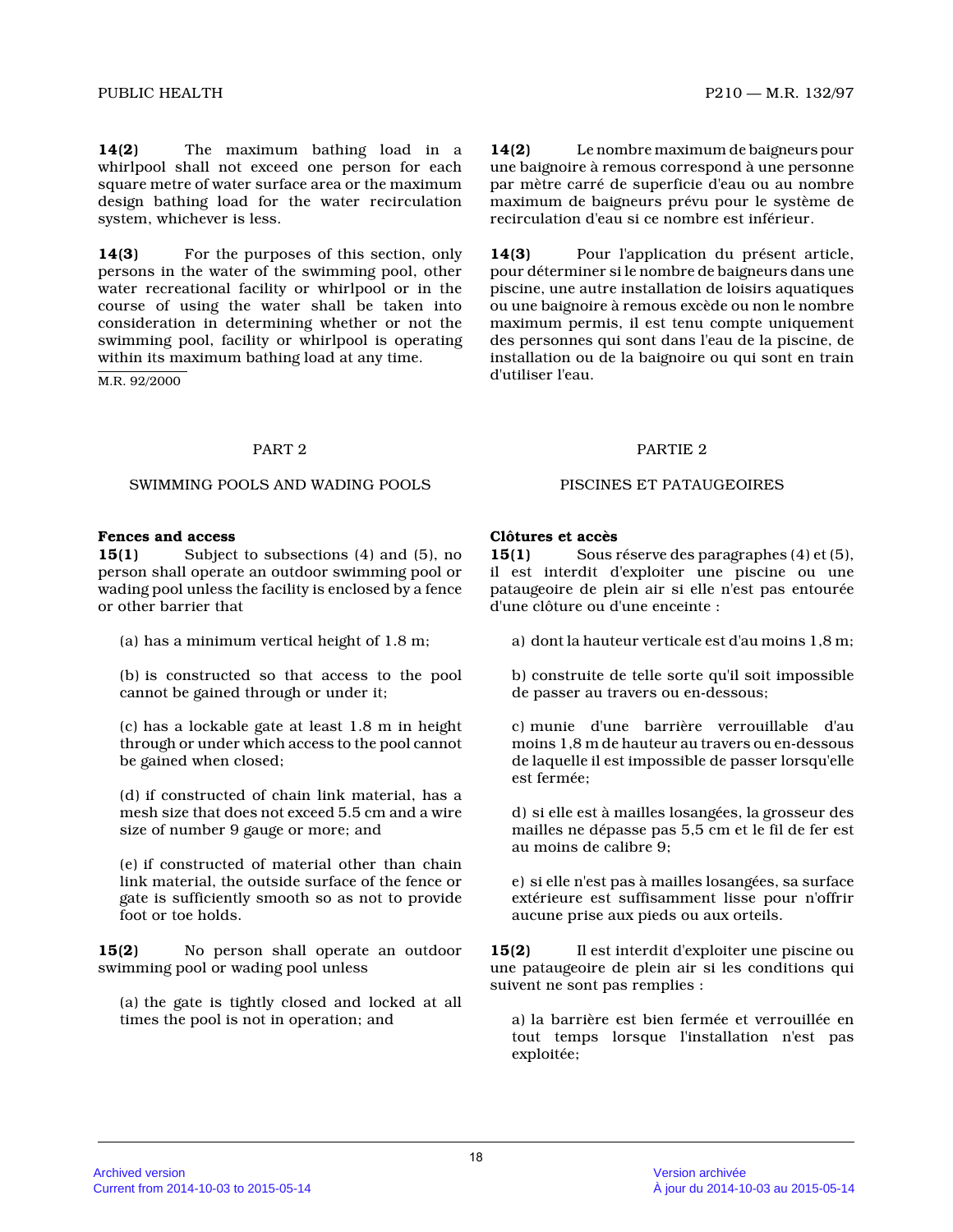(b) the fence and gate are maintained in good repair.

**15(3)** No person shall fill an outdoor swimming pool or wading pool until the fence and gate required by subsection (1) are erected.

**15(4)** Notwithstanding subsection (1), a fence or barrier is not required for a whirlpool or wadin g pool where

(a) the pool is completely drained after operating hours; and

(b) an attendant personally supervises

(i) the draining of the pool until it is completely empty of water, and

(ii) the filling or refilling of the pool.

**15(5)** Notwithstanding subsection (1), where access to an outdoor swimming pool or wading pool is adequately restricted by means other than a fenc e or barrier, the operator may be exempted from the requirements of this section subject to such terms and conditions as may be specified on the annual operating permit.

#### **Recirculation and water quality**

**16(1)** No person shall operate a swimming pool or wading pool unless

(a) disinfectant is added to the water in the pool automatically at all times the pool is in use;

(b) the quantity of disinfectant in the water in the pool, at all times the pool is in use,

(i) in the case of a swimming pool other than a whirlpool or of a wading pool, is maintained within the range of 1.0 mg/l to 5.0 mg/l of free available chlorine or equivalent, and

(ii) in the case of a whirlpool, is maintained within the range of 1.0 mg/l to 5.0 mg/l of free available chlorine, 2.0 mg/l to 6.0 mg/l of total bromine residuals, or equivalent;

b) la clôture et la barrière sont maintenues en bon état.

**15(3)** Il est interdit de remplir une piscine ou une pataugeoire de plein air tant que la clôture et la barrière exigées au paragraphe (1) n'ont pas été érigées.

**15(4)** Malgré le paragraphe (1), il n'est pas nécessaire d'ériger une clôture ou une enceinte autour des baignoires à remous et des pataugeoires lorsque :

a) le bassin est complètement vidé après les heures d'exploitation;

b) un surveillant est sur les lieux :

(i) jusqu'à ce que le bassin soit complètement vidé,

(ii) pendant le remplissage du bassin.

**15(5)** Malgré le paragraphe (1), si l'accès à une piscine ou à une pataugeoire de plein air est contrôlé de façon satisfaisante par un moyen autre qu'une clôture ou une enceinte, l'exploitant peut être exempté des exigences du présent article, sous réserve des conditions énoncées dans le permis d'exploitation annuel.

# **Recirculation et qualité de l'eau**

**16(1)** Il est interdit d'exploiter une piscine ou une pataugeoire si les exigences qui suivent ne son t pas satisfaites :

a) un agent stérilisant est ajouté automatiquement à l'eau du bassin pendant toute la durée de son utilisation;

b) pendant toute la durée d'utilisation du bassin, la quantité d'agent stérilisant dans l'eau :

(i) dans le cas d'un bassin qui n'est ni une baignoire à remous ni une pataugeoire, est maintenue entre 1,0 mg/l et 5,0 mg/l de chlore libre disponible ou l'équivalent,

(ii) dans le cas d'une baignoire à remous, est maintenue entre 1,0 mg/l et 5,0 mg/l de chlore libre disponible, entre 2,0 mg/l et 6,0 mg/l de résidus de brome total ou l'équivalent;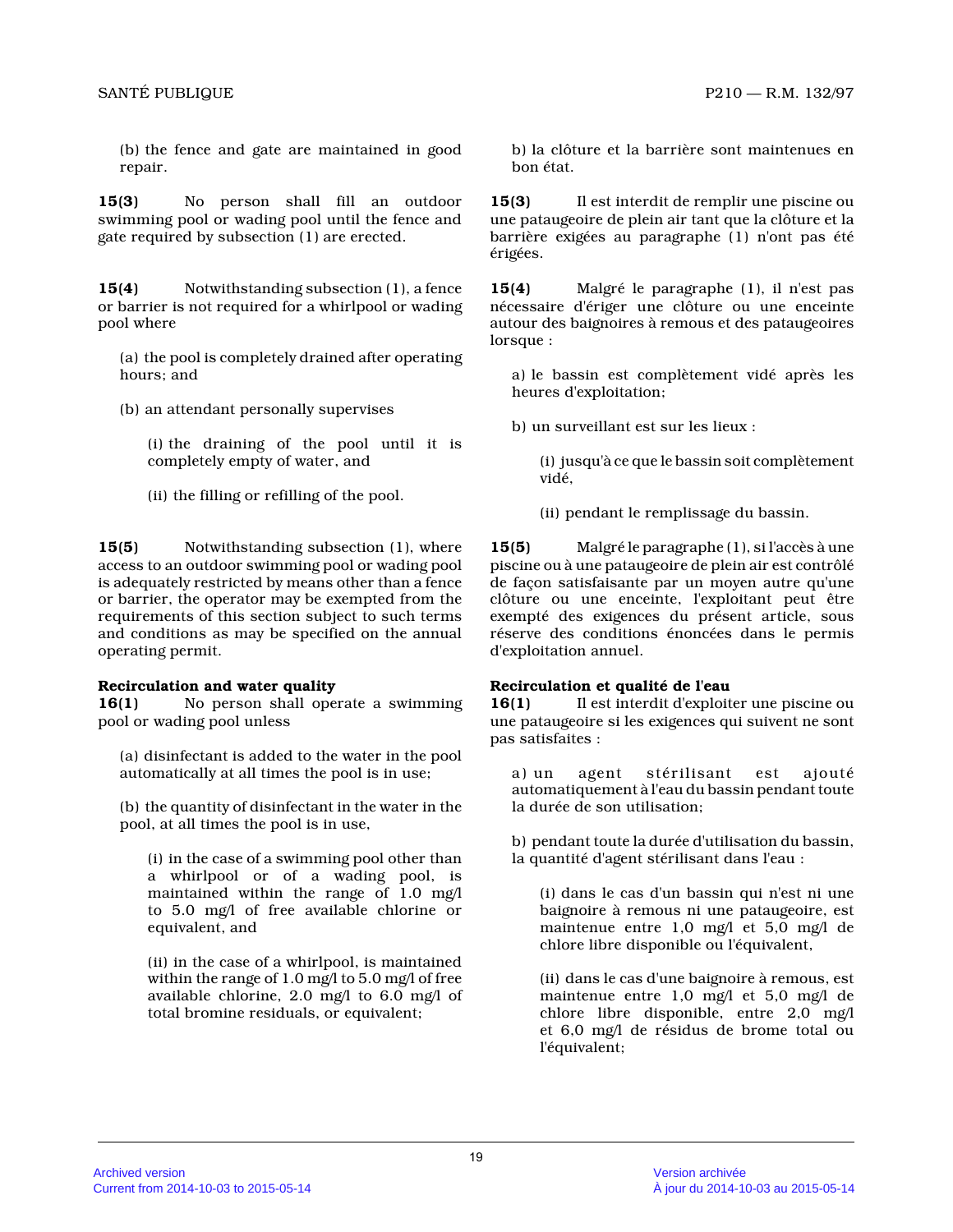(b.1) the combined chlorine residual level in the pool is not more than 1.5 mg/l;

(c) the hydrogen ion concentration of the water in the pool is maintained within the range pH 7.2 to pH 7.8 unless otherwise approved by a public health inspector;

(d) the water in the pool is sufficiently circulated over the entire surface and depth of the pool;

(e) the water in the pool and the recirculation system is separated from the make-up water supply and from the sewer or drainage system into which it drains by air gaps or other backflow preventers; and

(f) the bacteriological quality of the water

(i) is such that less than one total coliform organism is detected in 100 ml of pool water as determined by the membrane filtration technique, and

(ii) in a whirlpool, in addition to meeting the requirement of subclause (i), is such that *Pseudomonas aeruginosa* is not detected in 100 ml of pool water as determined by the membrane filtration technique.

**16(2)** In addition to meeting the requirements of subsection (1), an operator shall conduct such other water quality tests in the number and frequency as may be required by a public health inspector, and shall provide the results of the tests to the inspector in the form and within the time required by him or her.

M.R. 92/2000; 108/2005

#### **Continuous filtration of recirculated water**

16.1 In addition to the requirements of section 16, all swimming pools constructed or altered after July 1, 2005, shall have continuous filtration of recirculated water.

M.R. 108/2005

b.1) le niveau de résidus de chlore combiné dans la piscine n'excède pas 1,5 mg/l;

c) la concentration en ions hydrogène de l'eau du bassin est maintenue dans la gamme de pH 7,2 à pH 7,8, à moins qu'un inspecteur d'hygiène publique n'approuve une autre concentration;

d) il y a une circulation suffisante de l'eau du bassin, tant en surface qu'en profondeur;

e) l'eau qui se trouve dans le bassin et dans le système de recirculation est isolée de la source d'alimentation en eau d'appoint, du réseau d'égout ou du système de drainage dans lequel elle se vide par des écarts anti-retour ou d'autres dispositifs anti-refoulement;

f) la qualité bactériologique de l'eau :

(i) est telle que le bassin contient moins d'un organisme coliforme total par 100 ml d'eau, déterminé au moyen de la technique de la filtration sur membrane,

(ii) dans le cas d'une baignoire à remous, en plus de répondre à l'exigence du sous-alinéa (i), est telle qu'il est impossible de déceler la présence de bacilles pyocyaniques dans 100 ml de l'eau de la piscine au moyen de la technique de la filtration sur membrane.

**16(2)** En plus de satisfaire aux exigences du paragraphe (1), l'exploitant effectue le nombre de vérifications de la qualité de l'eau que l'inspecteur d'hygiène publique exige, aux intervalles qu'il indique, et lui fournit les résultats des vérifications au moyen de la formule et dans le délai qu'il prescrit.

R.M. 92/2000; 108/2005

#### **Filtration continue de l'eau recirculée**

**16.1** En plus des exigences prévues à l'article 16, une filtration continue de l'eau recirculée se fait dans les piscines construites ou modifiées après le  $1<sup>er</sup>$  juillet 2005.

R.M. 108/2005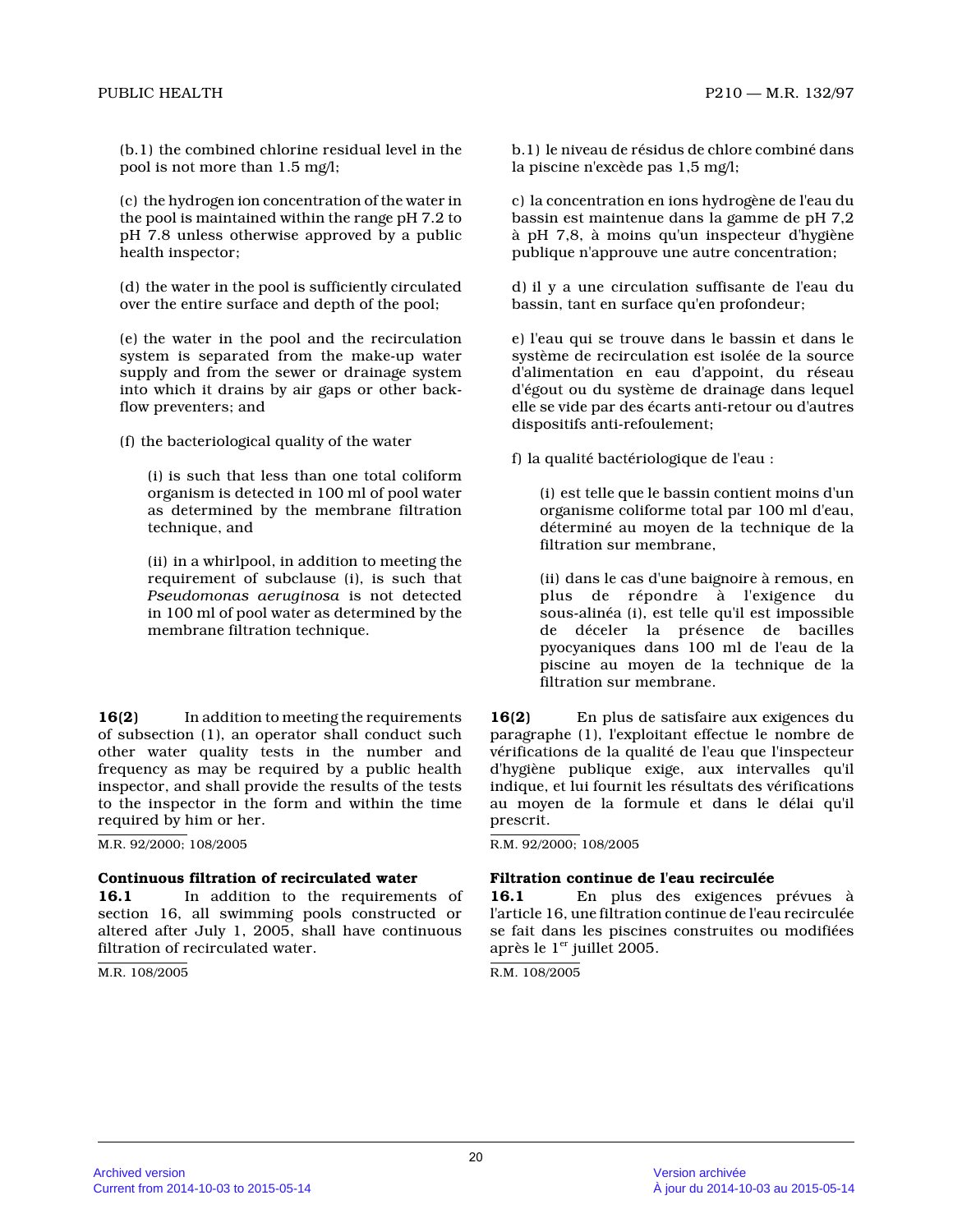### **Prohibition re swimming pools**

**17(1)** No person shall operate a swimming pool unless the pool water is sufficiently clear to permit a black disc 15 cm in diameter on a white background located on the bottom of the pool at its deepest point to be clearly visible from any point on the deck of the pool or to a distance of 9 m from the disc whichever is the lesser.

**17(2)** No person shall operate a swimming pool or wading pool unless reliable test kits are available at the pool for the purpose of measuring pH, total chlorine and free available chlorine residuals or equivalent disinfectant residuals.

**17(3)** No person shall operate a swimming pool or wading pool unless he or she ensures that

(a) water quality tests are done in the number and frequency

(i) as necessary to ensure, or

(ii) as a public health inspector may direct as necessary to ensure,

that, at all times the pool is in use, the quality of the pool water meets the requirements of sections 16 and 17 for the particular type of pool; and

(b) operating records showing the following information are maintained on site for a period of one year from the date of making the record:

(i) times and results of all pH tests done,

(ii) times and results of all tests done to measure disinfectant residual levels and combined chlorine residual levels,

(iii) times and results of all tests done to measure bacteria content,

(iv) times and results of any other tests that may be taken from time to time.

M.R. 108/2005

#### **Interdiction — piscines**

**17(1)** Il est interdit d'exploiter une piscine à moins que la limpidité de l'eau ne permette de voir clairement un disque noir de 15 cm de diamètre sur fond blanc placé au fonds de la piscine en son poin t le plus profond, soit à partir d'un point quelconqu e sur la promenade, soit d'une distance de 9 m de ce disque si cette distance est inférieure.

**17(2)** Il est interdit d'exploiter une piscine ou une pataugeoire si des trousses d'analyse fiables servant à mesurer le pH, le niveau total de chlore et les résidus de chlore disponible ou de désinfectant ne sont pas sur les lieux.

**17(3)** Il est interdit d'exploiter une piscine ou une pataugeoire si :

a) les vérifications de la qualité de l'eau ne sont pas effectuées en nombre suffisant, à des intervalles assez rapprochés ou selon les directives qu'impose un inspecteur d'hygiène publique à ce chapitre pour que la qualité de l'eau du bassin satisfasse toujours aux exigences des articles 16 et 17 pour le genre de bassin en question pendant les heures d'exploitation;

b) des registres d'exploitation dans lesquels sont consignés les renseignements visés ci-après ne sont pas conservés sur les lieux pendant un an après la date à laquelle ils ont été établis :

(i) la date, l'heure et les résultats des tests du pH,

(ii) la date, l'heure et les résultats des tests visant à déterminer les niveaux des résidus de désinfectant et de chlore combiné,

(iii) la date, l'heure et les résultats des tests visant à déterminer la teneur en bactéries,

(iv) la date, l'heure et les résultats de tous les autres tests effectués.

R.M. 108/2005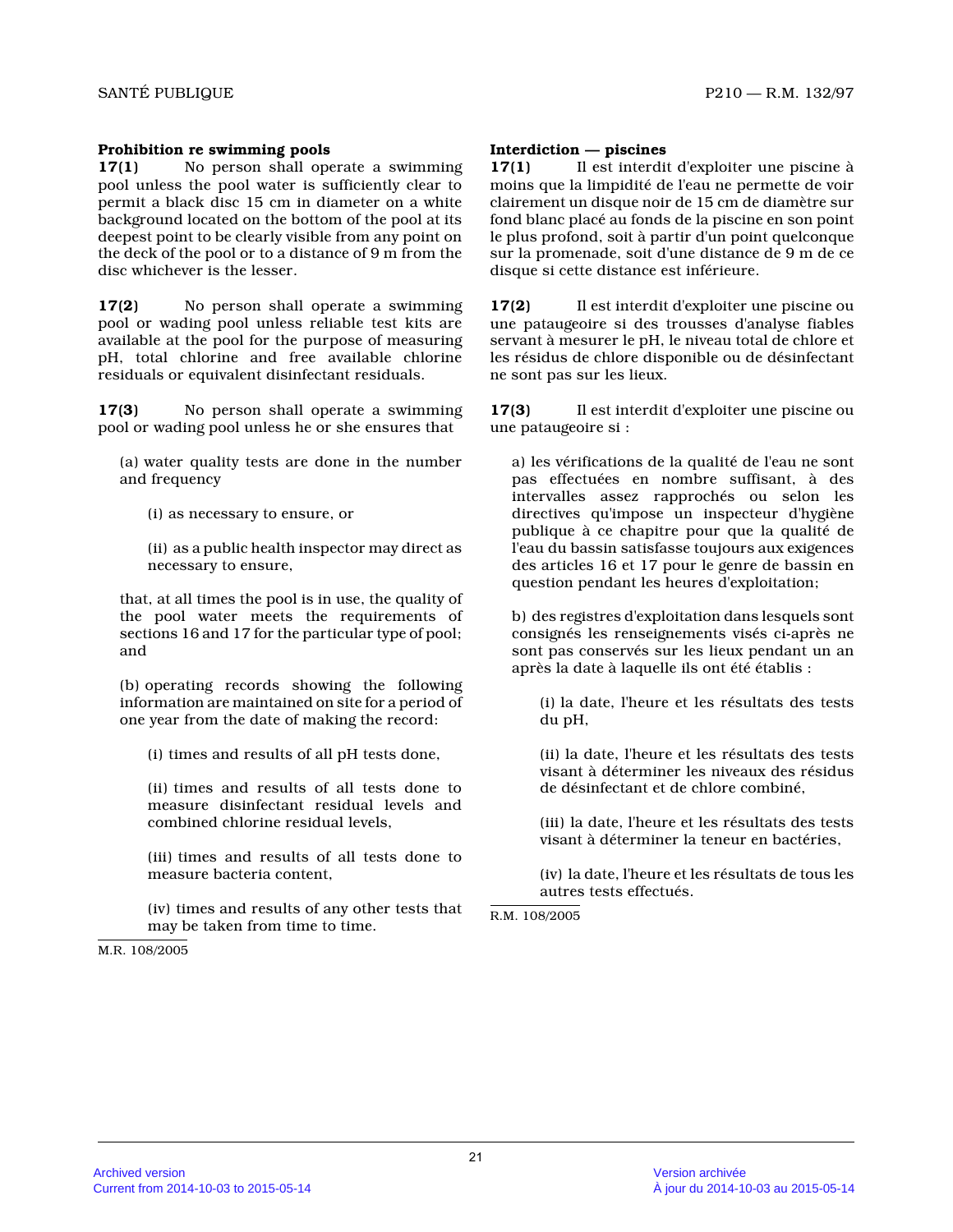#### **Prohibition re whirlpools**

**18** In addition to complying with sections 16 and 17, a person who operates a whirlpool shall ensure that

(a) it is equipped with an emergency shut-off switch for the hydrojet system that is clearly marked and visible from the pool;

(b) it is equipped with an automatic high temperature limit cut-off switch that limits the maximum water temperature to  $40^{\circ}$  C;

(c) it is equipped with

(i) not less than two interconnected drain outlets separated by a horizontal distance of 30 cm or more and located within 30 cm of the bottom of the pool,

(ii) one anti-vortex grate that does not present a tripping or stumbling hazard to a user of the pool, or

(iii) any other approved means of drainage or equipment that guards against bather entrapment; and

(d) any drain opening in the pool is equipped with a cover that requires a tool for its removal.

#### M.R. 92/2000

#### **Deck and drainage**

**19(1)** Subject to subsection (2), no person shall operate a swimming pool or wading pool unless

(a) there is a minimum width of 1.3 m of unobstructed, hard surface deck surrounding the pool basin, excluding diving, safety and waterslide facilities, and such other facilities or features as may be approved by a public health inspector;

(b) the deck of an indoor swimming pool or wading pool is provided with drains to effectively prevent ponding of water;

(c) drainage water from the deck is directed to a waste system separate from the pool water; and

# **Interdiction — baignoires à remous**

**18** En plus de se conformer aux articles 16 et 17, la personne qui exploite une baignoire à remous fait en sorte :

a) que le bassin soit équipé d'un interrupteur d'urgence pour le système de jets d'eau clairement indiqué et visible du bassin;

b) que le bassin soit équipé d'un disjoncteur automatique de température élevée qui empêche la température de l'eau d'excéder 40<mark>°</mark> C;

c) que le bassin soit équipé :

(i) d'au moins deux sorties de vidange interconnnectées, séparées horizontalement d'une distance de 30 cm et situées à 30 cm au plus du fond du bassin,

(ii) d'une grille anti-vortex qui ne peut faire trébucher les utilisateurs de la baignoire,

(iii) de tout autre dispositif de drainage ou équipement pouvant empêcher les baigneurs d'être immobilisés dans la baignoire;

d) que les orifices de vidange du bassin soient pourvus d'un couvert qui ne peut être enlevé qu'à l'aide d'un outil.

#### R.M. 92/2000

#### **Promenade et drainage**

**19(1)** Sous réserve du paragraphe (2), il est interdit d'exploiter une piscine ou une pataugeoire si les conditions qui suivent ne sont pas remplies :

a) le bassin est entouré d'une promenade faite d'une surface dure et non obstruée mesurant au moins 1,3 m de largeur, exclusion faite des installations de plongeon et de sécurité et des glissoires, ainsi que des autres installations ou constructions qu'approuve l'inspecteur d'hygiène publique;

b) la promenade des piscines et des pataugeoires intérieures est munie de drains de manière à empêcher la formation de flaques d'eau;

c) les eaux de drainage de la promenade s'écoulent vers un circuit d'eaux usées qui ne communique pas avec l'eau du bassin;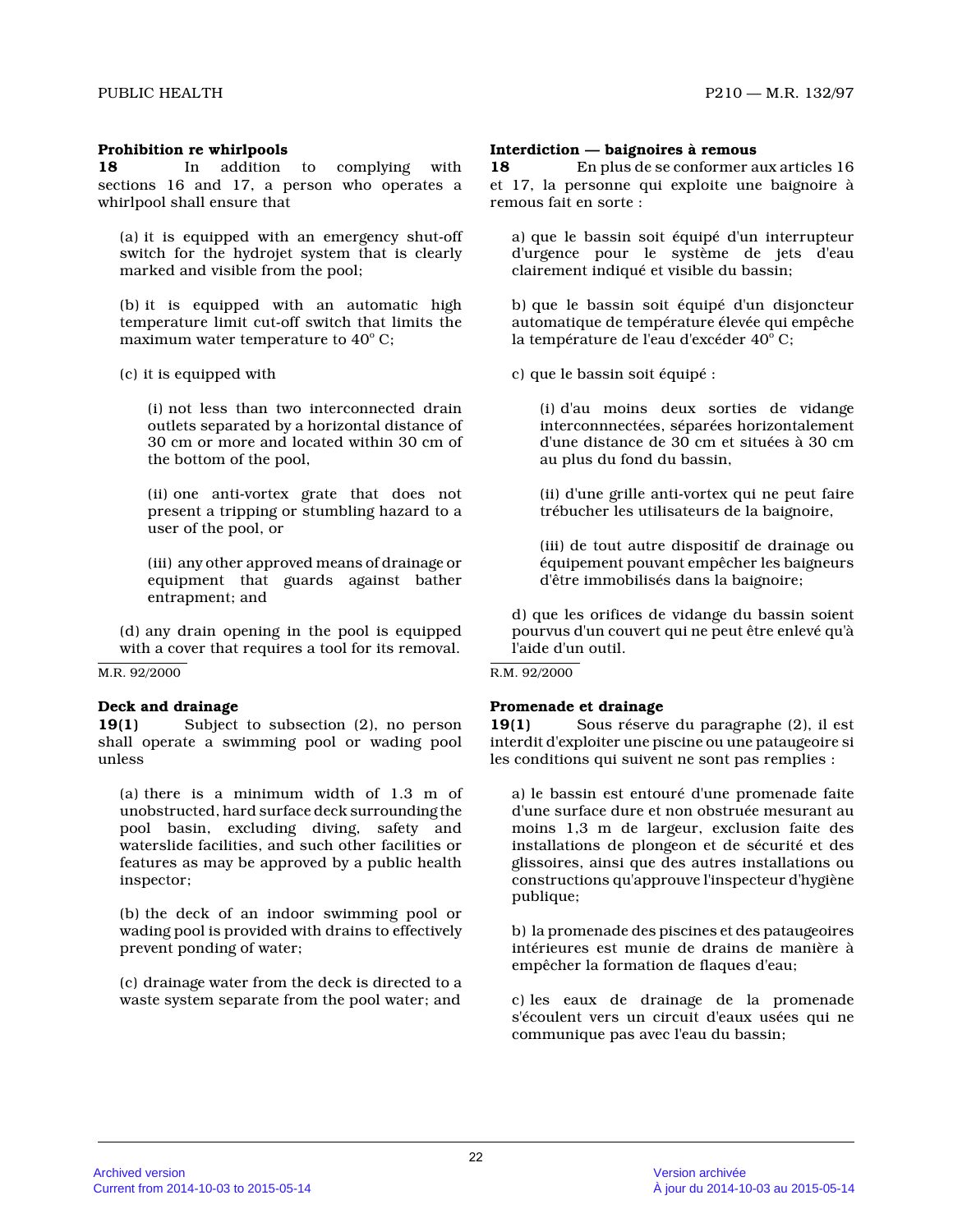(d) the deck of an outdoor swimming pool or wading pool is provided with drains or sloped away from the pool to prevent ponding of water

**19(2)** Notwithstanding clause (1)(a), if a whirlpool has a water surface area of  $7 \text{ m}^2$  or less, the deck may be less than 1.3 m wide on 50% of the perimeter of the pool.

**19(3)** After July 1, 2005, no person shall construct, install or alter a whirlpool such that the vertical distance between the upper lip of the whirlpool and the deck is more than 0.4 m.

M.R. 108/2005

# **Depth markings**

**20(1)** No person shall operate a swimming pool, other than a whirlpool, that is in operation on the day that this regulation comes into force unles s the water depths are clearly and permanently marked on the deck in numbers and letters 10 cm or more in height, in a contrasting colour, indicating the deep points, the shallow points and the breaks between gentle and steep bottom slopes.

**20(2)** No person shall construct or operate a swimming pool constructed after the day on which this regulation comes into force, other than a whirlpool, unless

(a) the water depths, measured in metres, are clearly and permanently marked on the edge of the deck next to the pool and on all sides of the pool above the normal waterline in numbers and letters 10 cm or more in height, in a contrasting colour,

(i) at the maximum and minimum depths,

d) la promenade des piscines et des pataugeoires de plein air est munie de drains ou est aménagée en pente vers l'extérieur du bassin de manière à empêcher la formation de flaques d'eau.

**19(2)** Malgré l'alinéa (1)a), la largeur de la promenade peut être inférieure à 1,3 m pour la moitié de la périphérie du bassin si la superficie de la baignoire à remous n'excède pas 7 m $^{\rm 2}.$ 

**19(3)** Après le  $1<sup>er</sup>$  juillet 2005, il est interdit de construire ou d'installer une baignoire à remous dont la hauteur entre le rebord et la promenade est supérieure à 0,4 m ou de la modifier de sorte que l e résultat soit tel.

R.M. 108/2005

# **Indications de profondeur**

**20(1)** Il est interdit d'exploiter, après la date d'entrée en vigueur du présent règlement, une piscine, à l'exception d'une baignoire à remous, à moins que la profondeur de l'eau ne soit indiquée clairement et de façon permanente au moyen de lettres et de chiffres de couleur contrastante mesurant au moins 10 cm de hauteur placés sur la promenade de la piscine et que ne soient indiqués les points où la profondeur est maximale et minimale et les passages entre un endroit plus profond et un endroit moins profond.

**20(2)** Il est interdit de construire ou d'exploiter une piscine construite après la date d'entrée en vigueur du présent règlement, à l'exception d'une baignoire à remous, si les conditions qui suivent ne sont pas remplies :

a) la profondeur de l'eau est indiquée clairement, en système métrique et de façon permanente, au moyen de lettres et de chiffres de couleur contrastante mesurant au moins 10 cm de hauteur placés sur le bord intérieur de la promenade et de chaque côté de la piscine au-dessus du niveau normal de la surface de l'eau :

(i) aux points où la profondeur est maximale et minimale,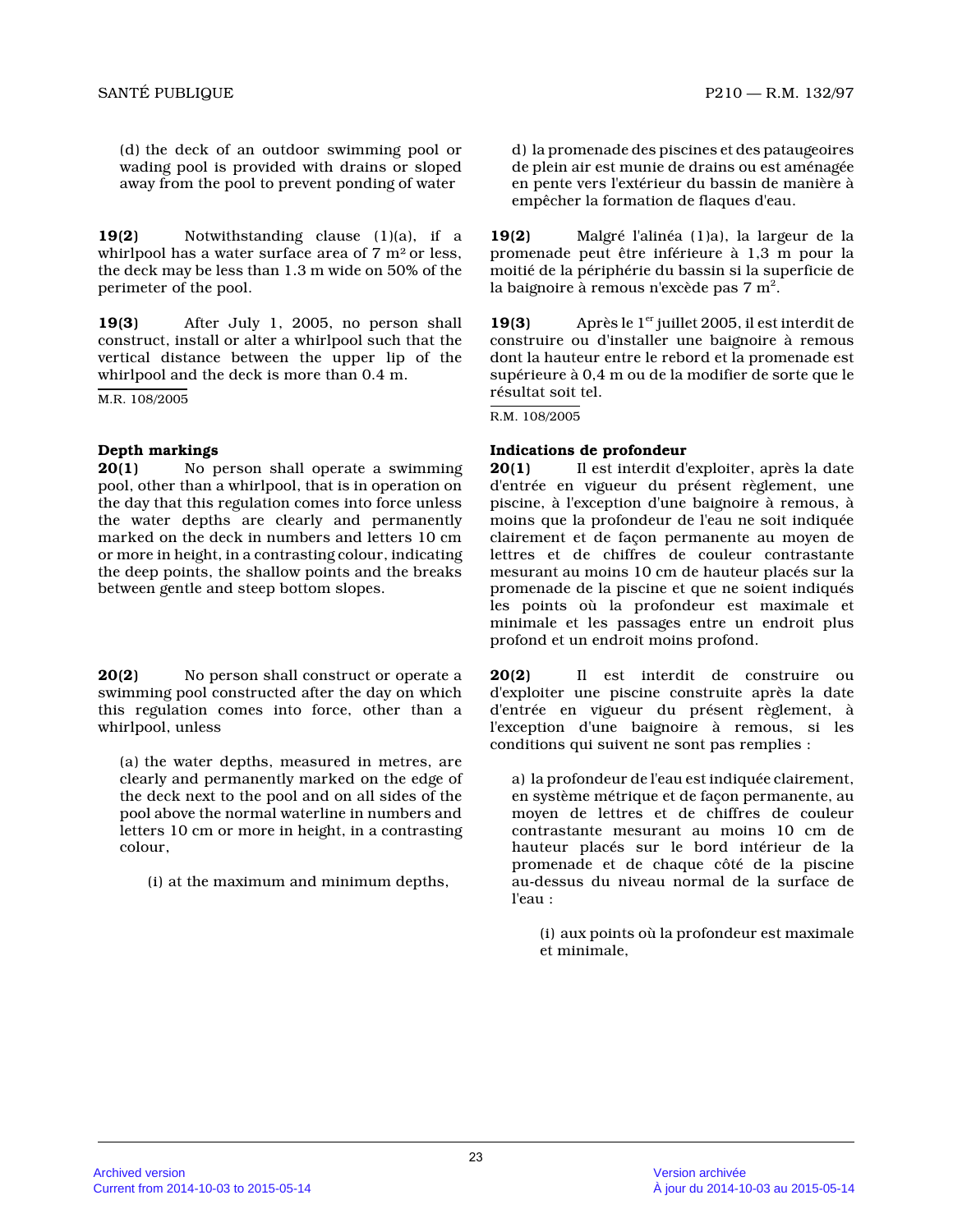(ii) at the points of change of slope between deep and shallow areas, and

(iii) at intermediate increments of depth, separated by a horizontal distance of 8 m or less; and

(b) wherever a transition occurs from one bottom slope to a slope of a greater degree, the transitio n is marked on the bottom and walls of the pool by a stripe of dark contrasting colour 15 cm or more wide.

**20(3)** Unless otherwise approved by a public health inspector, no person shall operate a whirlpool unless the maximum water depth is permanently marked and clearly visible at a minimum of two locations on or adjacent to the whirlpool.

M.R. 92/2000

# **Slope and walls**

**21(1)** No person shall operate a swimming pool unless the floor of the swimming pool basin ha s a uniform slope not greater than

(a) 1 m vertical in 12 m horizontal, where the water depth is less than or equal to 1.5 m;

(b) 1 m vertical in 3 m horizontal, where the water depth is greater than 1.5 m but less than 2 m; and

(c) 1 m vertical in 2 m horizontal, where the water depth is greater than or equal to 2 m.

**21(2)** An operator shall ensure that except as provided in subsection (3), the walls of the swimming pool shall be vertical.

**21(3)** No person shall construct or operate a swimming pool with a curvature at the intersection of the wall and floor

(a) with a maximum radius of more than 15 cm where the water depth is 1.2 m or less; and

(ii) aux points où une variation de la pente du fond de la piscine annonce le passage entre un endroit plus profond et un endroit moins profond,

(iii) à intervalles de 8 m ou moins mesurés horizontalement lorsque la profondeur varie graduellement;

b) à tous les endroits où la pente du fond de la piscine devient plus raide, la transition est marquée au fond et sur les murs de la piscine par des bandes d'au moins 15 cm de largeur d'une couleur sombre contrastante.

**20(3)** À moins d'avoir obtenu l'autorisation d'un inspecteur d'hygiène publique, il est interdit d'exploiter une baignoire à remous si la profondeur d'eau maximale n'est pas indiquée clairement et de façon permanente à au moins deux endroits sur la baignoire ou près de celle-ci.

R.M. 92/2000

# **Pente et murs**

**21(1)** Il est interdit d'exploiter une piscine à moins que le fond du bassin n'ait une pente uniforme inférieure à :

a) 1 m mesuré verticalement pour chaque distance de 12 m mesurée horizontalement, lorsque la profondeur d'eau est inférieure à 1,5 m;

b) 1 m mesuré verticalement pour chaque distance de 3 m mesurée horizontalement, lorsque la profondeur d'eau est supérieure à 1,5 m mais n'atteint pas 2 m;

c) 1 m mesuré verticalement pour chaque distance de 2 m mesurée horizontalement, lorsque la profondeur de l'eau est d'au moins 2 m.

**21(2)** L'exploitant fait en sorte que les murs de la piscine soient verticaux, sauf dans les cas prévus au paragraphe (3).

**21(3)** Il est interdit de construire ou d'exploiter une piscine ayant, à la jonction du mur et du plancher, une courbure :

a) dont le rayon maximal est supérieur à 15 cm si la profondeur d'eau n'excède pas 1,2 m;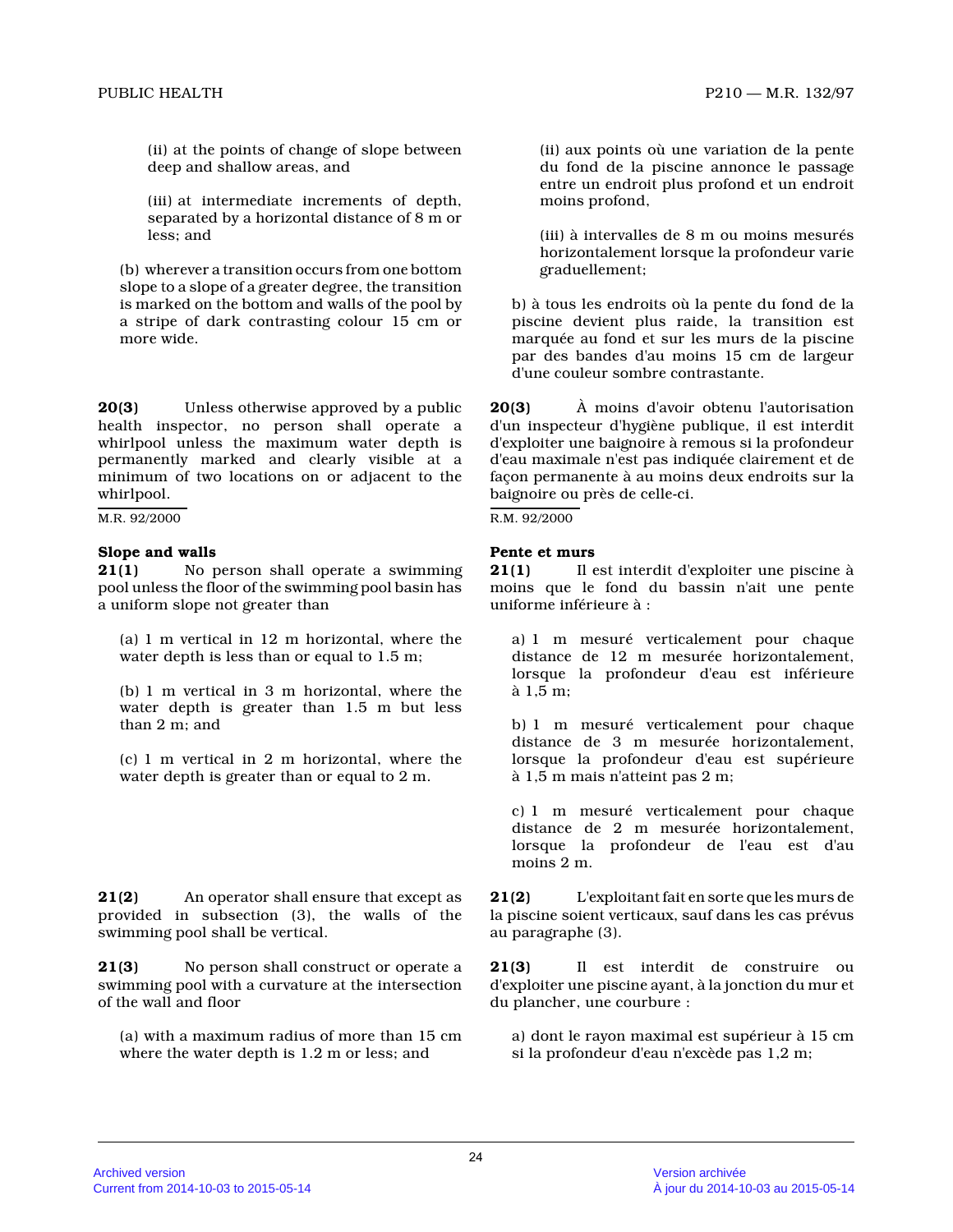(b) with a maximum radius equal to the water depth minus 1.1 m where the water depth is more than 1.2 m.

# **21(4)** [Repealed]

M.R. 108/2005

### **Ladders and stairs**

**22(1)** The operator of a swimming pool or other water recreational facility, other than a whirlpool, shall provide:

(a) where the width of the pool is 6 m or less, a ladder or other suitable means of egress at each end of the pool; and

(b) where the width of the pool is more than 6 m, a ladder or other suitable means of egress on each side of the pool at each end.

**22(1.1)** Notwithstanding subsection (1), if the pool or other facility was constructed or altered after July 1, 2005, and

- (a) has a zero grade entry;
- (b) has walk-in stairs; or
- (c) is not rectangular in shape;

the number and location of means of egress shall be as approved by a public health inspector.

**22(2)** Where the means of egress provided under subsection (1) or (1.1) includes a ramp or stairs, the operator shall ensure that each ramp or set of stairs is equipped with a securely fastened, corrosion resistant handrail.

**22(3)** Where the means of egress provided under subsection (1) or (1.1) includes stairs, the operator shall ensure that

(a) the stair treads are covered in a non-slip, durable material impervious to moisture; and

b) dont le rayon maximal correspond à la profondeur d'eau moins 1,1 m si la profondeur d'eau est supérieure à 1,2 m.

# **21(4)** [Abrogé]

R.M. 108/2005

# **Échelles et escaliers**

**22(1)** L'exploitant d'une piscine ou d'une autre installation de loisirs aquatiques, à l'exception d'une baignoire à remous, installe :

a) une échelle ou un autre moyen de sortie convenable à chaque extrémité du bassin lorsque la largeur de la piscine n'excède pas 6 m;

b) une échelle ou un autre moyen de sortie convenable de chaque côté du bassin à chaque extrémité de celui-ci lorsque la largeur de la piscine excède 6 m.

**22(1.1)** Malgré le paragraphe (1), le nombre et l'emplacement des moyens de sortie d'une piscine ou d'une autre installation construite ou modifiée après le  $1<sup>er</sup>$  juillet 2005 sont sujets à l'approbation d'un inspecteur d'hygiène publique dans l'un ou l'autre des cas suivants :

a) il s'agit d'une piscine ou d'une installation à inclinaison graduelle;

b) le bassin de la piscine ou de l'installation a un escalier;

c) la piscine ou l'installation n'est pas rectangulaire.

**22(2)** L'exploitant fait en sorte que chaque rampe ou escalier exigé en application du paragraphe (1) ou (1.1) soit pourvu d'une main courante solidement installée et pouvant résister à la corrosion.

**22(3)** Si les moyens de sortie prévus au paragraphe (1) ou (1.1) comprennent un escalier, l'exploitant fait en sorte que :

a) chaque pas de marche soit recouvert d'un revêtement antidérapant durable et imperméable;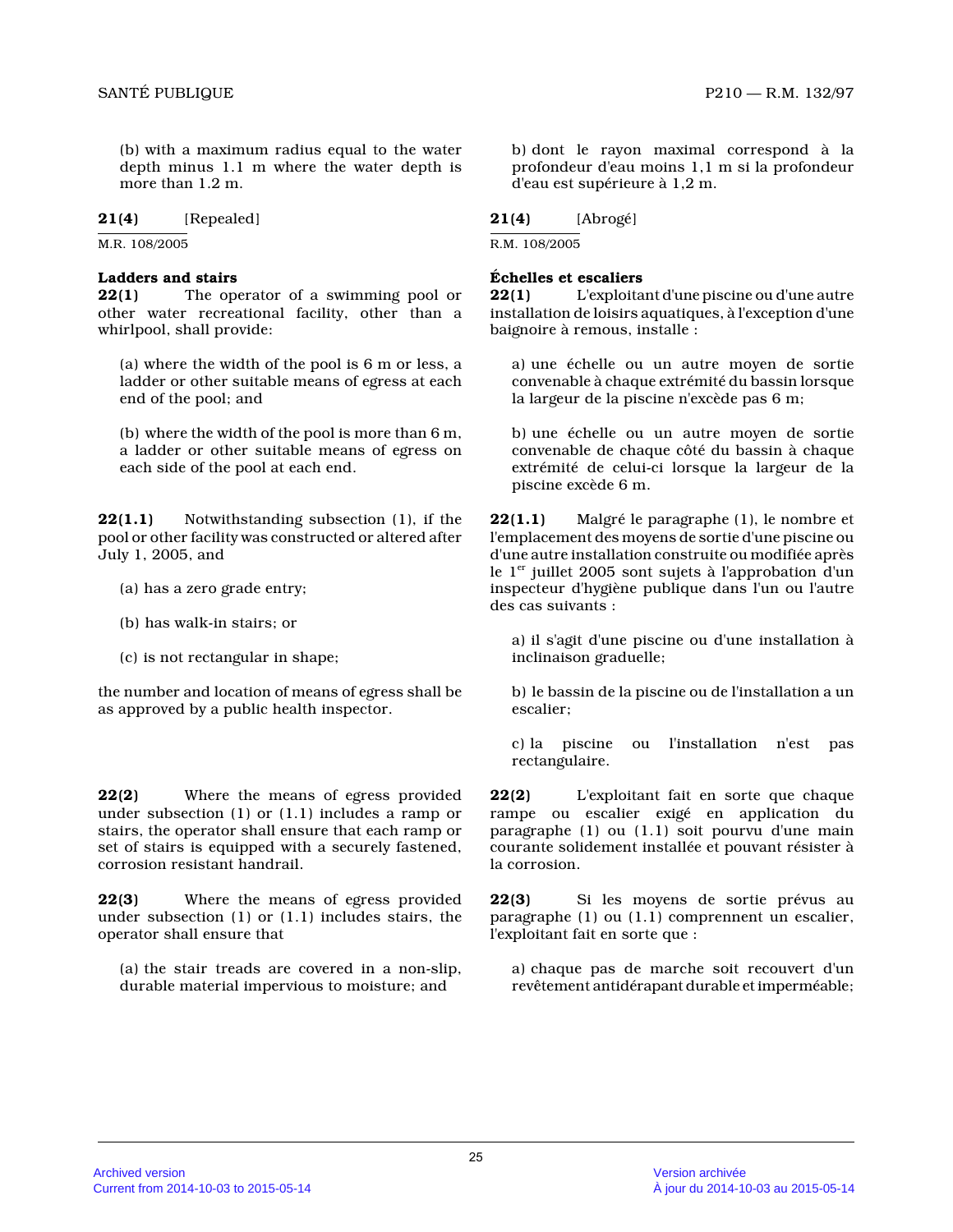(b) the edges of the stair treads are marked with a stripe  $2.5$  cm to 5 cm wide in a contrasting colour.

M.R. 108/2005

# PUBLIC SWIMMING POOLS, WHIRLPOOLS AND

#### **Lifeguards**

**23(1)** Subject to subsections (3) and (5), no person shall operate a public swimming pool unless lifeguards, assistant lifeguards and lifesaving stations are provided in accordance with this section and Schedule C at all times the pool is in operation.

**23(2)** The operator of a public swimming pool shall ensure that:

(a) when there are fewer than 31 bathers in the pool area, a minimum of two persons are on duty at all times the pool is open, including one lifeguard on deck, and one other person on deck or in the immediate vicinity of the pool who

(i) is at least 16 years of age,

(ii) meets, after September 15, 2005, the requirements of clauses 12(3)(b) and (c), and

(iii) is knowledgeable about the pool's emergency procedures and instructions;

(b) the lifesaving stations required under Schedule C are situated in relation to the pool to ensure maximum surveillance of the water surface.

b) le nez de chaque pas de marche est marqué d'une bande de couleur contrastante de 2,5 à 5 cm de largeur.

R.M. 108/2005

#### PART 3 PARTIE 3

#### RECEIVING BASINS PISCINES PUBLIQUES, BAIGNOIRES À REMOUS ET PLANS D'EAU

#### **Sauveteurs**

**23(1)** Sous réserve des paragraphes (3) et (5), il est interdit d'exploiter une piscine publique si le nombre de sauveteurs, d'assistants sauveteurs et de postes de sauvetage prévu au présent article et à l'annexe C ne sont pas sur les lieux pendant que la piscine est exploitée.

**23(2)** L'exploitant d'une piscine publique fait en sorte que :

a) s'il y a moins de 31 baigneurs dans la piscine, au moins deux personnes soient de service sur la promenade ou dans les environs immédiats de la piscine pendant qu'elle est exploitée, y compris un sauveteur sur la promenade :

(i) âgée d'au moins 16 ans,

(ii) qui répond aux exigences des alinéas 12(3)b) et c) après le 15 septembre 2005,

(iii) qui connaît les formalités et les directives à suivre en cas d'urgence à la piscine;

b) les postes de sauvetage exigés en vertu de l'annexe C soient situés à des endroits d'où peut être assurée une surveillance maximum de la surface de l'eau.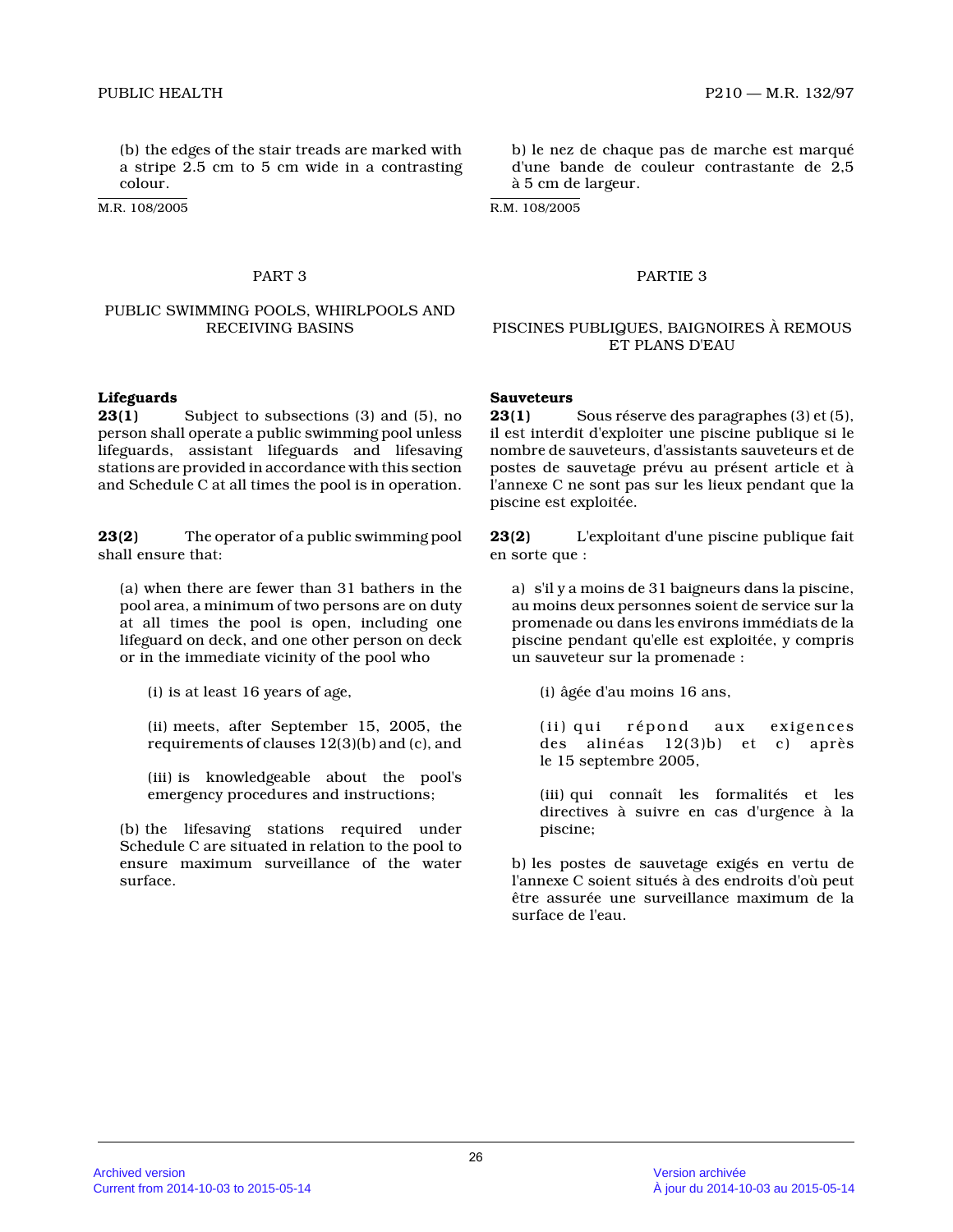**23(2.1)** The operator of a public swimming pool shall, before September 15, 2005, implement policies respecting the use of the pool by organize d groups. These policies shall take into account the configuration of the pool and the type of bather activities allowed in the pool, including the use o f playmats, aquatic toys and other similar objects, and address factors relating to the following:

(a) the bathers' ages;

(b) their heights compared to the depth of the pool;

(c) their swimming abilities;

(d) whether there are persons accompanying the bathers who are able to provide direct supervision or whether there is a need to increase the number of lifeguards, assistant lifeguards and lifesaving stations above the minimum requirements set out in this regulation.

**23(2.2)** The operator of a public swimming pool shall ensure that the policies implemented under subsection (2.1) are posted in a place accessible t o staff.

**23(2.3)** The operator of a public swimming pool shall ensure that it complies with the policies implemented under subsection (2.1).

**23(3)** Where instruction takes place in a public swimming pool, the instructor, provided he or she possesses the qualifications of a lifeguard, may serve as the lifeguard for the number of bather s he or she is instructing.

**23(4)** Where a public swimming pool is a whirlpool and is not in conjunction with any other water recreational facility at which the supervisio n of a lifeguard is required, the operator shall ensure that an attendant is on duty at all times the whirlpool is in operation.

**23(2.1)** Avant le 15 septembre 2005, l'exploitant d'une piscine publique applique les directives concernant l'utilisation de la piscine par des groupes organisés. Il y est tenu compte de la configuration du bassin et du type d'activités auquel les baigneurs peuvent se livrer, y compris l'utilisation de tapis, de jouets aquatiques et d'autres objets semblables. Ce s directives prévoient notamment les facteurs liés au x éléments suivants :

a) l'âge des baigneurs;

b) leur taille par rapport à la profondeur de la piscine;

c) leur aptitude à la natation;

d) la présence de personnes qui les accompagnent et peuvent fournir une surveillance directe ainsi que la nécessité d'augmenter le nombre de sauveteurs, d'assistants sauveteurs et de postes de sauvetage au-delà du minimum exigé dans le présent règlement.

**23(2.2)** L'exploitant d'une piscine publique veille à ce que les directives appliquées en vertu du paragraphe (2.1) soient affichées à un endroit accessible au personnel.

**23(2.3)** L'exploitant d'une piscine publique veille à ce que les directives appliquées en vertu du paragraphe (2.1) soient respectées.

**23(3)** Les moniteurs qui donnent des cours dans une piscine publique peuvent, s'ils possèdent les qualifications d'un sauveteur, tenir lieu de sauveteur à l'égard des personnes à qui ils dispensent les cours.

**23(4)** L'exploitant d'une piscine publique qui est une baignoire à remous ne faisant pas partie d'une autre installation de loisirs aquatiques pour laquelle un sauveteur doit assurer la surveillance veille à ce qu'un surveillant soit sur les lieux pendant toute la période d'exploitation de la baignoire.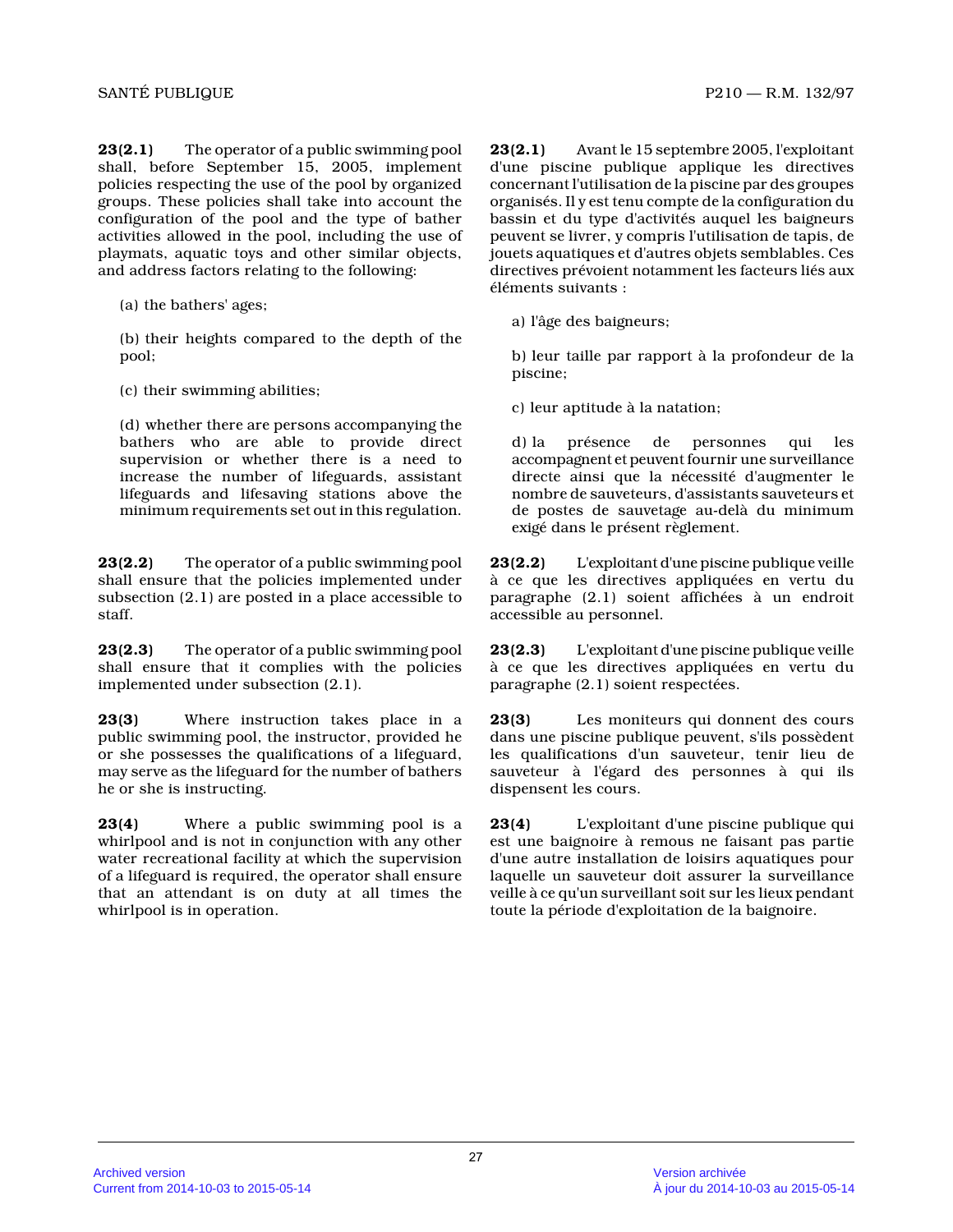**23(5)** Where a public swimming pool is used only as a receiving basin for one or more waterslides, lifesaving stations are not required but the operator shall ensure that

(a) if one or two waterslides end at the basin, at least one lifeguard is stationed at the basin; and

(b) if three or more waterslides end at the basin, at least one lifeguard and one assistant lifeguard are stationed at the basin.

**23(6)** Where a public swimming pool is used both as a receiving basin for one or more waterslides and for other aquatic activities, the operator shal l provide lifesaving personnel and lifesaving station s in accordance with Schedule C, in addition to the lifeguard or lifeguards required under subsection (5).

M.R. 108/2005

# **Emergency procedures and instructions**

**23.1(1)** The operator of a public swimming pool shall, before September 15, 2005, establish written emergency procedures and instructions for the facility, including, but not limited to, the information specified in Schedule C.1.

**23.1(2)** The operator of a public swimming pool shall ensure that the procedures and instructions established under subsection (1) are posted in a place accessible to staff, and that staff are trained in how to implement them in the event of an emergency, accident or injury.

**23.1(3)** The operator of a public swimming pool shall ensure that it complies with the procedures and instructions established under subsection (1).

M.R. 108/2005

**23(5)** La présence de postes de sauvetage n'est pas obligatoire pour une piscine publique faisant fonction de plan d'eau pour une ou plusieurs glissoires d'eau, mais l'exploitant veille :

a) à ce qu'au moins un sauveteur soit affecté au plan d'eau si une ou deux glissoires d'eau sont situées au-dessus de celui-ci;

b) à ce qu'au moins un sauveteur et un assistant sauveteur soient affectés au plan d'eau si au moins trois glissoires d'eau sont situées au-dessus de celui-ci.

**23(6)** L'exploitant d'une piscine publique qui fait fonction de plan d'eau pour une ou plusieurs glissoires d'eau et qui est utilisée pour d'autres activités aquatiques fournit le personnel et les postes de sauvetage prévus par l'annexe C, en plus du ou des sauveteurs exigés en vertu du paragraphe (5).

R.M. 108/2005

# **Formalités et directives**

**23.1(1)** L'exploitant d'une piscine publique établit, avant le 15 septembre 2005, les formalités et les directives écrites à suivre en cas d'urgence, notamment les renseignements précisés à l'annexe C.1.

**23.1(2)** L'exploitant d'une piscine publique veille à ce que les formalités et les directives établies en application du paragraphe (1) soient affichées à un endroit accessible au personnel et à ce que ce dernier reçoive de la formation sur leur applicatio n en cas d'urgence, d'accident ou de blessure.

**23.1(3)** L'exploitant d'une piscine publique veille à ce que les formalités et les directives établies en application du paragraphe (1) soient respectées.

R.M. 108/2005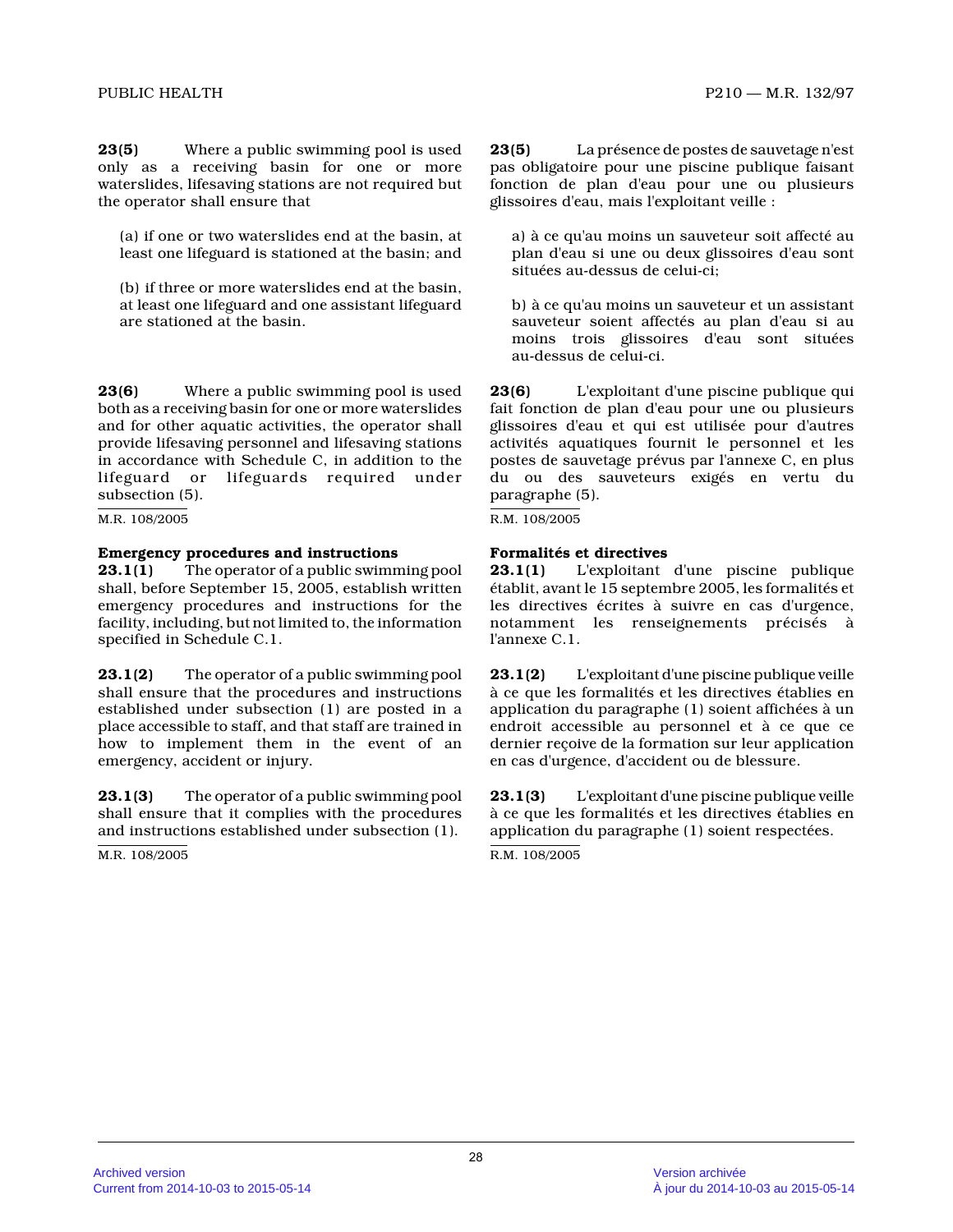# **Actions of lifeguard and assistant lifeguard if hazard exists**

**23.2(1)** Every lifeguard and assistant lifeguard on duty at a public swimming pool who believes that a situation exists that is hazardous, or potentiall y hazardous, to bathers, shall immediately abate, or cause abatement of, the hazard, or

(a) order all persons to immediately leave the pool or any part of it, and to remain out of the pool or the part of it for as long as the lifeguard or assistant lifeguard requires; and

(b) advise the operator of the pool of the existence of the hazard or potential hazard.

**23.2(2)** A person ordered under clause (1)(a) to leave a pool or part of it, and to remain out of th e pool or part of it, shall comply with the order.

M.R. 108/2005

# **Access control**

**24** The operator of an indoor public swimming pool shall ensure that all means of entrance to the pool area are securely locked when the pool is not in operation or under the supervision of the required number of lifeguards and assistant lifeguards.

# **Sanitary facilities**

**25(1)** The operator of a public swimming pool shall provide toilet, hand washing and shower facilities for use by bathers in accordance with Schedule D.

**25(2)** For public swimming pools where the maximum bathing load exceeds 600, the operator shall provide one water closet or equivalent, one shower and one hand basin for each gender for each additional 150 bathers or portion of that number.

**25(3)** In addition to meeting the requirements of subsections (1) and (2), the operator of a public swimming pool shall

(a) ensure that the sanitary facilities provided for bathers are not accessible to spectators; and

(b) provide separate sanitary facilities for spectators and auxiliary areas in addition to those provided for bathers.

# **Mesures à prendre en cas de danger**

**23.2(1)** S'il a des motifs raisonnables de croire qu'il y a danger ou danger potentiel pour la sécurité des baigneurs, le sauveteur ou l'assistant sauveteu r de service à une piscine publique met fin ou fait mettre fin immédiatement au danger ou :

a) ordonne à tous les baigneurs d'évacuer immédiatement la piscine ou toute partie de la piscine et de rester à l'extérieur de celle-ci pendant la durée qu'il exige;

b) informe l'exploitant de la piscine de l'existence du danger ou du danger potentiel.

**23.2(2)** Toute personne ayant reçu l'ordre visé à l'alinéa (1)a) est tenue d'y obtempérer. R.M. 108/2005

# **Accès interdit**

**24** L'exploitant d'une piscine publique intérieure fait en sorte que les entrées donnant accès à l'aire de la piscine soient bien verrouillées lorsque la piscine n'est pas en exploitation ou lorsqu'elle n'est pas surveillée par le nombre requis de sauveteurs et d'assistants sauveteurs.

# **Installations sanitaires**

**25(1)** L'exploitant d'une piscine publique est tenu de mettre à la disposition des baigneurs des cabinets de toilette, des lavabos et des douches, conformément aux dispositions de l'annexe D.

**25(2)** L'exploitant d'une piscine publique pouvant accueillir plus de 600 baigneurs est tenu d'aménager, pour chaque sexe, un cabinet d'aisances ou l'équivalent, ainsi qu'une douche et un lavabo pour chaque groupe additionnel de 150 baigneurs ou fraction de ce nombre.

**25(3)** En plus de répondre aux exigences des paragraphes (1) et (2), l'exploitant d'une piscine publique :

a) fait en sorte que les spectateurs n'aient pas accès aux installations sanitaires destinées aux baigneurs;

b) aménage des installations sanitaires destinées aux spectateurs et des salles d'appoint distinctes de celles qu'utilisent les baigneurs.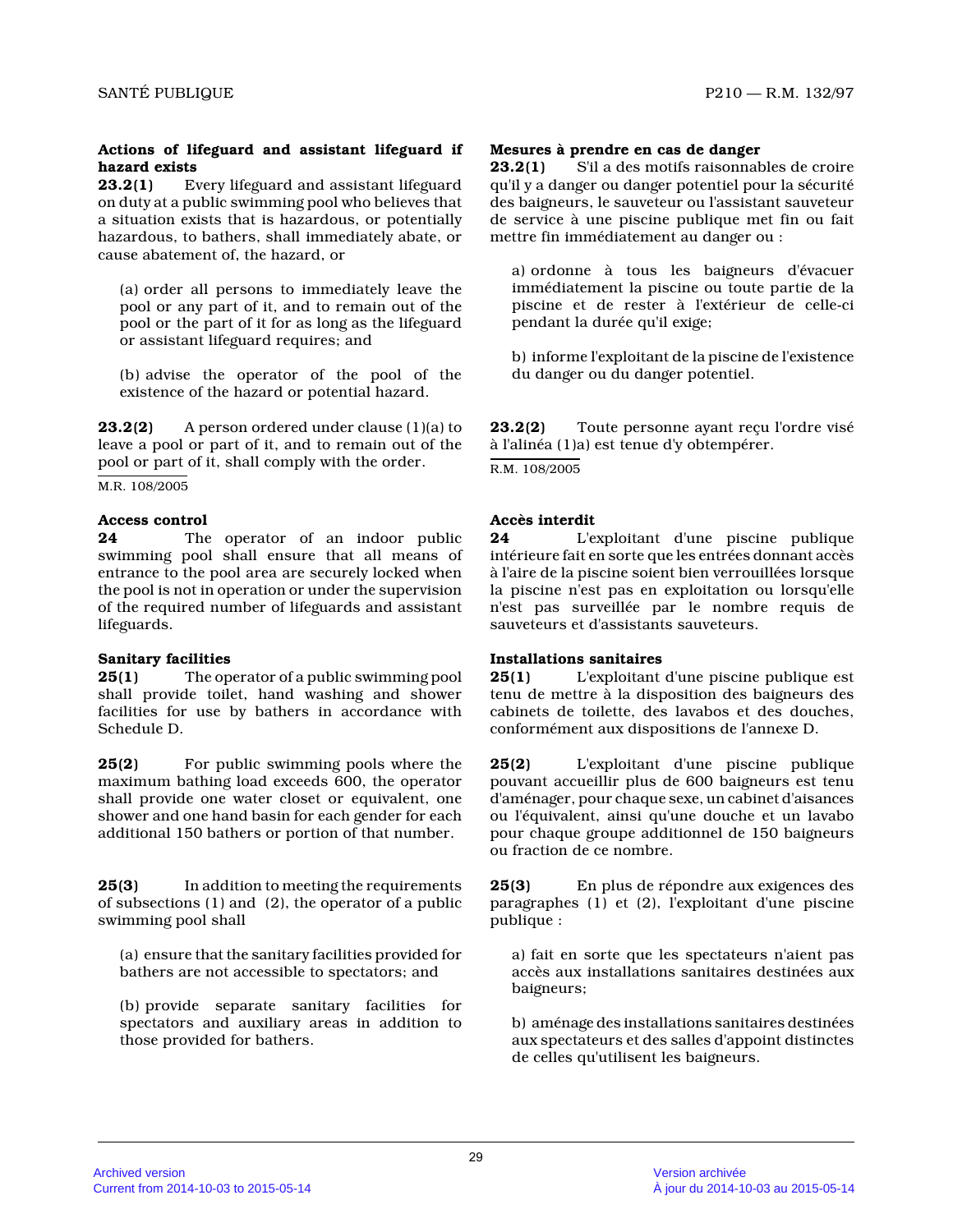# SEMI-PUBLIC SWIMMING POOLS PISCINES SEMI-PUBLIQUES

#### **Signs**

**26(1)** Subject to subsection (3), the operator of a semi-public swimming pool shall, where lifeguards are not provided, post signs in conspicuous locations within the pool area and at all major access points and the signs shall contain the following wording in letters and numbers 4 cm or more in height and on a contrasting background:

#### **WARNING:**

P **No lifeguard on duty.**

 $\blacksquare$  **Children under the age of 12 must be accompanied by an adult.**

**26(2)** The operator of a semi-public swimming pool shall post the hours of operation at all major access points to and in a conspicuous location within the pool area.

**26(3)** Where a semi-public swimming pool

(a) is a whirlpool; and

(b) is operated in the absence of another type of semi-public swimming pool;

the words "No lifeguard on duty." may be omitted from the signs required under subsection (1).

M.R. 92/2000

#### **Safety**

**27** The operator of a semi-public swimming pool other than a whirlpool shall provide at a readily accessible and clearly marked pool-side location no t less than:

(a) a non-conductive reaching pole of 3.6 m or more in length; and

(b) one lightweight buoyant throwing device securely attached to a rope of a length greater than the width of the pool.

M.R. 92/2000

# PART 4 PARTIE 4

#### **Affiches**

**26(1)** Sous réserve du paragraphe (3), l'exploitant d'une piscine semi-publique qui n'est pas dotée de sauveteurs installe, à des endroits bien e n vue à l'intérieur de l'aire de la piscine ainsi qu'à tous les principaux points d'accès, des affiches écrites en lettres et en chiffres d'au moins 4 cm de hauteur sur fond contrastant, portant la mention suivante :

#### **AVERTISSEMENT**

# $\blacksquare$  Aucun sauveteur en service.

# $\blacksquare$  Les enfants ayant moins de 12 ans doivent **être accompagnés d'un adulte.**

**26(2)** L'exploitant d'une piscine semi-publique affiche les heures d'ouverture de la piscine à tous les principaux points d'accès à la piscine et à un endroit bien en vue à l'intérieur de l'aire de la piscine.

**26(3)** Les piscines semi-publiques qui sont des baignoires à remous et qui sont exploitées en remplacement d'un autre type de piscine semi-publique ne sont pas tenues d'afficher les mot s « Aucun sauveteur en service » qu'indique le paragraphe (1).

R.M. 92/2000

#### **Sécurité**

27 L'exploitant d'une piscine semi-publique, à l'exception d'une baignoire à remous, fait en sorte que soient placés à un endroi t pratique et bien en vue sur le bord de la piscine a u moins :

a) une perche non conductrice d'au moins 3,6 m de longueur;

b) une bouée légère à lancer, solidement attachée à une corde dont la longueur excède la largeur de la piscine.

R.M. 92/2000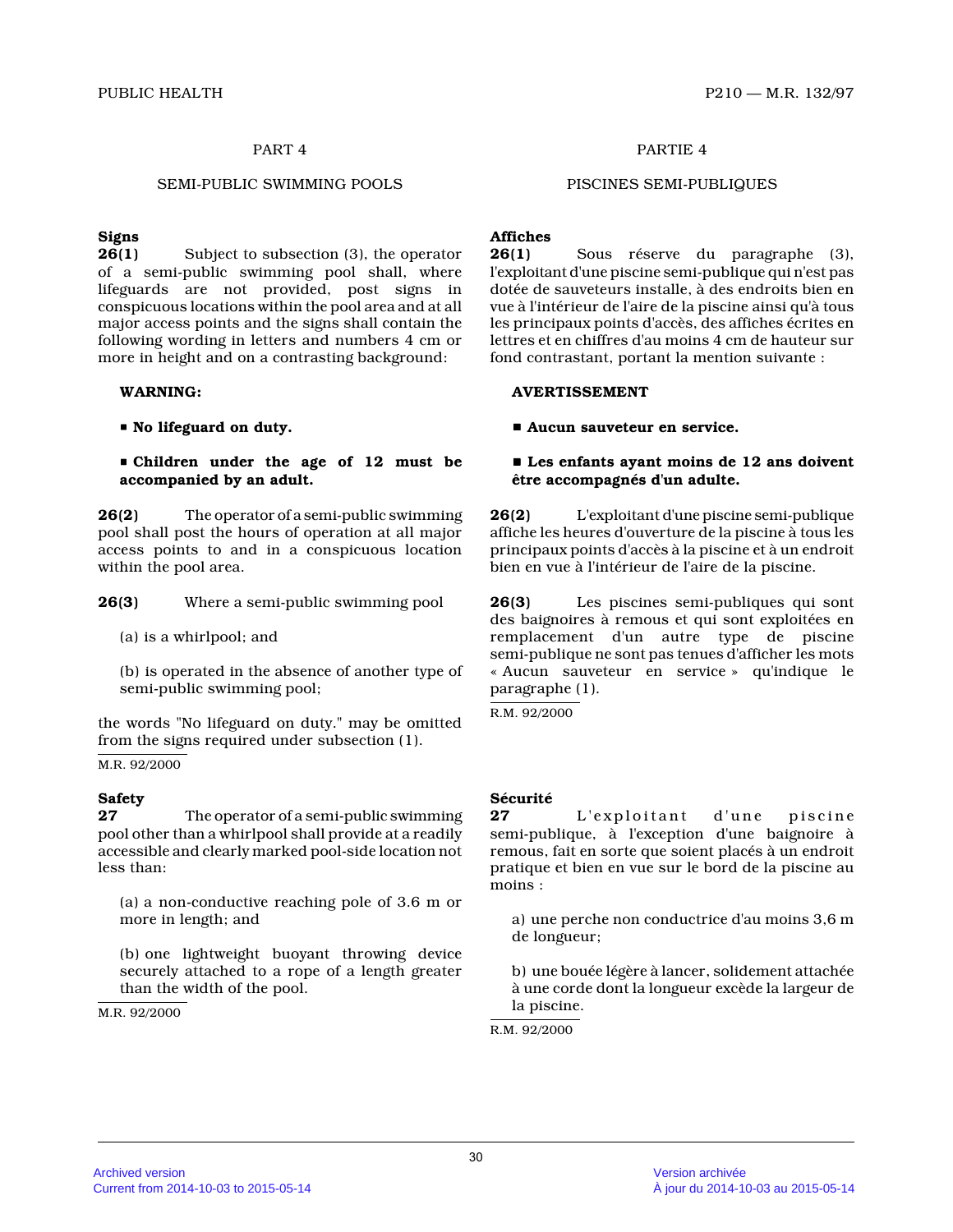# **Pool use**

**28** Where the operator of a semi-public swimming pool other than a whirlpool allows access to the pool by the public or the pool is rented to a user group, the operator shall ensure that lifeguards and safety equipment are provided in accordance with section 23.

M.R. 92/2000

# **Access control**

**29(1)** The operator of a semi-public swimming pool shall take all reasonable measures to ensure that the pool is not used for swimming, wading or diving outside of posted operating hours.

**29(2)** Unless there is a lifeguard on duty, the operator of a semi-public swimming pool shall restrict access to the pool to members, tenants, residents or their guests.

# **Recirculation and water quality**

**30(1)** No person shall operate a modified pool unless

(a) the bacteriological quality of the water in the pool is such that fecal coliform is not detected in 100 ml of pool water as determined by the membrane filtration technique;

(b) the water in the pool is sufficiently circulated over the entire surface and depth of the pool to eliminate dead water areas; and

(c) the water in the pool is sufficiently clear to permit a black disc 15 cm in diameter on a white background located on the bottom of the pool at its deepest point to be clearly visible from any point directly above it.

# **Utilisation de la piscine**

**28** L'exploitant d'une piscine semi-publique, à l'exception d'une baignoire à remous, qui en permet l'accès au public ou qui la loue à un groupe d'utilisateurs fait en sorte que l e nombre de sauveteurs et l'équipement de sécurité prévus à l'article 23 soient sur les lieux.

R.M. 92/2000

# **Accès interdit**

**29(1)** L'exploitant d'une piscine semi-publique prend les mesures raisonnables pour que la piscine ne soit pas utilisée pour nager, patauger ou plonge r en dehors des heures d'ouverture affichées.

**29(2)** S'il n'y a pas de sauveteur en service, l'exploitant d'une piscine semi-publique est tenu d e restreindre l'accès à la piscine aux membres, aux locataires, aux résidents et à leurs invités.

# PART 5 PARTIE 5

MODIFIED POOLS PISCINES DE CONSTRUCTION SPÉCIALE

# **Recirculation et qualité de l'eau**

**30(1)** Il est interdit d'exploiter une piscine de construction spéciale si les conditions qui suivent ne sont pas remplies :

a) la qualité bactériologique de l'eau du bassin est telle qu'il est impossible de déceler un coliforme fécal par 100 ml d'eau, déterminée au moyen de la technique de filtration sur membrane;

b) l'eau du bassin, tant en surface qu'en profondeur, circule avec suffisamment de force pour empêcher la formation de zones d'eau stagnante;

c) la limpidité de l'eau permet de voir clairement un disque noir de 15 cm de diamètre sur fond blanc placé au fond de la piscine, à l'endroit le plus profond, à partir de tout point se trouvant directement au-dessus de ce disque.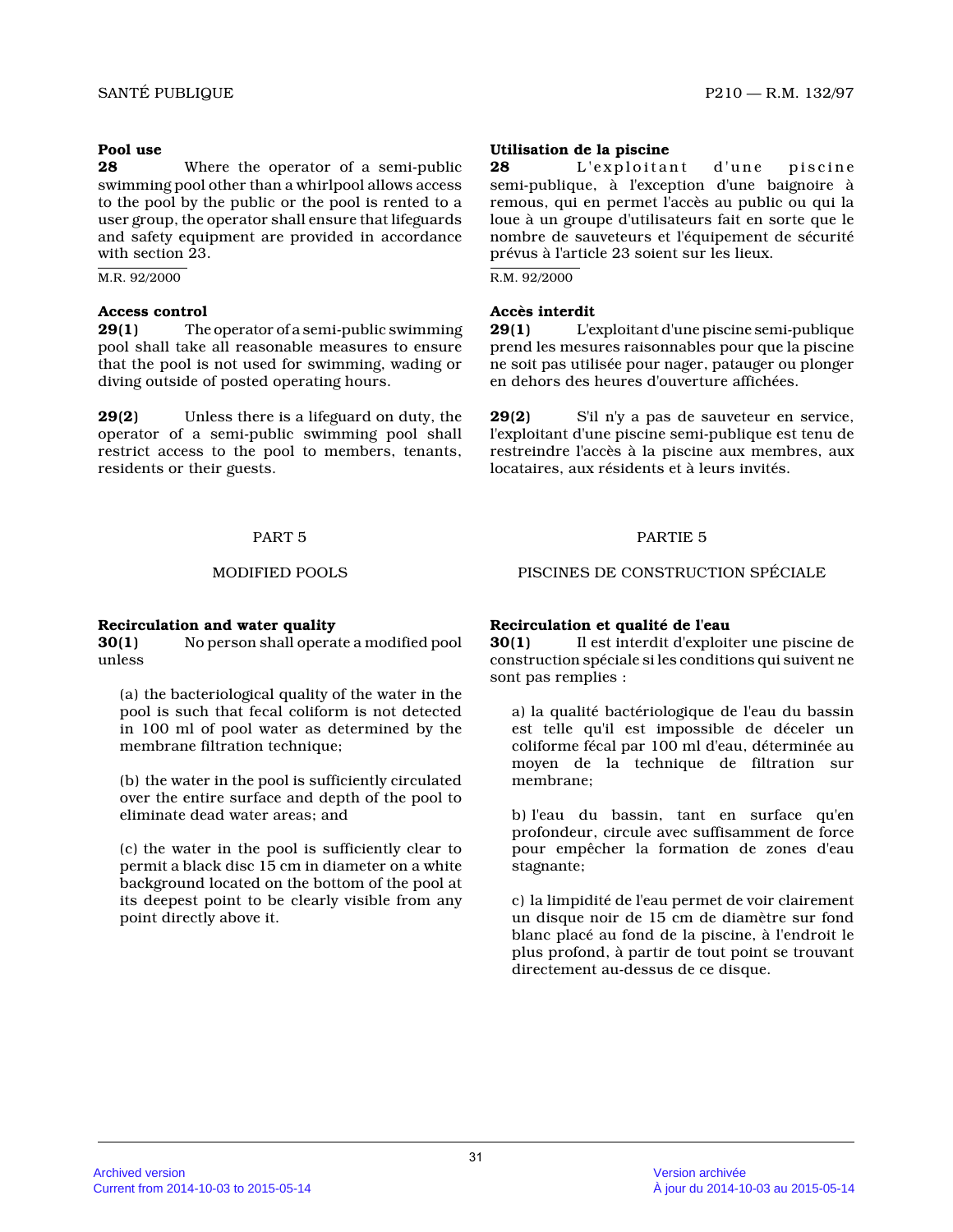**30(2)** No person shall operate a modified pool unless he or she ensures that

(a) water quality tests are done at sufficiently frequent intervals to ensure that the quality of th e pool water meets the requirements of subsection (1) at all times the pool is in use; and

(b) operating records showing the following information are maintained on site for a period of one year from the date of making the record:

(i) times and results of all tests done to measure bacteria content,

(ii) times and results of any other tests that may be taken from time to time.

M.R. 92/2000; 108/2005

#### **Slope**

**31** No person shall operate a modified pool unless the floor of the pool basin has a uniform slope not greater than

(a) 1 m vertical in 12 m horizontal, where the water depth is less than or equal to 1.5 m;

(b) 1 m vertical in 3 m horizontal, where the water depth is greater than 1.5 m but less than 2 m; and

(c) 1 m vertical in 2 m horizontal, where the water depth is greater than or equal to 2 m.

#### **Lifeguards**

**32** No person shall operate a modified pool unless lifeguards and assistant lifeguards are provided in the numbers and at the locations specified on the annual operating permit at all times the pool is in use.

**30(2)** Il est interdit d'exploiter une piscine de construction spéciale si les conditions qui suivent ne sont pas remplies :

a) la qualité de l'eau du bassin est vérifiée à intervalles suffisamment fréquents pour qu'elle réponde aux exigences du paragraphe (1) en tout temps pendant les périodes d'utilisation de la piscine;

b) sont maintenus pendant une période d'un an à compter de la date de leur établissement des registres d'exploitation dans lesquels sont consignés les renseignements suivants :

(i) la date, l'heure et les résultats des tests effectués en vue de déterminer la teneur en bactéries,

(ii) la date, l'heure et les résultats des autres tests effectués périodiquement.

R.M. 92/2000; 108/2005

#### **Pente**

**31** Il est interdit d'exploiter une piscine de construction spéciale à moins que le fond du bassin n'ait une pente uniforme inférieure à :

a) 1 m mesuré verticalement pour chaque distance de 12 m mesurée horizontalement, lorsque la profondeur d'eau n'excède pas 1,5 m;

b) 1 m mesuré verticalement pour chaque distance de 3 m mesurée horizontalement, lorsque la profondeur d'eau est supérieure à 1,5 m mais n'atteint pas 2 m;

c) 1 m verticalement pour chaque distance de 2 m mesurée horizontalement, lorsque la profondeur d'eau est d'au moins 2 m.

#### R.M. 92/2000

#### **Sauveteurs**

**32** Il est interdit d'exploiter une piscine de construction spéciale à moins que les sauveteurs et les assistants sauveteurs, dont le nombre est prévu dans le permis d'exploitation annuel, ne soient présents pendant l'utilisation de la piscine aux endroits indiqués dans le permis.

R.M. 92/2000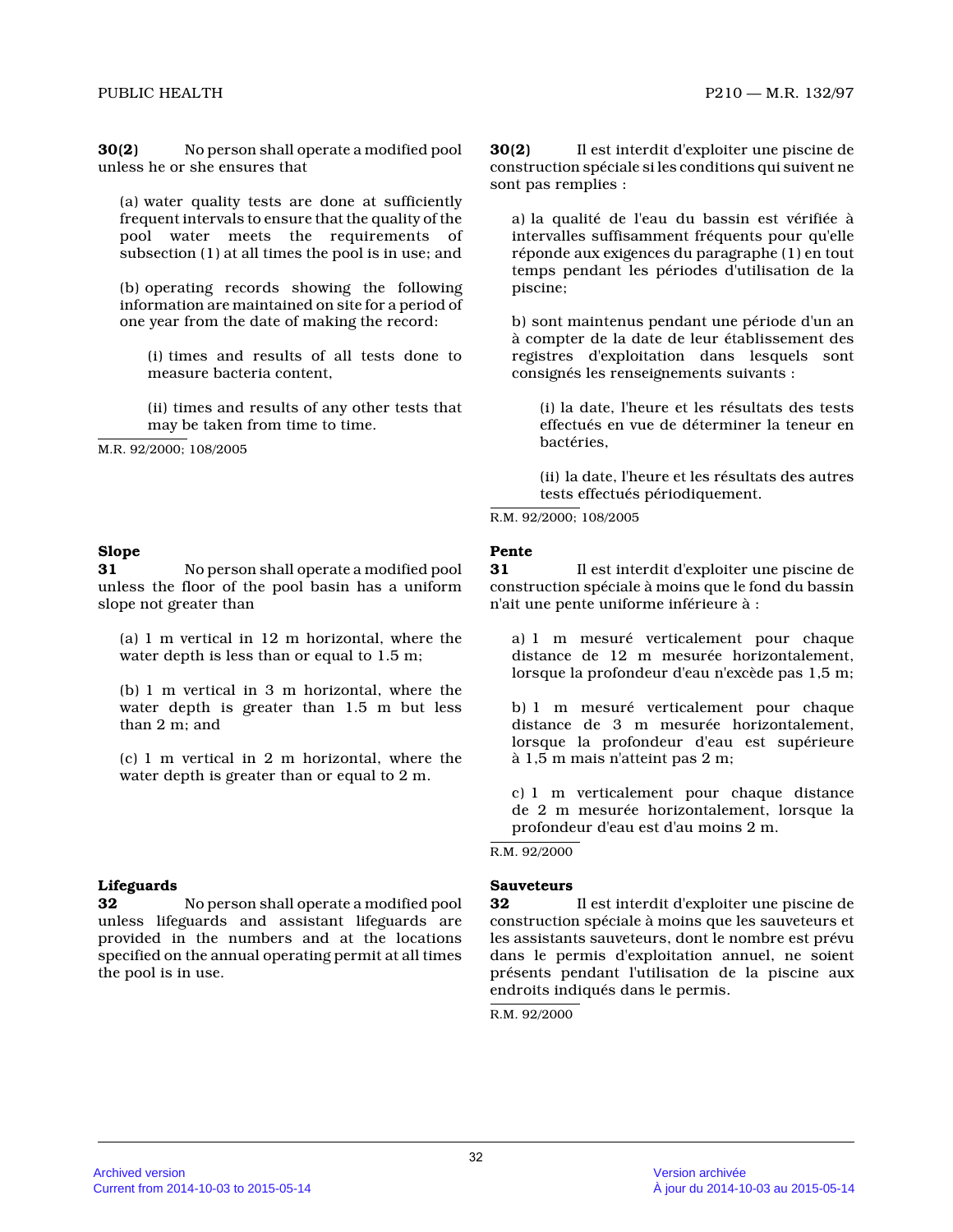# **Safety**

**33** The operator of a modified pool shall provide lifesaving stations in the numbers and at the locations as specified on the annual operating permit.

M.R. 108/2005

# **Access control**

**34** The operator of a modified pool shall take all reasonable measures to ensure that the poo l is not used for swimming, wading or diving outside of operating hours.

# **Sanitary facilities**

**35** Unless otherwise specified on the annual operating permit, the operator of a modified pool shall provide a minimum of three water closets or three privies for each gender and, where water i s supplied under pressure, a minimum of two hand basins for each gender.

# **Sécurité**

**33** L'exploitant d'une piscine de construction spéciale s'assure que les postes de sauvetage dont le nombre est prévu dans le permis d'exploitation annuel se trouvent aux endroits indiqués dans le permis.

R.M. 92/2000; 108/2005

# **Accès interdit**

**34** L'exploitant d'une piscine de construction spéciale prend toutes les mesures raisonnables pour que la piscine ne soit pas utilisée pour nager, patauger ou plonger en dehors des heures d'ouverture affichées.

R.M. 92/2000

# **Installations sanitaires**

**35** Sauf indication contraire dans le permis d'exploitation annuel, l'exploitant d'une piscine d e construction spéciale installe au moins trois cabinets d'aisances pour chaque sexe et, si l'alimentation en eau se fait sous pression, au moins deux lavabos pour chaque sexe.

R.M. 92/2000

# PART 6 PARTIE 6

# **Prohibition re public non-conforming pools**

**36** No person shall construct or operate a public non-conforming pool other than a public non-conforming pool that was in operation at the coming into force of this regulation.

# **Water quality**

**37** No person shall operate a public non-conforming pool unless the bacteriological quality of the water in the pool is such that no more than 20 fecal coliform are detected per 100 ml of pool water as determined by the membrane filtration technique.

# **Lifeguards**

**38** No person shall operate a public non-conforming pool unless lifeguards and assistant lifeguards are provided in the numbers and at the locations specified on the annual operating permit at all times the pool is in use.

PUBLIC NON-CONFORMING POOLS PISCINES PUBLIQUES NON CONFORMES

# **Interdiction**

**36** Il est interdit de construire ou d'exploiter une piscine publique non conforme qui n'était pas déjà en exploitation à la date d'entrée en vigueur du présent règlement.

# **Qualité de l'eau**

**37** Il est interdit d'exploiter un piscine publique non conforme si la qualité bactériologique de l'eau du bassin indique la présence de plus de 20 coliformes fécaux par 100 ml d'eau, déterminée au moyen de la technique de filtration sur membrane.

# **Sauveteurs**

**38** Il est interdit d'exploiter une piscine publique non conforme à moins que les sauveteurs et les assistants sauveteurs, dont le nombre est prévu dans le permis d'exploitation annuel, ne soient présents en tout temps pendant l'utilisation de la piscine aux endroits indiqués dans le permis.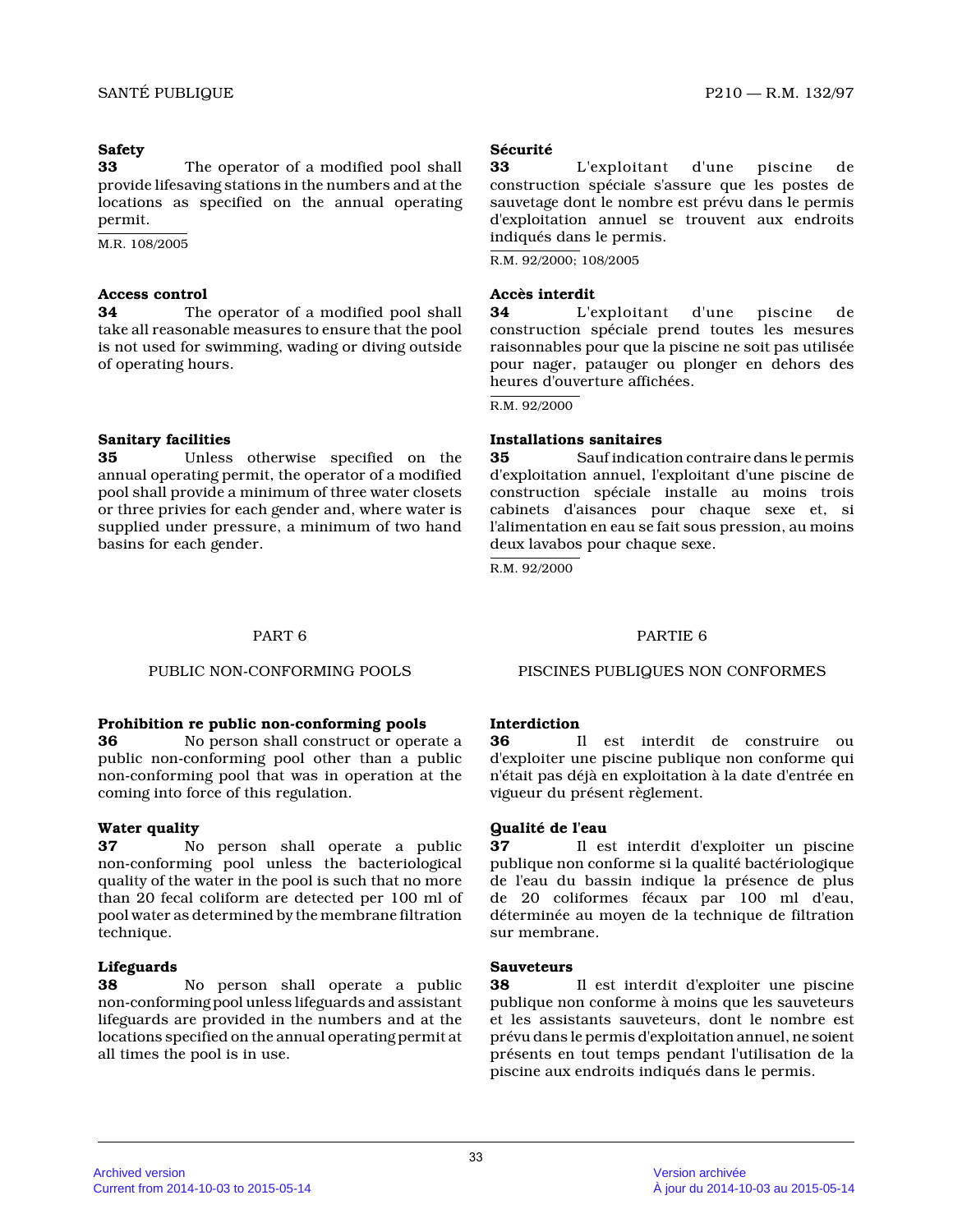# **Safety**

**39** The operator of a public non-conforming pool shall provide lifesaving stations in the numbers and at the locations specified on the annual operating permit.

M.R. 108/2005

# **Access control**

**40** The operator of a public non-conforming pool shall take all reasonable measures to ensure that the pool is not used for swimming, wading or diving outside of operating hours.

# **Sanitary facilities**

**41** Unless otherwise specified on the annual operating permit, the operator of a public non-conforming pool shall provide a minimum of three water closets or three privies for each gende r and, where water is supplied under pressure, a minimum of two hand basins for each gender.

#### WADING POOLS **PATAUGEOIRES**

#### **Slope**

**42** No person shall operate a wading pool unless the floor of the pool basin has a uniform slope not greater than 1 m vertical in 15 m horizontal.

# **Attendant**

**43** No person shall operate a wading pool unless an attendant is on duty at all times the poo l is in operation, except in the case of a wading poo l operated in conjunction with a swimming pool for which lifeguard supervision is required under this regulation.

#### **Sanitary facilities**

**44** The operator of a wading pool open to use by the public shall provide a minimum of one water closet for each gender at the wading pool.

# **Sécurité**

**39** L'exploitant d'une piscine publique non conforme fait en sorte que les postes de sauvetage, dont le nombre est prévu dans le permis d'exploitation annuel, se trouvent aux endroits indiqués dans le permis.

R.M. 108/2005

#### **Accès interdit**

**40** L'exploitant d'une piscine publique non conforme prend toutes les mesures raisonnables pour que la piscine ne soit pas utilisée pour nager , patauger ou plonger en dehors des heures d'ouverture.

#### **Installations sanitaires**

**41** Sauf indication contraire dans le permis d'exploitation annuel, l'exploitant d'une piscine publique non conforme installe au moins trois cabinets d'aisances pour chaque sexe et, si l'alimentation en eau se fait sous pression, au moins deux lavabos pour chaque sexe.

# PART 7 PARTIE 7

#### **Pente**

**42** Il est interdit d'exploiter une pataugeoire à moins que le fond du bassin n'ait une pente uniforme inférieure à 1 m mesuré verticalement pour chaque distance de 15 m mesurée horizontalement.

# **Surveillant**

**43** Il est interdit d'exploiter une pataugeoire si un surveillant n'est pas sur les lieux en tout temps pendant les heures d'exploitation, sauf dans le cas où la pataugeoire est exploitée conjointement avec une piscine pour laquelle le présent règlement exig e que la surveillance soit exercée par un sauveteur.

#### **Installations sanitaires**

**44** L'exploitant d'une pataugeoire ouverte au public est tenu d'y aménager, pour chaque sexe, au moins un cabinet d'aisances.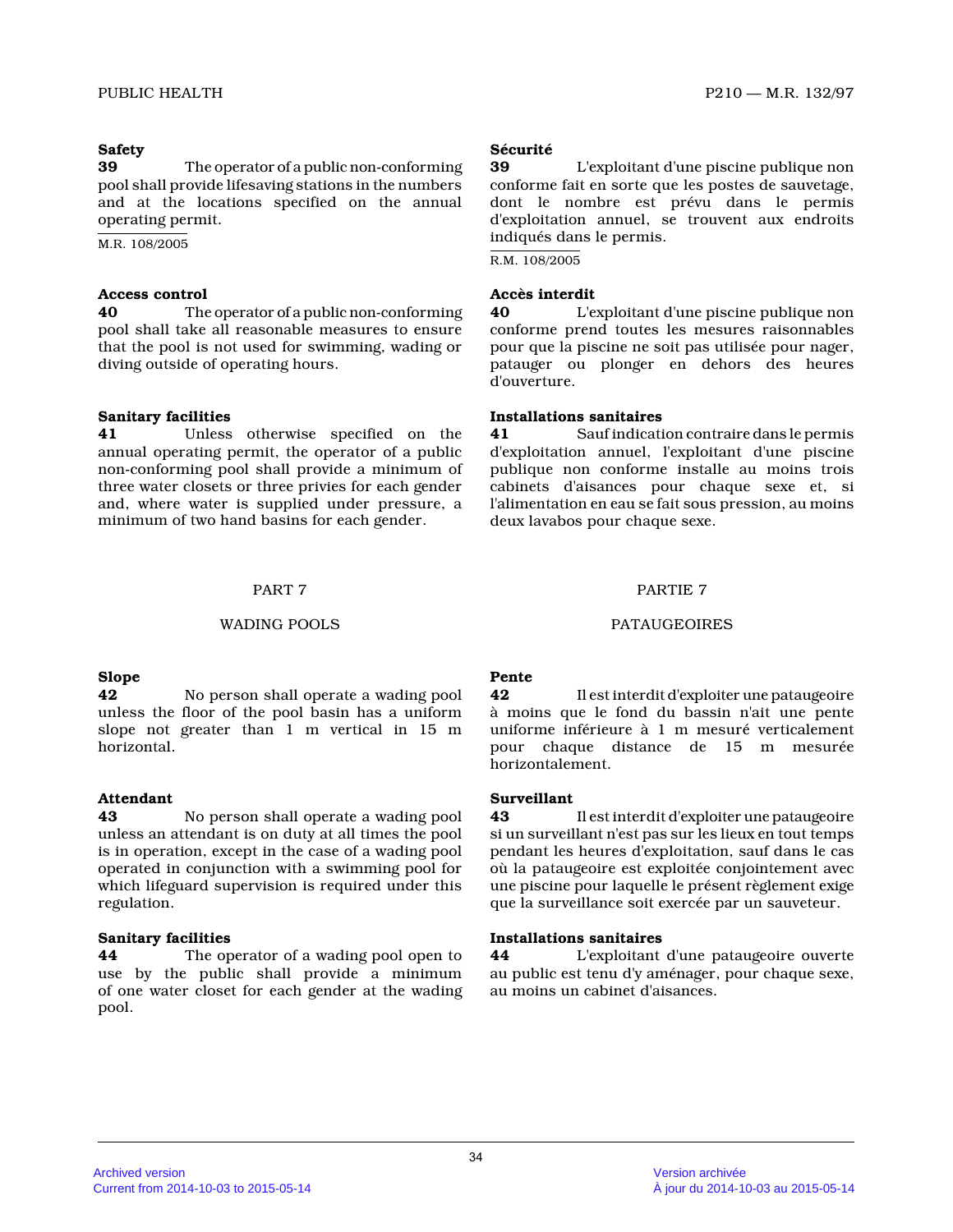### **Approval of types of pools not presently contemplated**

**45** Upon written application and notwithstanding the provisions of this regulation, the minister or a person designated by the minister may allow the construction, alteration or installation of a swimming pool or other water recreational facility not contemplated by this regulation, subject to such terms and conditions as the minister or other person may require.

M.R. 108/2005

#### **Review and recommendation**

**46** Before April 1, 2010, and within every five-year period thereafter, the minister shall

(a) review the effectiveness of the operation of this regulation including consulting with such persons affected by it as the minister considers appropriate; and

(b) recommend to the Lieutenant Governor in Council that the regulation be amended, continued or repealed.

M.R. 108/2005

#### **Repeal**

**47** The *Swimming Pools, Wading Pools, Modified Pools and Non-Conforming Pools Regulation*, Manitoba Regulation 329/88 R, is repealed.

#### **Coming into force**

**48(1)** This regulation, except clauses 18(a), (b) and (c), comes into force on the day it is registered under *The Regulations Act* .

**48(2)** Clauses 18(a), (b) and (c) come into force one year after day this regulation is registered.

# PART 8 PARTIE 8

#### VARIATION OF REQUIREMENTS MODIFICATION DES EXIGENCES

#### **Approbation de piscines non visées**

**45** Sous réserve des conditions que le ministre ou la personne qu'il désigne juge indiquées, il ou elle peut, sur réception d'une demande écrite et malgré les dispositions du présent règlement, autoriser la construction, la modification ou l'installation d'une piscine ou d'une autre installation de loisirs aquatiques que ne vise pas le présent règlement.

R.M. 92/2000; 108/2005

#### **Révision et recommandation**

**46** Avant le 1<sup>er</sup> avril 2010 et tous les cinq ans par la suite, le ministre :

a) passe en revue l'efficacité du présent règlement et consulte les personnes concernées dont l'opinion lui paraît utile;

b) recommande au lieutenant-gouverneur en conseil la modification, le maintien ou l'abrogation du règlement.

R.M. 108/2005

#### **Abrogation**

**47** Le *Règlement sur les piscines, les pataugeoires, les piscines modifiées et les piscine s non conformes, R.M.* 329/88 R est abrogé.

**Entrée en vigueur 48(1)** Le présent règlement, à l'exception des alinéas 18a), b) et c), entre en vigueur le jour de son enregistrement sous le régime de la *Loi sur les textes réglementaires* .

**48(2)** Les alinéas 18a), b) et c) entrent en vigueur un an après la date d'enregistrement du présent règlement.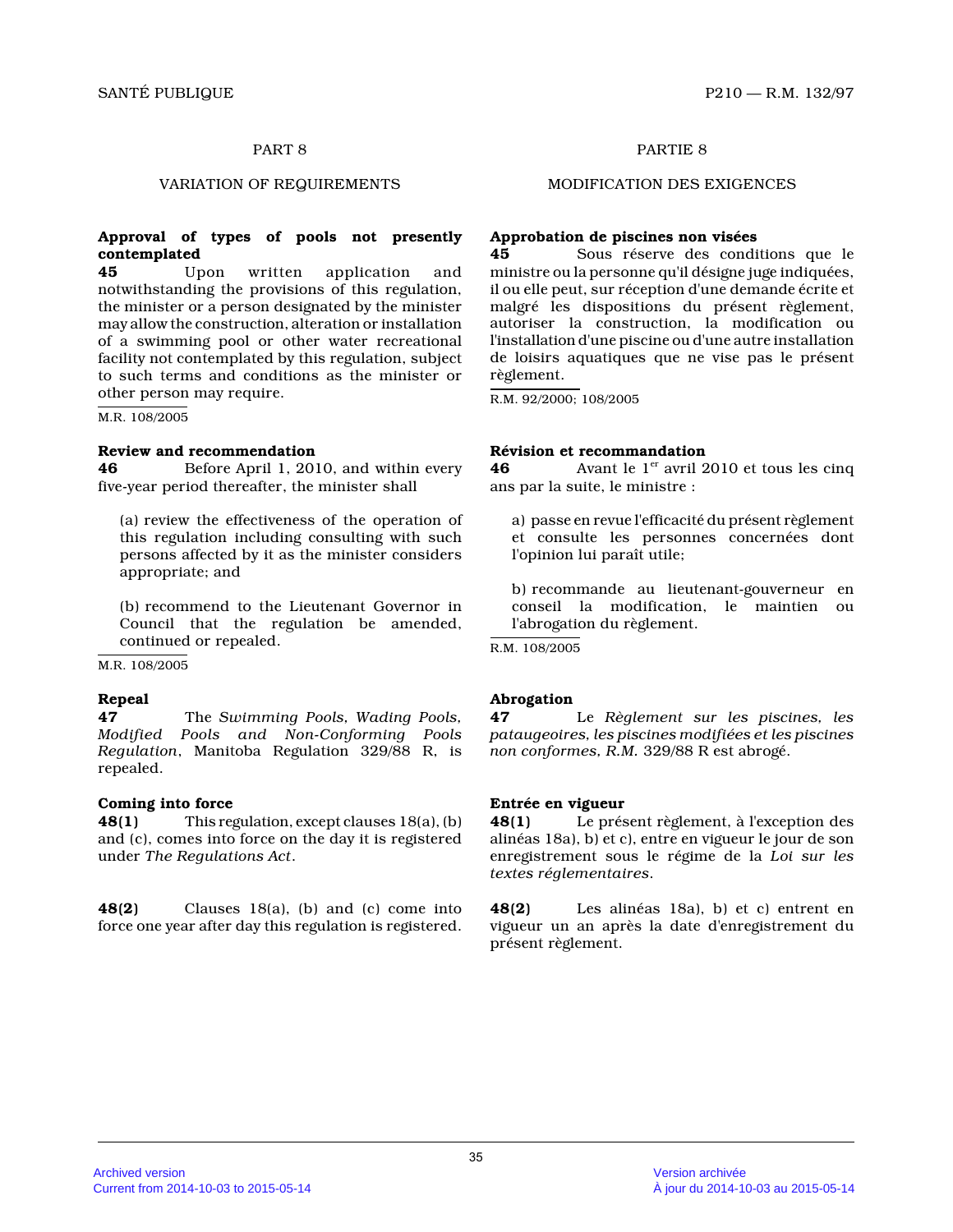# SCHEDULE A (Section 7)

[This schedule is not available online. Copies can be purchased by calling Statutory Publications at 945- 3101.]

D-1 Shall be at End Wall of Driving Area or not more than 30 cm from the End Wall (NOTE) All dimensions shall be in METRES unless otherwise stated.

| STANDS & BOARDS                                                                            |            | DEPTH - MIN - MAX |       |       |       |       | LENGTH OF SECTION |                 |                 |   |          |   |
|--------------------------------------------------------------------------------------------|------------|-------------------|-------|-------|-------|-------|-------------------|-----------------|-----------------|---|----------|---|
|                                                                                            |            | $D-1$             | $D-2$ | $D-3$ | $D-4$ | $D-5$ | A                 | B               | C               | D | E        | F |
| 1 METRE BOARD                                                                              | <b>MIN</b> | 1.5               | 1.5   | 3.2   | 3     | 2.7   | 1.5               | $2.4^{\dagger}$ | $3.6^{\dagger}$ | 5 | $\Omega$ | 3 |
|                                                                                            | <b>MAX</b> |                   |       |       |       |       | 1.9               | 3               |                 |   |          |   |
| <b>DECK LEVEL</b><br>BOARD or NO<br><b>BOARD</b>                                           | <b>MIN</b> | 1.5               | 1.5   | 2.8   | 2.6   | 2.4   | 0.8               | $1.8^{\circ}$   | $1.8^{\circ}$   | 4 | $\Omega$ | 3 |
|                                                                                            | <b>MAX</b> |                   |       |       |       |       | 1.3               | 3               |                 |   |          |   |
| t<br>B & C may vary to attain Total 6.1 MIN<br>B & C may vary to attain Total 3.7 MIN<br>Δ |            |                   |       |       |       |       |                   |                 |                 |   |          |   |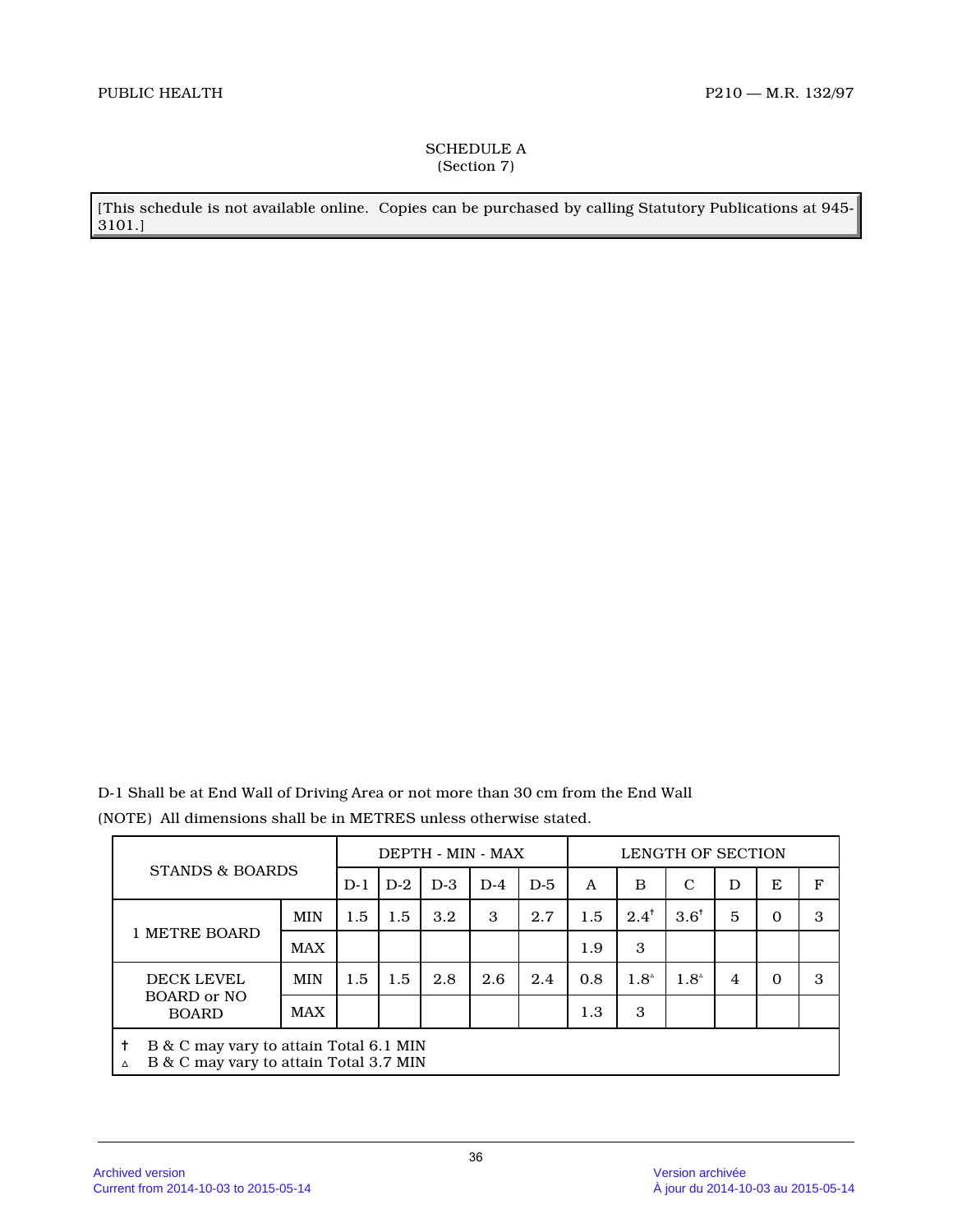# SCHEDULE B (Section 10)

# FIRST AID KIT

# EQUIPMENT

1 spine board with attached adjustable straps (not required at a wading pool or whirlpool) 2 blankets 12 safety pins 1 splinter tweezers, blunt nose 1 pair of bandage scissors, approximately 10 cm lon g First Aid Manual, Current Edition An approved antiseptic Disposable gloves Artificial Resuscitation barrier device or Cardio-Pulmonary Resuscitation barrier device (not required at a wading pool)

DRESSINGS (individually wrapped)

2 sterile bandage compresses, approximately 10 cm x 10 cm 8 sterile pads, approximately 7 cm x 7 cm 32 sterile adhesive dressings, approximately 2.5 cm wide 2 sterile gauze compresses, approximately 1 m x 1 m

BANDAGES

1 triangular bandage, approximately 1 m on all side s 2 roller bandages, approximately 5 cm x 6 m

M.R. 92/2000; 108/2005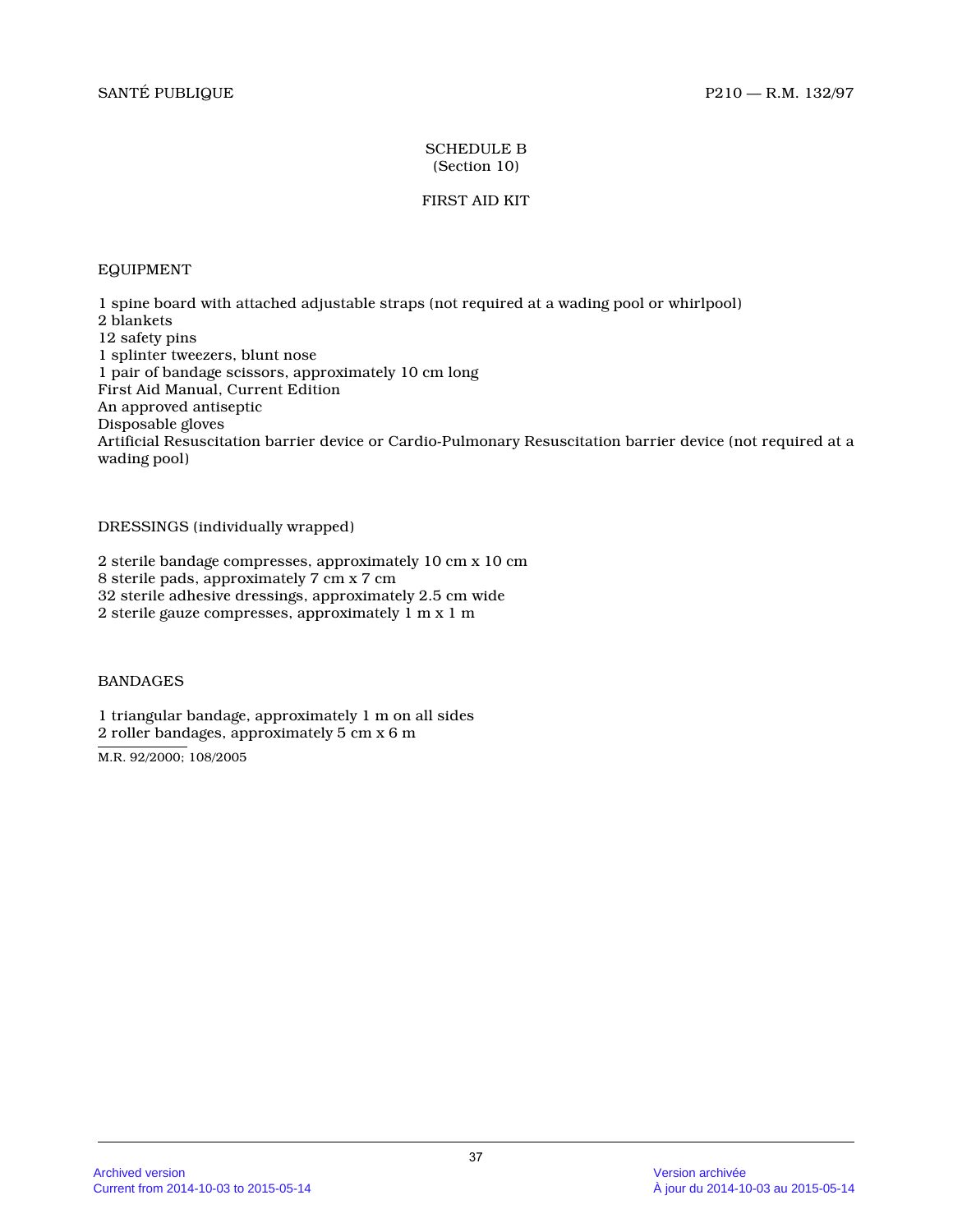# SCHEDULE C (Section 23)

#### MINIMUM REQUIREMENTS FOR LIFESAVING PERSONNEL AND EQUIPMENT

**1** On and after September 15, 2005, the operator of a public swimming pool shall use the following table to determine the minimum number of lifeguards, assistant lifeguards and lifesaving stations that are required at the pool.

| No. of<br>Bathers in<br>Pool Area | No. of<br>Lifeguards<br>on Deck                                                                    | No. of<br>Assistant<br>Lifeguards<br>(or<br>additional<br>Lifeguards)<br>on Deck                   | No. of<br>Lifesaving<br>Stations at<br>Poolside                                                   |  |  |
|-----------------------------------|----------------------------------------------------------------------------------------------------|----------------------------------------------------------------------------------------------------|---------------------------------------------------------------------------------------------------|--|--|
| 1-30                              | 1                                                                                                  | $\overline{0}$                                                                                     | 1                                                                                                 |  |  |
| 31-75                             | 1                                                                                                  | 1                                                                                                  | 1                                                                                                 |  |  |
| 76-150                            | $\overline{2}$                                                                                     | 1                                                                                                  | $\mathbf{2}$                                                                                      |  |  |
| 151-250                           | $\overline{2}$                                                                                     | 2                                                                                                  | $\mathbf{2}$                                                                                      |  |  |
| 251-350                           | 3                                                                                                  | $\overline{2}$                                                                                     | 3                                                                                                 |  |  |
| 351-450                           | 3                                                                                                  | 3                                                                                                  | 4                                                                                                 |  |  |
| 451-550                           | $\overline{4}$                                                                                     | 3                                                                                                  | $\overline{4}$                                                                                    |  |  |
| 551-650                           | $\overline{4}$                                                                                     |                                                                                                    | 5                                                                                                 |  |  |
| 651-750                           | 5                                                                                                  | 4                                                                                                  | 5                                                                                                 |  |  |
| 751-850                           | 5                                                                                                  | 5                                                                                                  | 6                                                                                                 |  |  |
| 851-950                           | 6                                                                                                  |                                                                                                    | 6                                                                                                 |  |  |
| 951-1050                          | 6                                                                                                  | 6                                                                                                  | $\overline{7}$                                                                                    |  |  |
| 1051-1150                         | 7                                                                                                  | 6                                                                                                  | 7                                                                                                 |  |  |
| 1151-1250                         | $\overline{7}$                                                                                     | 7                                                                                                  | 8                                                                                                 |  |  |
| 1251 or<br>greater                | 8 plus any<br>additional<br>personnel<br>that a<br>public<br>health<br>inspector<br>may<br>require | 7 plus any<br>additional<br>personnel<br>that a<br>public<br>health<br>inspector<br>may<br>require | 8 plus any<br>additional<br>stations<br>that a<br>public<br>health<br>inspector<br>may<br>require |  |  |

M.R. 108/2005

ANNEXE C (Article 23)

# EXIGENCES MINIMALES CONCERNANT LE PERSONNEL ET L'ÉQUIPEMENT DE SAUVETAGE

**1** À compter du 15 septembre 2005, l'exploitant d'une piscine publique se sert du tableau suivant pour déterminer le nombre minimal de sauveteurs, d'assistants sauveteurs et de postes de sauvetage qui sont exigés à la piscine.

| $N^{\rm bre}$ de<br>baigneurs<br>dans l'aire<br>de la piscine | $Nbre$ de<br>sauveteurs<br>sur la<br>promenade                                                 | N <sup>bre</sup><br>d'assistants<br>sauveteurs (ou<br>de sauveteurs<br>additionnels)<br>sur la<br>promenade | $N^{\rm bre}$ de postes<br>de sauvetage<br>près de la<br>piscine                                           |  |
|---------------------------------------------------------------|------------------------------------------------------------------------------------------------|-------------------------------------------------------------------------------------------------------------|------------------------------------------------------------------------------------------------------------|--|
| 38381                                                         | 1                                                                                              | $\Omega$                                                                                                    | 1                                                                                                          |  |
| 31-75                                                         | 1                                                                                              | 1                                                                                                           | 1                                                                                                          |  |
| 76-150                                                        | $\overline{2}$                                                                                 | 1                                                                                                           | $\overline{2}$                                                                                             |  |
| 151-250                                                       | $\overline{2}$                                                                                 | 2                                                                                                           | $\overline{2}$                                                                                             |  |
| 251-350                                                       | 3                                                                                              | $\overline{2}$                                                                                              | 3                                                                                                          |  |
| 351-450                                                       | 3                                                                                              | 3                                                                                                           | $\overline{4}$                                                                                             |  |
| 451-550                                                       | 4                                                                                              | 3                                                                                                           | 4                                                                                                          |  |
| 551-650                                                       | 4                                                                                              | $\overline{4}$                                                                                              | 5                                                                                                          |  |
| 651-750                                                       | 5                                                                                              | 4                                                                                                           | 5                                                                                                          |  |
| 751-850                                                       | 5                                                                                              | 5                                                                                                           | 6                                                                                                          |  |
| 851-950                                                       | 6                                                                                              | 5                                                                                                           | 6                                                                                                          |  |
| 951-1050                                                      | 6                                                                                              | 6                                                                                                           | 7                                                                                                          |  |
| 1051-1150                                                     | 7                                                                                              | 6                                                                                                           | 7                                                                                                          |  |
| 1151-1250                                                     | 7                                                                                              | 7                                                                                                           | 8                                                                                                          |  |
| 1251 ou<br>plus                                               | 8 plus tout<br>personnel<br>additionnel<br>exigé par un<br>inspecteur<br>d'hygiène<br>publique | 7 plus tout<br>personnel<br>additionnel<br>exigé par un<br>inspecteur<br>d'hygiène<br>publique              | 8 plus tout<br>poste de<br>sauvetage<br>additionnel<br>exigé par un<br>inspecteur<br>d'hygiène<br>publique |  |

R.M. 108/2005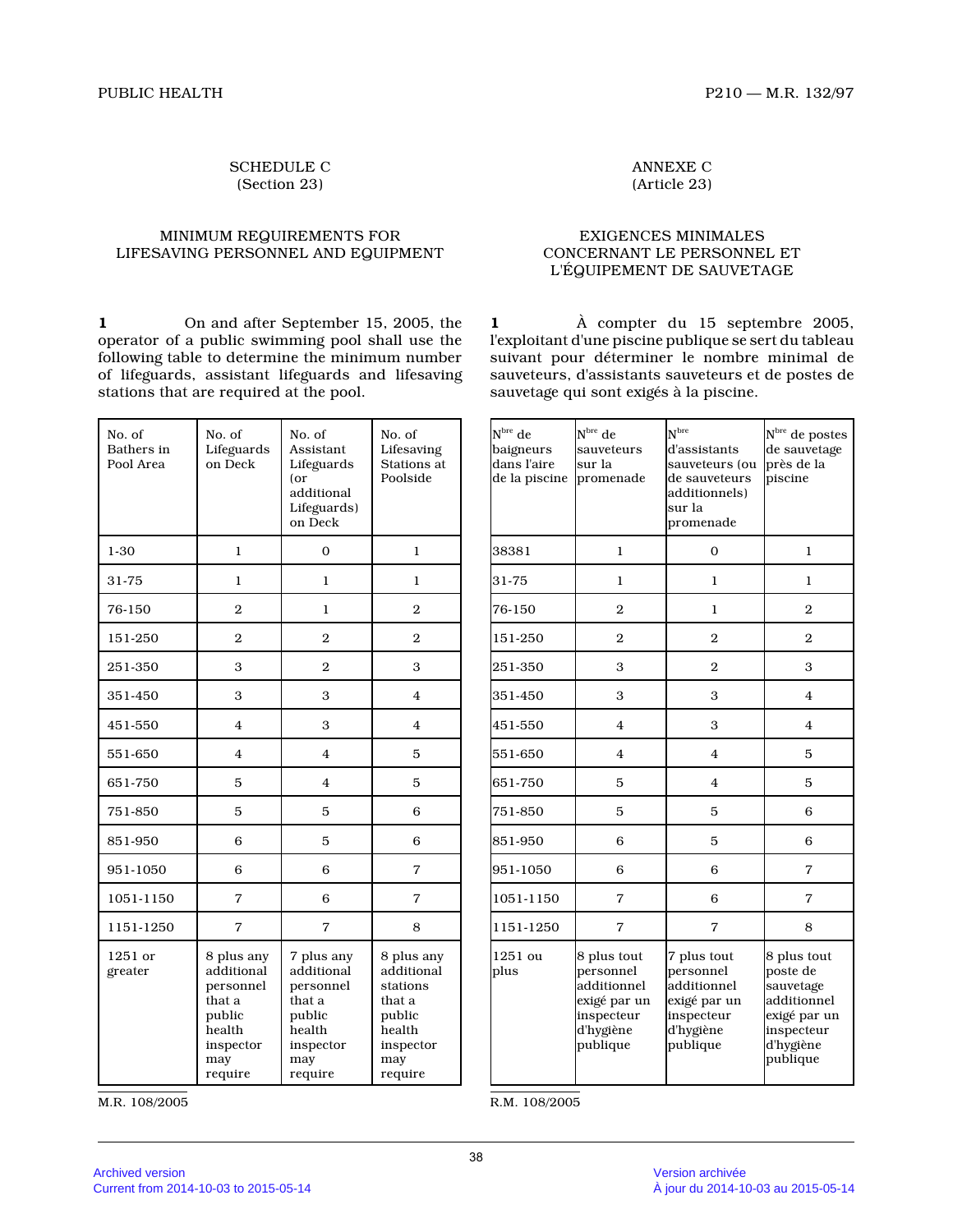SCHEDULE C.1 (Subsection 23.1(1))

#### **EMERGENCY** PROCEDURES AND INSTRUCTIONS

**1** An operator of a public swimming pool shall establish written emergency procedures and instructions for the facility that include, but are not necessarily limited to, the following information:

### (a) **Identifying information respecting the facility**

• List the name, location and telephone number of the facility.

# (b) **Telephone signage**

• Specify the location of telephones at or near the pool area, and post signage to indicate their locations.

#### (c) **Emergency contact information**

• List the telephone numbers of relevant emergency services, including 911 (if available), emergency medical response services, fire and police at

(i) each telephone at or near the pool area, and

(ii) the reception desk (if the facility has a reception desk).

#### (d) **First Aid Kit**

• Specify the location of the first aid kit, and pos t signage to indicate its location.

# (e) **Emergency Response Procedures**

• Outline the steps to be taken to address an emergency, including

(i) immediate actions,

ANNEXE C.1 [Paragraphe 23.1(1)]

# FORMALITÉS ET DIRECTIVES À SUIVRE EN CAS D'URGENCE

**1** L'exploitant d'une piscine publique établit des formalités et des directives écrites qu i doivent être suivies en cas d'urgence. Ces formalités et directives portent notamment sur les points qui suivent.

#### a) **Renseignements au sujet de l'installation**

• Indiquer le nom, l'adresse et le numéro de téléphone de l'installation.

### b) **Affiches indiquant où se trouvent les téléphones**

• Indiquer où se trouvent les téléphones situés à proximité de la piscine et placer des affiches à ce t effet.

### c) **Numéros de téléphone en cas d'urgence**

• Dresser la liste des numéros de téléphone des services d'urgence, y compris le service 9-1-1 (s'i l est offert), du secours médical d'urgence ainsi que des services d'incendie et de police et la placer :

(i) à côté de chaque téléphone situé à proximité de la piscine,

(ii) au bureau la réception, si l'installation est dotée d'un tel bureau.

# d) **Trousse de premiers soins**

• Indiquer où se trouve la trousse de premiers soins et placer des affiches à cet effet.

# e) **Formalités à suivre en cas d'urgence**

• Indiquer les formalités à suivre en cas d'urgence, notamment :

(i) les mesures à prendre sur-le-champ,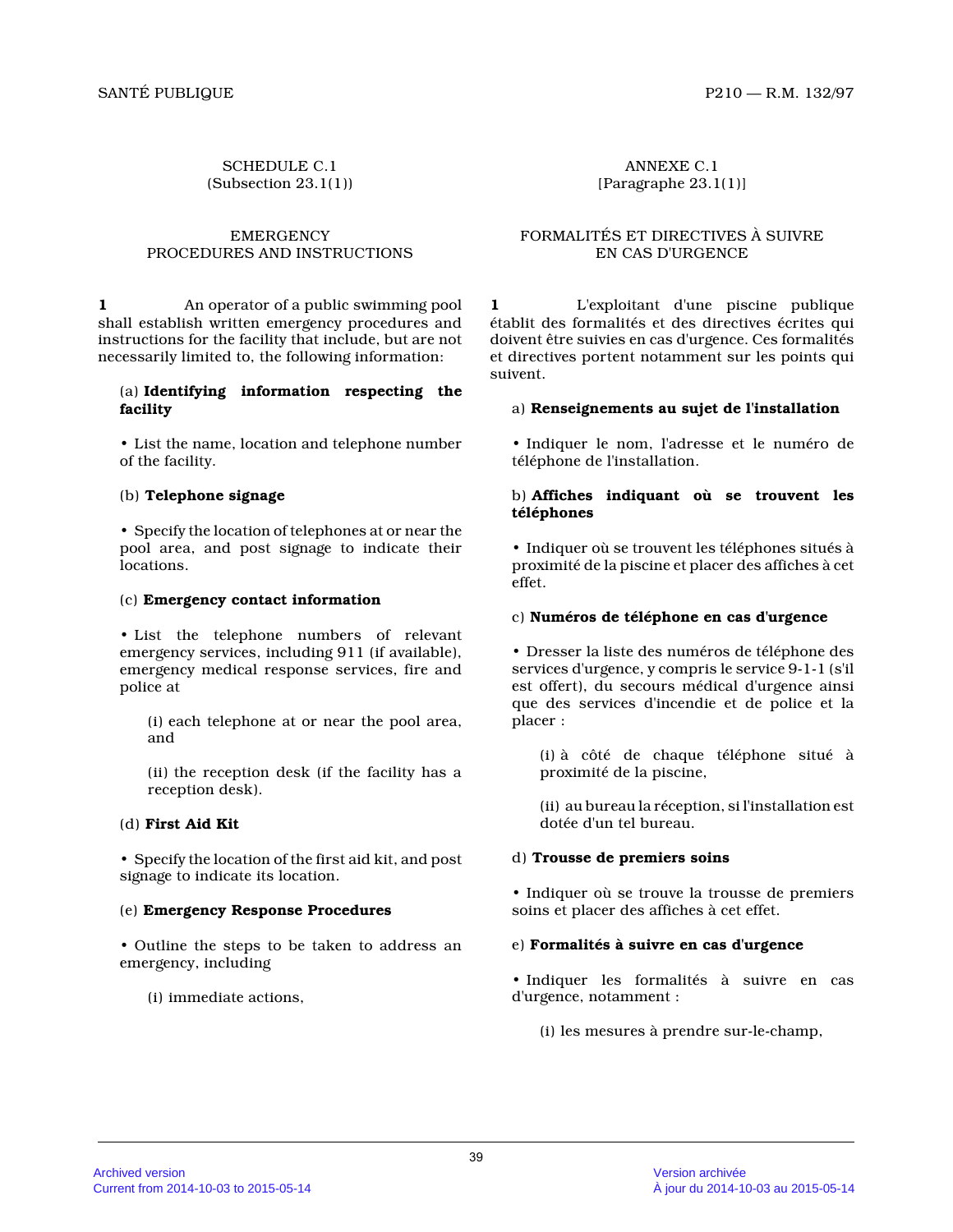(ii) any outside contacts to be made and who is to make outside contacts in the event of an emergency, and

(iii) documentation requirements.

M.R. 108/2005

(ii) les communications à établir avec l'extérieur et la personne chargée de cette responsabilité,

(iii) la documentation requise.

R.M. 108/2005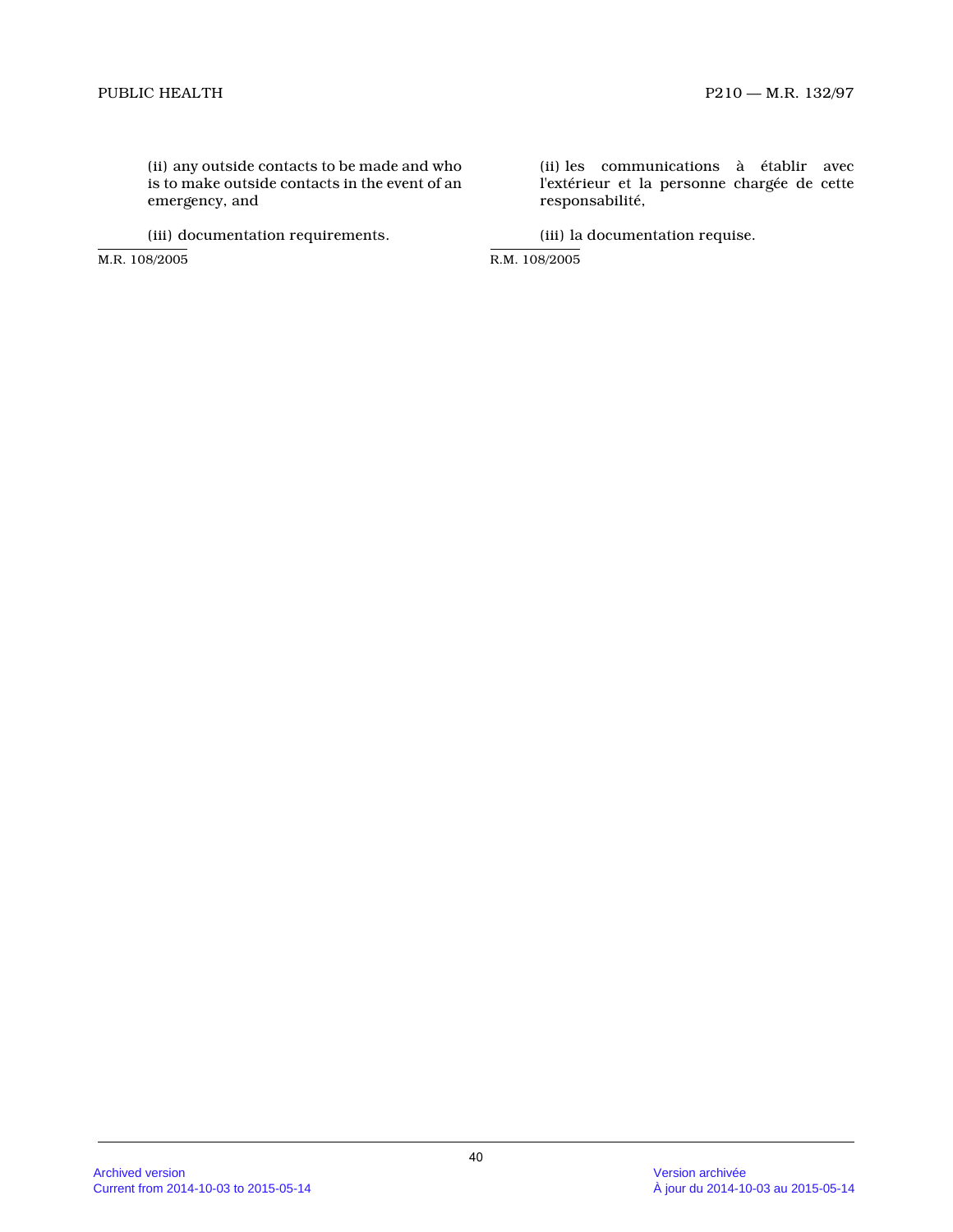# SCHEDULE D (Section 25)

# SANITARY FACILITIES FOR PUBLIC SWIMMING POOLS

| Maximum<br><b>Bathing Load</b>                                                      | Showers for<br>Each Sex | Male   | Water Closets<br>Female | <b>Hand Basins</b><br>for Each Sex | Urinals |
|-------------------------------------------------------------------------------------|-------------------------|--------|-------------------------|------------------------------------|---------|
| $1 - 99$<br>$100 - 199$<br>$200 - 299$<br>$300 - 399$<br>$400 - 499$<br>$500 - 600$ | 3<br>5<br>6             | 2<br>3 | 3<br>5<br>6             |                                    |         |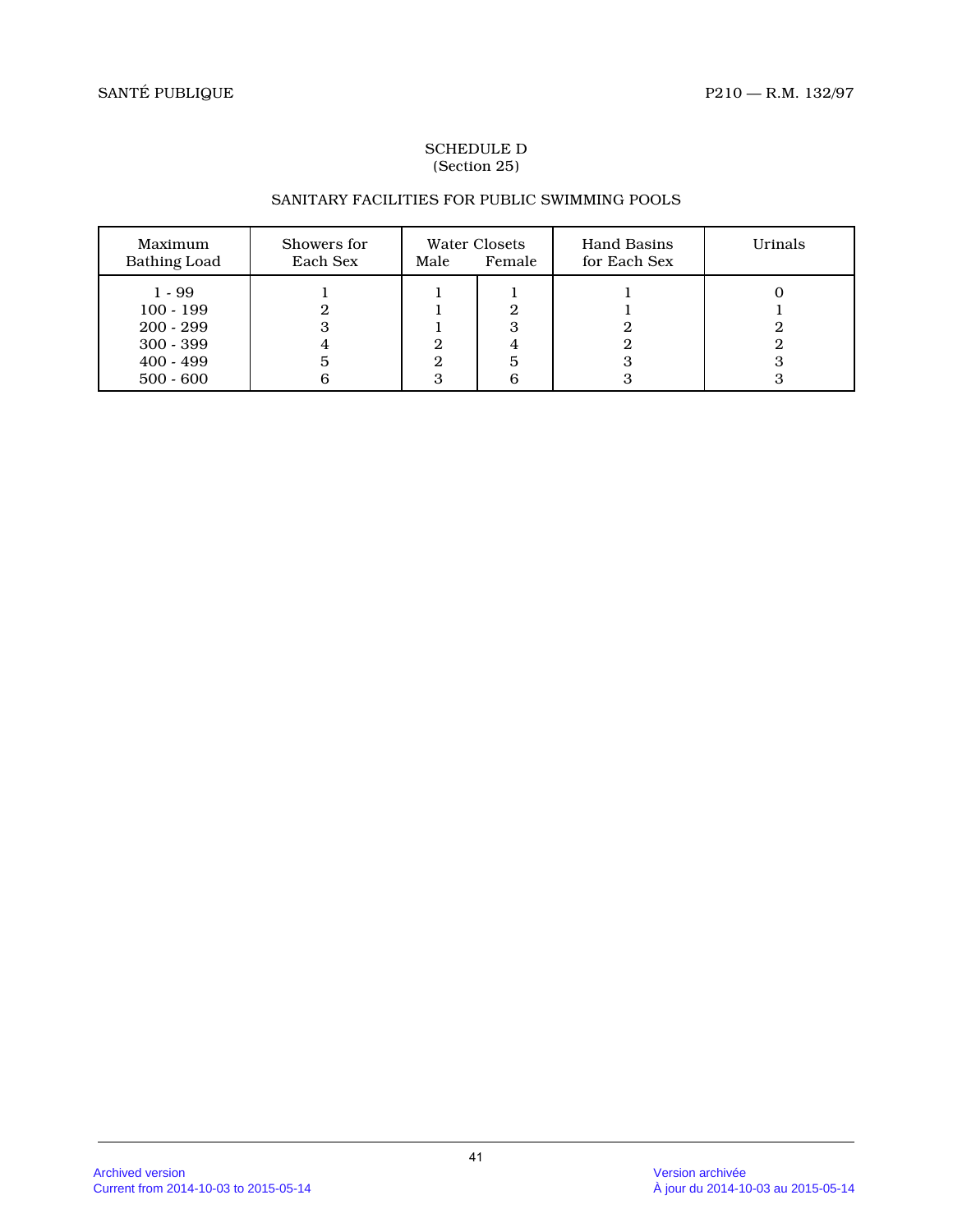# ANNEXE A (article 7)

[La présente annexe n'est pas offerte en ligne. Vous pouvez l'acheter auprès des Publications officielles en composant le 945-3101.]

D-1 est mesuré au mur d'extrémité de l'aire de plongeon ou à 30 cm au plus de ce

mur.

|  | $\mathbf{W}$ is a set indication contraint, its dimensions some indiquets on METREO. |      |                               |       |       |       |                        |    |                 |                 |    |   |    |
|--|--------------------------------------------------------------------------------------|------|-------------------------------|-------|-------|-------|------------------------|----|-----------------|-----------------|----|---|----|
|  | <b>SOCLES ET TREMPLINS</b>                                                           |      | $PROFONDEUR - MIN. -$<br>MAX. |       |       |       | LONGUEUR DE LA SECTION |    |                 |                 |    |   |    |
|  |                                                                                      | D-1  | $D-2$                         | $D-3$ | $D-4$ | $D-5$ | A                      | B  | C               | D               | E  | F |    |
|  | TREMPLIN de<br>1 MÉTRE                                                               | MIN. | 15                            | 15    | 32    | 30    | 27                     | 15 | $2.4^{\dagger}$ | $3.6^{\dagger}$ | 46 | 3 | 30 |
|  |                                                                                      | MAX. |                               |       |       |       |                        | 19 | 30              |                 |    |   |    |
|  | <b>TREMPLIN AU</b><br>NIVEAU DE LA<br>PROMENADE ou<br><b>AUCUN TREMPLIN</b>          | MIN. | 15                            | 15    | 28    | 26    | 24                     | 8  | $1.8^{\circ}$   | $1.8^{\circ}$   | 36 | 3 | 30 |
|  |                                                                                      | MAX. |                               |       |       |       |                        | 13 | 30              |                 |    |   |    |

(NOTA) Sauf indication contraire, les dimensions sont indiquées en MÈTRES.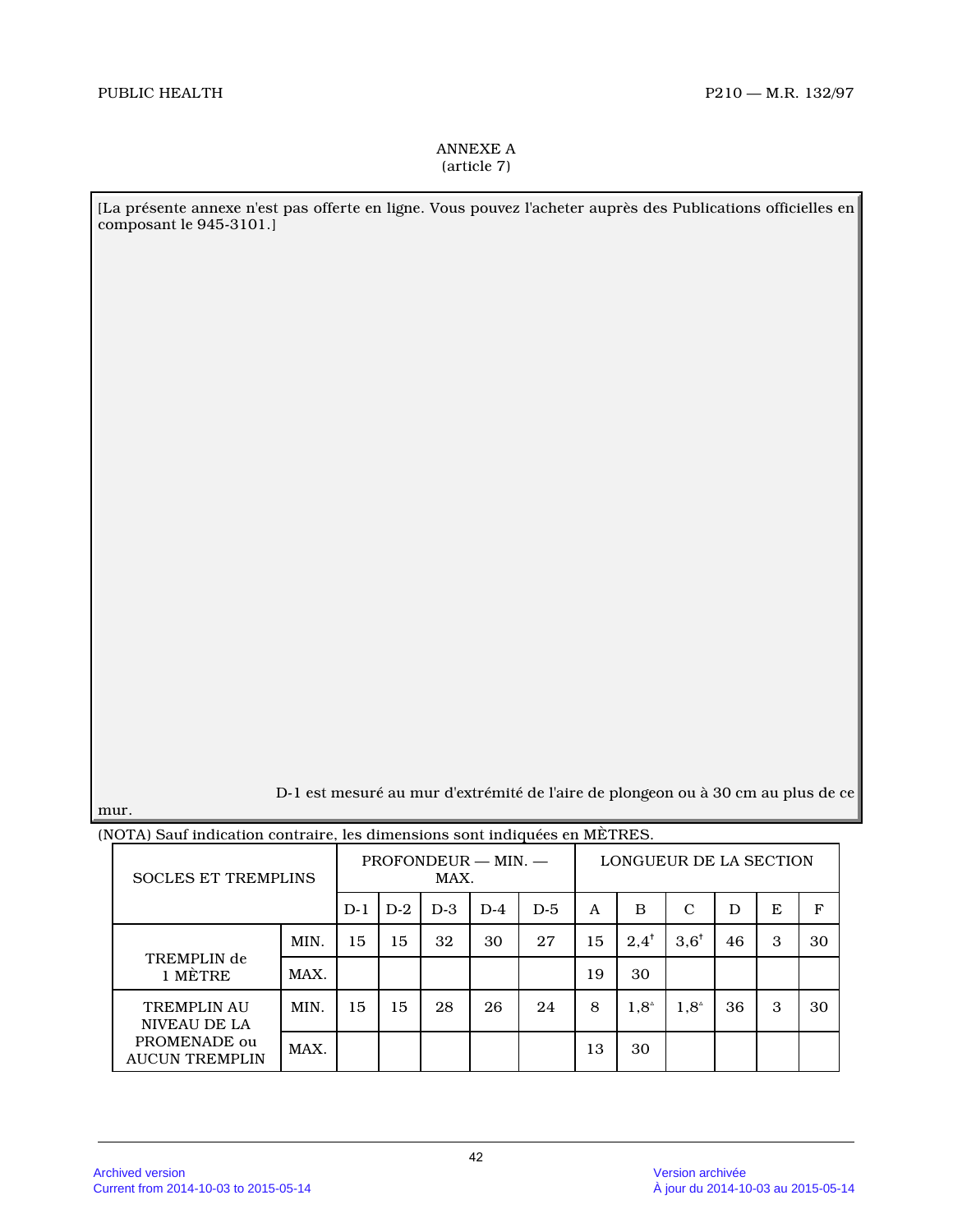- † B et C peuvent varier pour obtenir un total de 6,1 MIN. <br>△ B et C peuvent varier pour obtenir un total de 3,7 MIN.
-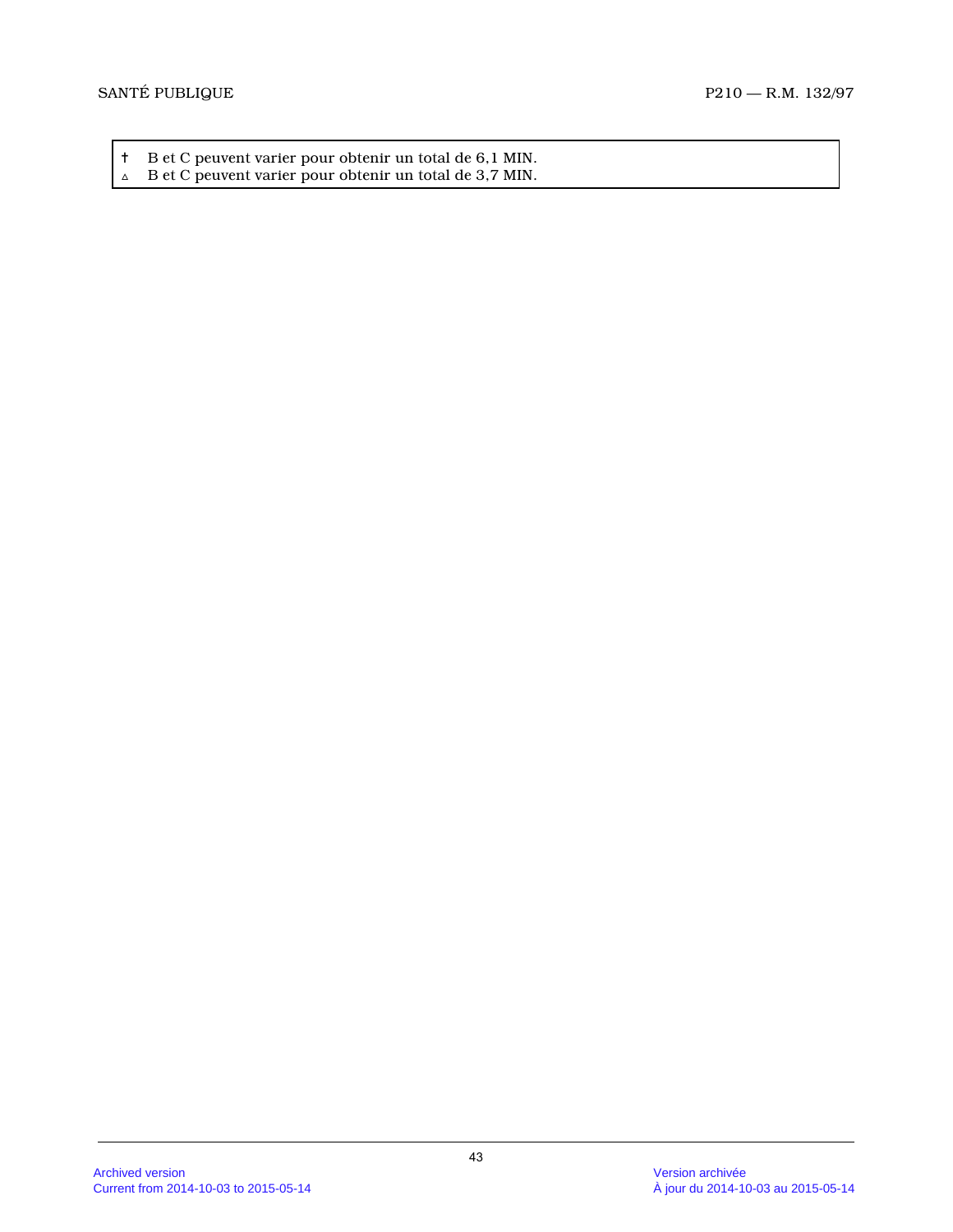#### ANNEXE B (article 10)

# TROUSSE DE PREMIERS SOINS

# MATÉRIEL

1 planche d'immobilisation du rachis munie de courroies réglables (facultatif pour les pataugeoires et les baignoires à remous)

2 couvertures

12 épingles de sûreté

1 pince à échardes à bouts ronds

1 paire de ciseaux à bandage, environ 10 cm de long

1 Manuel de secourisme, édition la plus récente

Antiseptique approuvé

Gants jetables

Membrane de protection pour la respiration artificielle ou la réanimation cardiopulmonaire (facultatif pour les pataugeoires)

PANSEMENTS (emballés séparément)

2 compresses stériles d'environ 10 cm x 10 cm

8 tampons stériles d'environ 7 cm x 7 cm

32 pansements adhésifs stériles d'environ 2,5 cm de largeur

2 compresses de gaze stériles d'environ 1 m x 1 m

# BANDAGES

1 bandage triangulaire d'environ 1m par côté 2 bandes roulées d'environ 5cm x 6 m

R.M. 92/2000